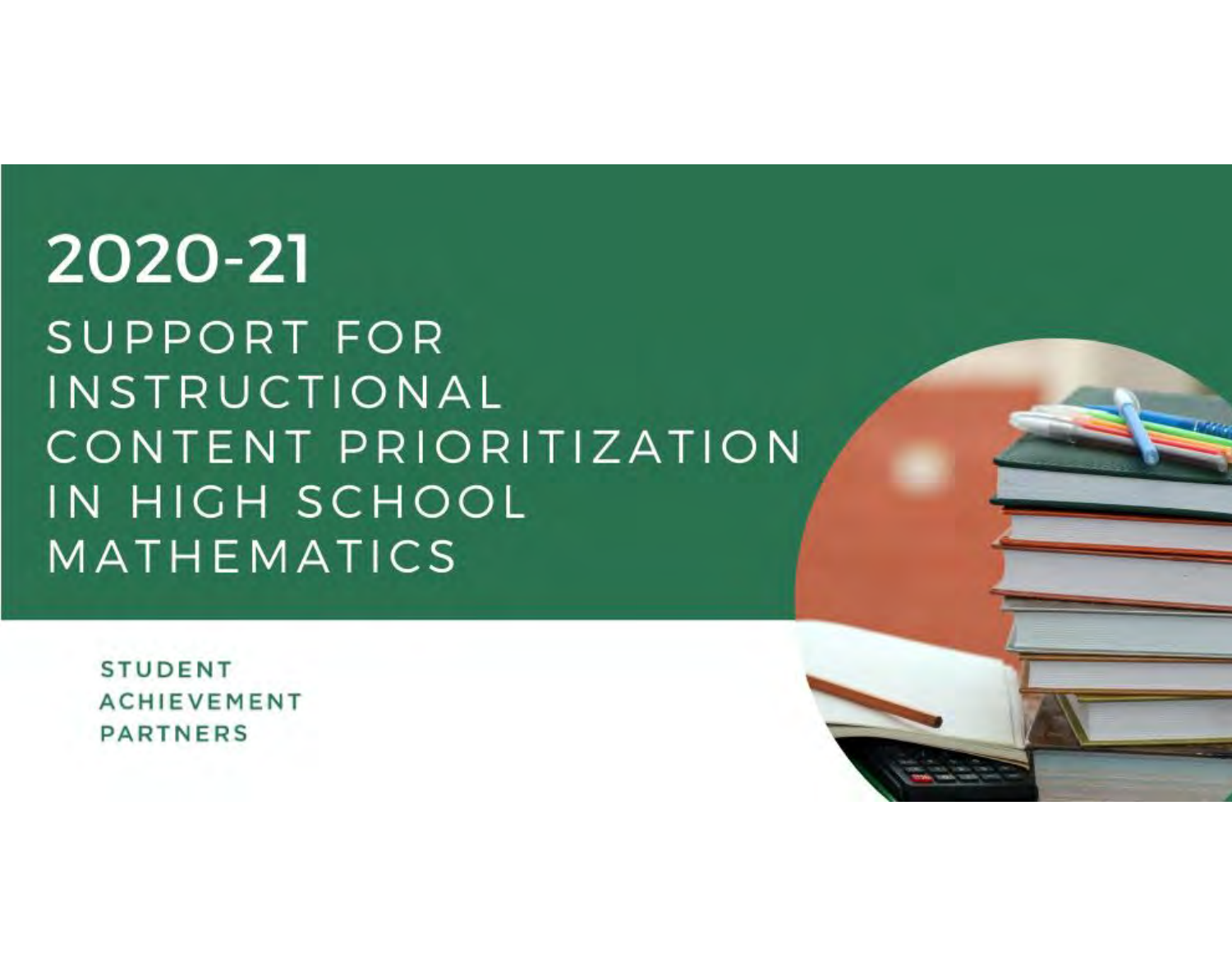### Authorship and Acknowledgements

### Authors

The guidance in this document was produced by Student Achievement Partners in close partnership with the authors listed below:

#### Asia Franks

Asia Franks is currently a Ph.D. student at Fordham University, studying Innovation in Curriculum and Instruction. Within the last decade, Asia has been one of the most passionate middle and high school mathematics teachers, instructional coaches, and Assistant Principals at the Urban Assembly School for Applied Mathematics and Science in the South Bronx. She earned a Bachelor of Science in Secondary Education with a minor in Mathematics from Temple University, a master's degree in Mathematics Education from Teachers College, and a graduate degree in School Leadership from Baruch College. Asia is also an Adjunct Professor at the Relay Graduate School for Education in New York City, a mathematics advisor for the Institute for Anti-Racist Education, and a proud business owner of CFU Tutors. She has proven herself to be a highly effective educator with rigorous instruction that engages students and inculcates positive math identities amongst them. Her lifelong mission is to change teacher beliefs about how students learn math and coach teachers to create more equitable and empowering spaces for students.

#### Jaliyla Fraser

Jaliyla Fraser is currently the Supervisor of Mathematics for grades K–5 in the East Orange School District in New Jersey. She works closely with building administrators, coaches, teachers, and students to provide ongoing support of content and pedagogy throughout the district. She has spent the last six years as the 6–12 Math Supervisor and a Professor of Mathematics at Rutgers University-Newark. She sits on the Computer Science Advisory Board for the state of New Jersey, is a mathematics advisor for the Institute for Anti-Racist Education, and serves as a math consultant for Real World Academy. Jaliyla earned a Bachelor of Science in Secondary Education with a minor in Mathematics from Temple University, a Master of Arts in Mathematics Education from Teachers College, and completed coursework at Kean University to become certified to teach physics. Jaliyla is the proud business owner of Fraser's Mathematics Solutions, where she helps students, teachers, parents, and administrators make connections between the real world, computer science, and STEM fields, with a deep focus on mathematics. Because of her hard work and continued dedication to children, Jaliyla was commemorated with a resolution from the City of East Orange.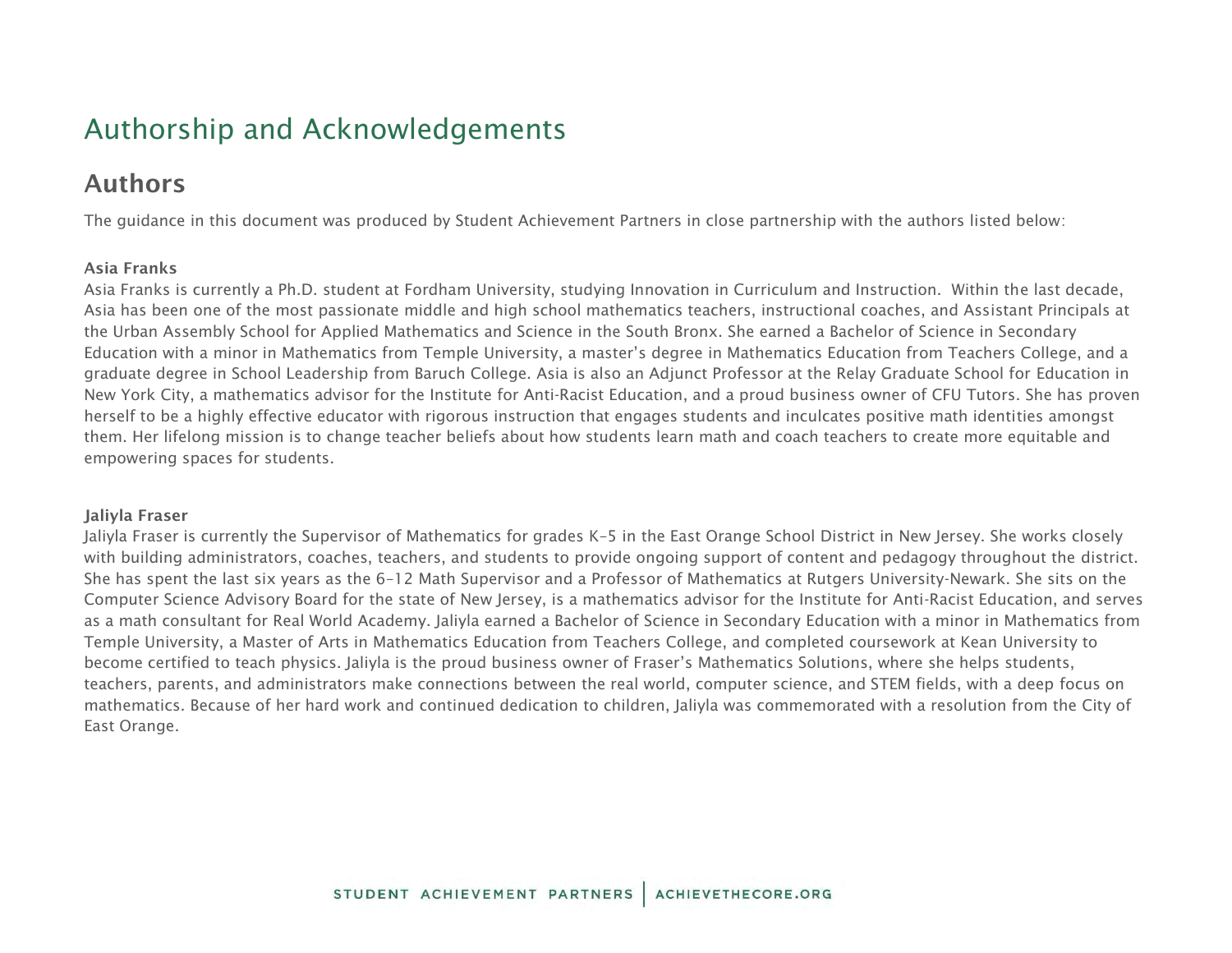### Acknowledgements

Additionally, we would like to thank those who made this guidance stronger through their feedback, in particular:

John W. Staley, Ph.D. Coordinator, Special Projects, Baltimore County Public Schools Chair, U.S. National Commission on Mathematics Instruction Past President, National Council of Supervisors of Mathematics (NCSM)

#### Joleigh Honey

Mathematics Equity Specialist, Utah Board of Education President, Association of State Supervisors of Mathematics (ASSM) Past President, Utah Council of Teachers of Mathematics (UCTM)

#### Mark R. Freed, Ed.D.

Mathematics Education Specialist, Office of Teaching, Learning, & Assessment, Oregon Department of Education

This work is licensed under the Creative Commons Attribution 4.0 International License. [http://creativecommons.org/licenses/by/4.0/.](http://creativecommons.org/licenses/by/4.0/)

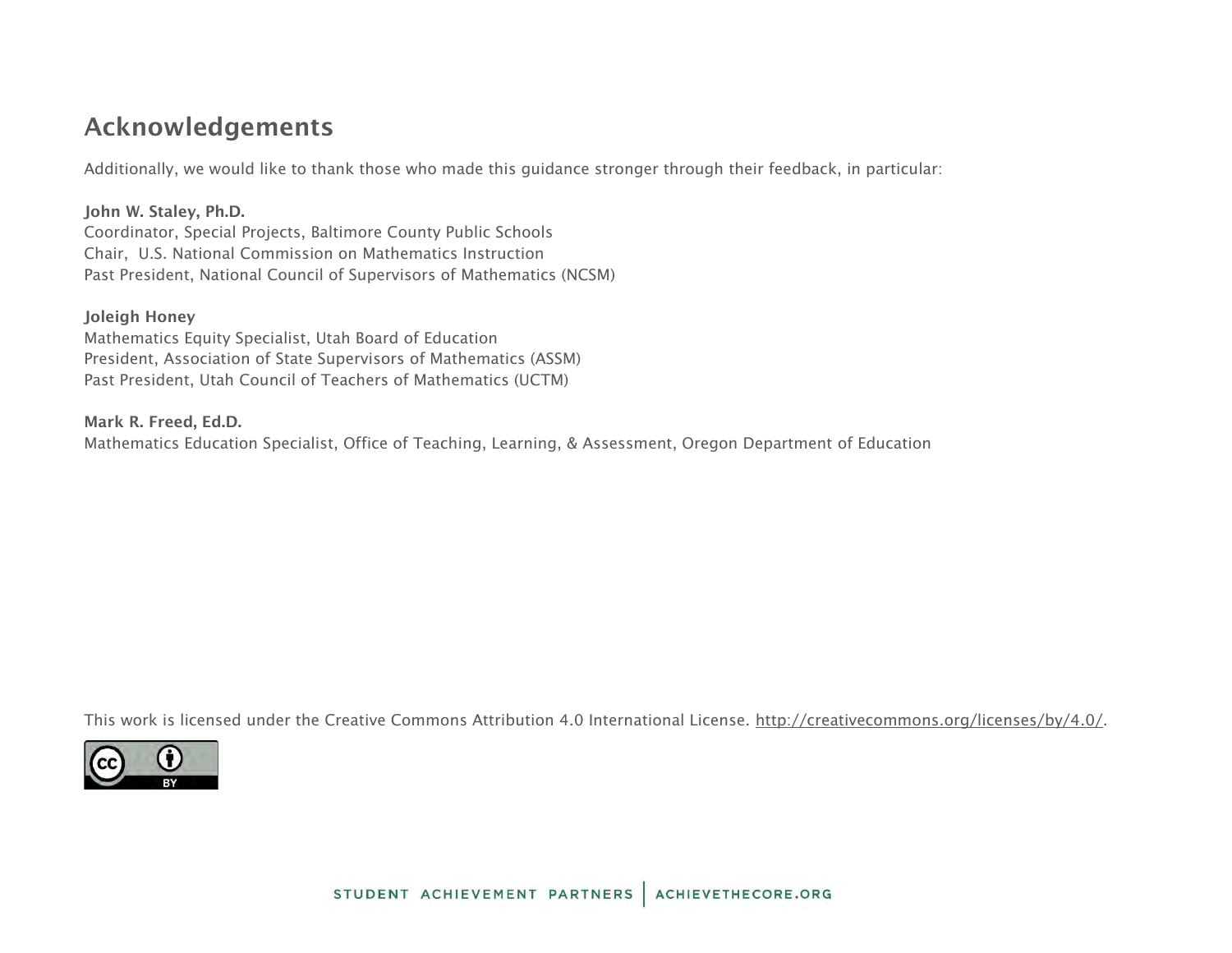### Table of Contents

|                | Introduction                                                                                       |    |
|----------------|----------------------------------------------------------------------------------------------------|----|
| $\mathbb{H}$ . | Mathematics High School Priority Instructional Content for the 2020-21 School Year                 | 8  |
| III.           | High School Standards Prioritization Tables                                                        | 15 |
| IV.            | Appendix                                                                                           | 58 |
|                | A. Additional Resources                                                                            | 58 |
|                | B. Social, Emotional, and Academic Development (SEAD) Sources                                      | 59 |
|                | C. Resources Consulted to Inform the Assignment of Standards to Courses and the Prioritization for | 59 |
|                | the 2020-21 School Year                                                                            |    |

### UPDATE: 2021-2022 School Year

While these documents were created for the 2020-21 academic year, they remain helpful for those setting academic priorities for the 2021-22 school year. Given the incredible variability of the 2020-21 school year, to maximize the effectiveness of this guidance, the recommendations should be examined and adjusted based on the specific knowledge educators have about what students were able to accomplish and what may need additional attention. In the 2021-22 school year, educators must take into account the unique needs of students and continue to use strong formative assessment practices to understand where there is unfinished learning and to support students in engaging with grade-level content. For more information on academic acceleration and prioritization, integrated scaffolds and support, human-centered learning environments, culturally relevant pedagogy, and methods for understanding student progress, see our Priorities for Equitable Instruction: 2021 & Beyond page.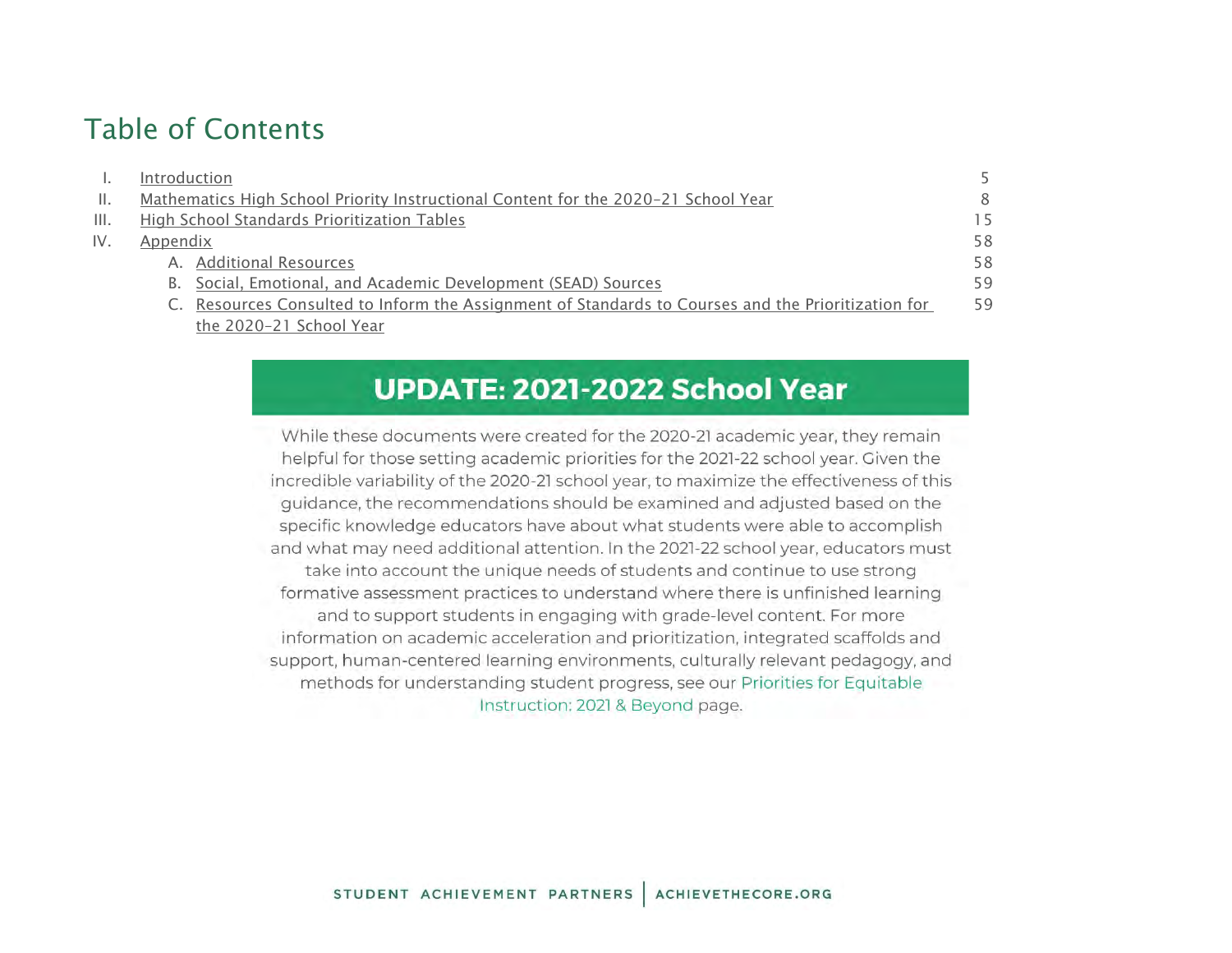### <span id="page-4-0"></span>Introduction

#### What is this guidance?

Based on research and the progression of the disciplines, the 2020–21 Priority Instructional Content names the priorities in high school mathematics that should be the focus of instruction for educators in the 2020–21 academic year. This document provides guidance for the field about content priorities by leveraging the structure and emphases of college- and career-ready mathematics standards. It is intended to help publishers, other designers of instructional materials, and instructional leaders find new efficiencies in the curriculum that are critical for the unique challenges that have resulted from school closures and anticipated disruptions in the year ahead, keeping at the forefront principles of equitable instruction that support all students.

#### Why create this guidance?

The 2020–21 school year presents a unique set of opportunities and challenges due to the disruption to instruction in spring 2020 as well as the uncertainty associated with what the "return to school" will look like. Educators know that every school year there are students who require support in addressing unfinished learning from prior grades, a challenge that will be felt more prominently in the 2020–21 school year. Most critically, the pandemic has further illuminated inequities that have always existed. Our position is that it is entirely possible to hold high expectations for all students, address unfinished learning in the context of grade-level work, and dial into the assets students bring with them in order to unlock the creativity and energy they bring to the joyful work of learning something new. Since time is a scarce commodity in classrooms—made more limited by anticipated closures and distance or hybrid learning models in the fall of 2020—strategic instructional choices about which content to prioritize and how to assess student learning must be made.

This guidance names the content that should be of focus for all students, recognizing that intentional instructional choices will be essential for supporting all students to mastery, and that this is especially true for students with specialized learning needs. This document does not address the many considerations of instruction, but recognizes that it is critical for those using the guidance and supporting English learners to ensure that students have the instructional supports and scaffolds that supplement, and do not supplant, core instruction and thereby ensure students' access to grade-level content. As emphasized by the Council of the Great City Schools (CGCS) in *Addressing Unfinished Learning After COVID-19 School Closures*, "Teachers should therefore resist the inclination to 'water down' instruction and assignments for ELL students—and other students with specialized learning needs. These students require the same challenging work and cognitive demands as their peers in order to develop academic skills and grow as scholars" (CGCS, 2020). Note that for English learners, language and content development are simultaneous and should be considered in context of math instruction. For more specific guidance about adjusting curricular content to meet the needs of English learners, refer to the Appendix for resources created by the English Learner Success Forum including activities and scaffolds that can be strategically built into lessons and units to deepen and accelerate English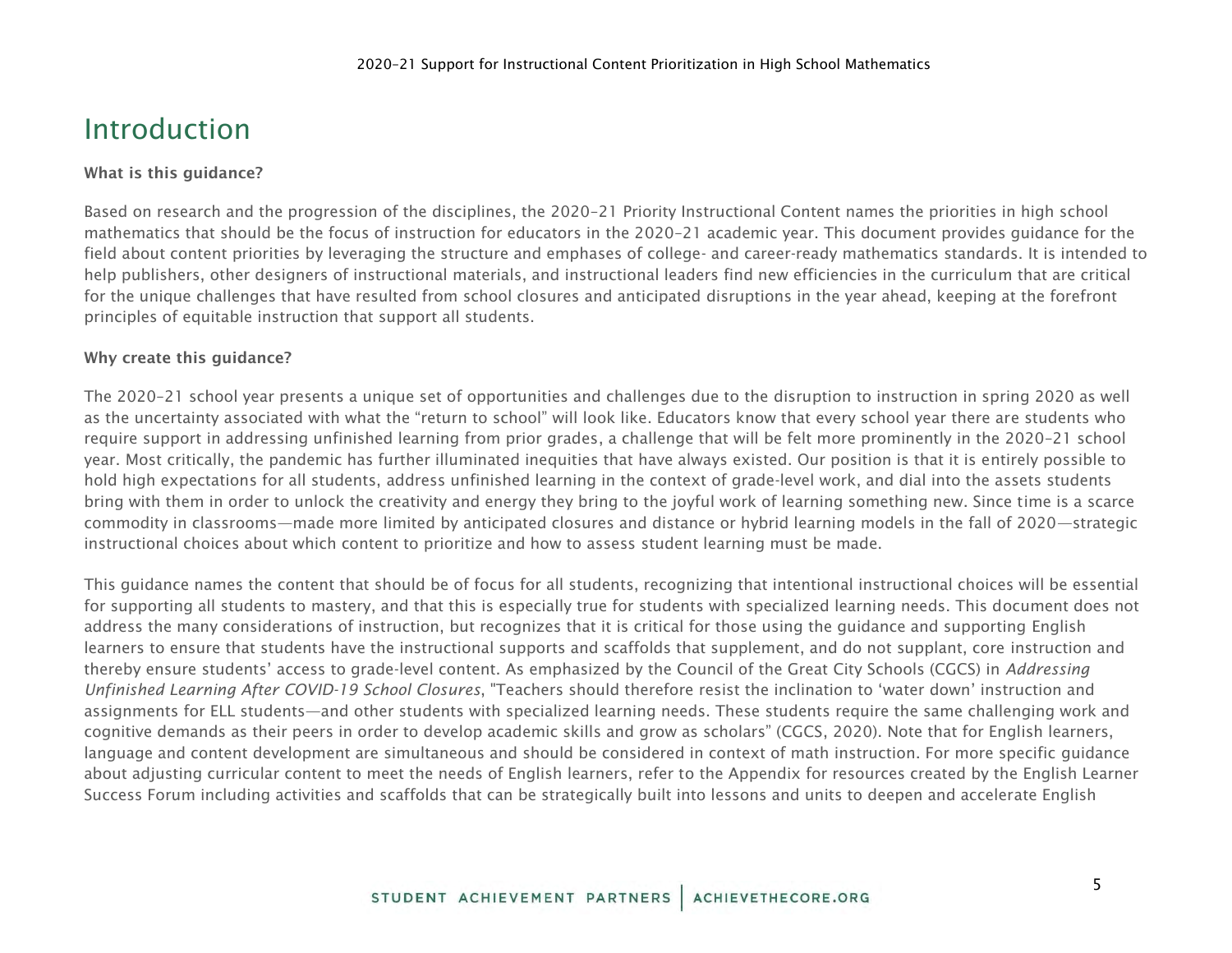learners' learning in mathematics, as well as a reference to the framework from the Council of the Great City Schools for Re-envisioning Mathematics Instruction.

#### What is the purpose of this guidance?

The intention of this guidance is to support the work of the following groups:

- *Publishers of instructional materials*: to design modifications to mathematics instructional materials for the 2020–21 school year.
- *District mathematics leaders*: to design modifications to scope and sequence documents, to design professional learning scope and sequence for teachers, to design modifications to district-created instructional materials where used, and to support administrators in implementing equitable instruction and equitable structures.
- *State education agencies*: to support districts in planning and decision-making for instruction.
- *Providers of professional learning for teachers*: to design modifications to professional learning curricula for the summer of 2020 and the 2020–21 school year.

This guidance has been developed in response to current conditions. These documents are not criteria, and they do not revise college- and career-ready state standards. This guidance does not stand alone but is to be used in conjunction with those standards. This guidance does not attempt to repeat what standards already say, nor does it mention every opportunity the standards afford to make coherent connections within a course or between one course and another. Further, leveraging the focus and coherence of high-quality instructional materials aligned to college- and career-ready state standards is more important than ever.

This guidance was developed with additional principles specific to current needs:

- *Generalizability and usability.* The recommendations should allow a variety of decision makers to implement valuable changes to instructional materials and instructional planning.
- *Flexibility.* The 2020–21 school year is uncertain in terms of what schooling looks like; therefore, guidance should not specify pedagogy or make assumptions that learning is happening in physical classrooms with a designated content teacher.
- *Social, emotional, academic considerations.* While this guidance does not address the full context of "schooling" in 2020–21, there is a section of the document describing considerations for attending to students' social-emotional development in the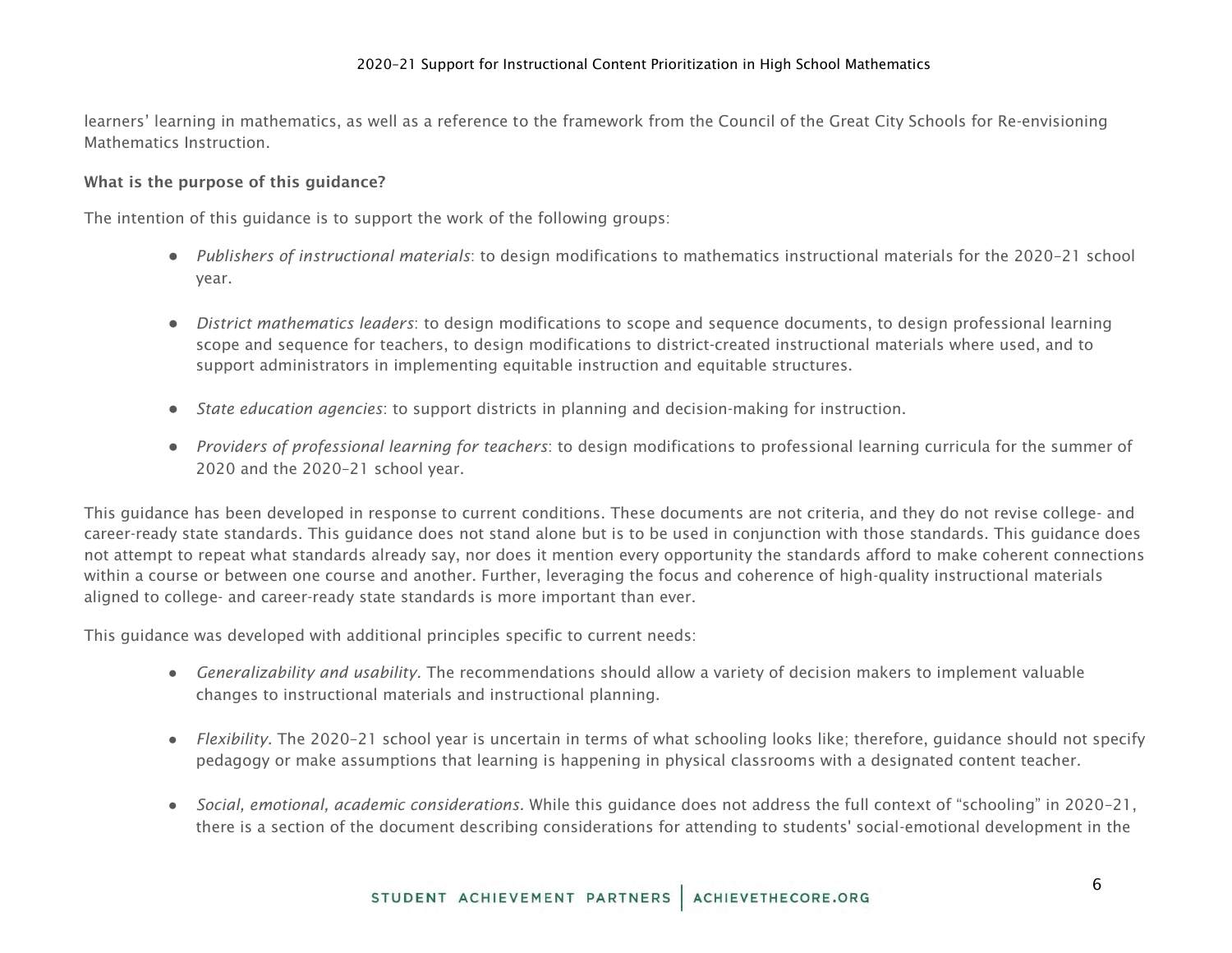context of teaching the academic content described. Emotional health and well-being of students is a central concern of educators, particularly given the pandemic, and these suggestions demonstrate ways in which social, emotional, and academic development can be fostered in the context of grade-level college- and career-ready content.

This guide is intended to complement resources being released by various other organizations, including the Council of the Great City Schools and the Council of Chief State School Officers, that also address the challenges of prioritizing instruction and addressing unfinished learning and the social-emotional and mental health needs of students. The common messages found across these materials illustrate a consensus in the field around the importance of safeguarding equity and access in the wake of the COVID-19 crisis.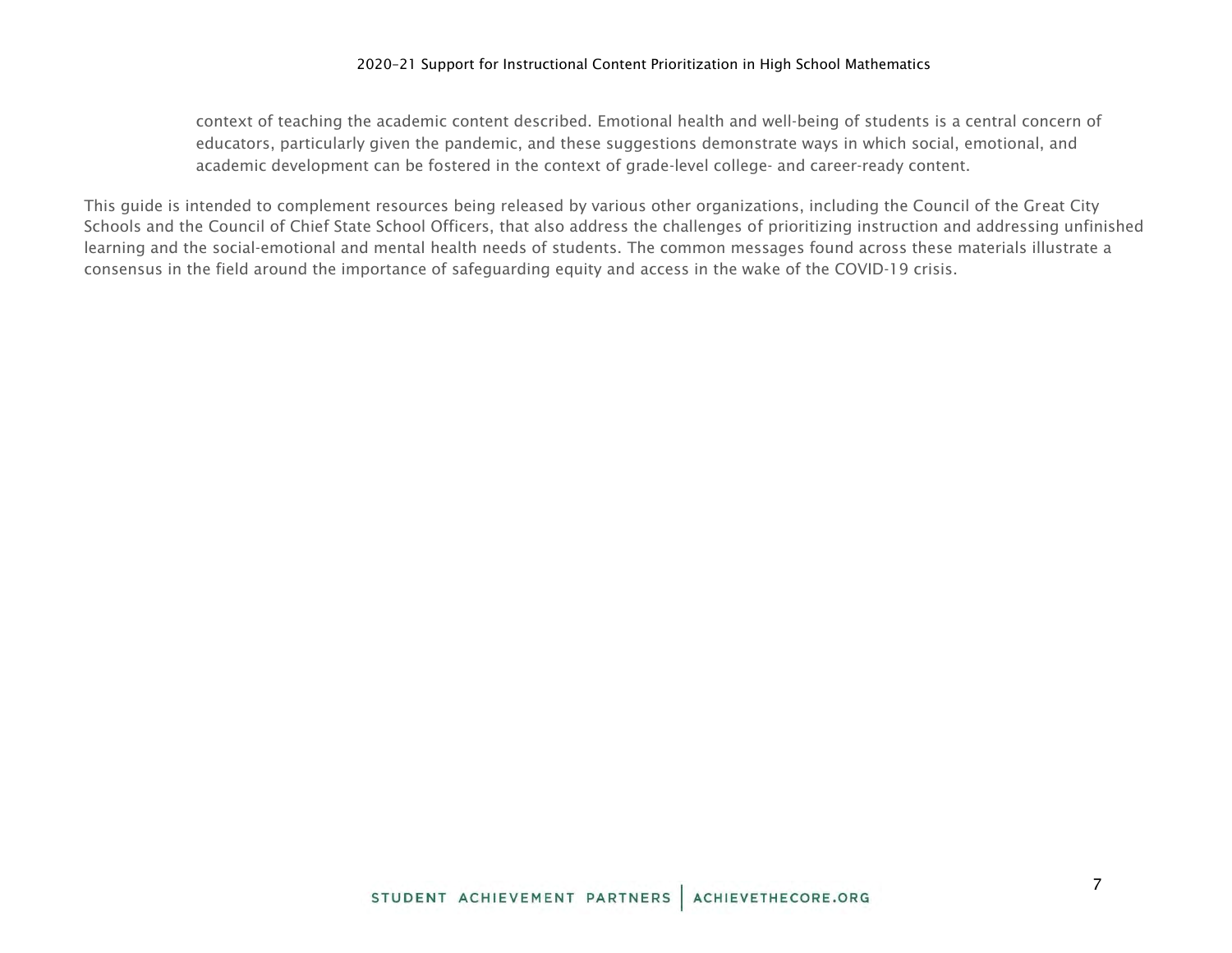### <span id="page-7-0"></span>Mathematics High School Priority Instructional Content for the 2020–21 School Year

As the 2020–21 school year approaches, mathematics educators are more interested than ever in knowing which topics or standards are most important. This document provides guidance for the field about content priorities by leveraging the structure and emphases of college- and career-ready mathematics standards. As in previous years, students will need to engage deeply with grade-level mathematics by justifying claims, sharing their thinking and responding to the thinking of others, and solving well-chosen problems that connect to their world and advance them mathematically. This need is especially pronounced in high school mathematics where changes have been slower to take shape. As noted in *Catalyzing Change in High School Mathematics: Initiating Critical Conversations*:

Despite the progress that the mathematics education community has made to improve mathematics instruction and learning in kindergarten through grade 8 (NCES, 2015), an implementation gap persists between the calls for change and the comprehensive actions needed to support all high school students to learn and appreciate mathematics, to prepare them sufficiently for postsecondary education opportunities or a career (particularly in STEM), and to equip them with the quantitative skills and critical mathematical reasoning skills necessary to make sound decisions in their lives and as members of a democratic society. (NCTM, 2018, p. 2)

Instead of viewing this observation as an additional layer, or one more thing to "get done" while also navigating the recent and ongoing interruptions to schooling, it is possible to elevate the word "catalyzing" in the title of NCTM's book and use this moment to deliver on some of the changes in high school mathematics that have been slow to unfold despite the known implications for just and equitable instruction that such changes could yield. In other words, we can prioritize content in a way that pushes our systems toward more equitable pathways that do a better job than today's pathways do at connecting students to their desired postsecondary opportunities. Because of greater than usual variability in the recent mathematics experiences of returning students, educators will be looking for ways to accelerate learning and "catch up," but students are unlikely to benefit from simply increasing the pace. Indeed, in guidance from the Council of the Great City Schools, *Addressing Unfinished Learning After COVID-19 School Closures*, a key recommendation is to:

Focus on the depth of instruction, not on the pace… [A]void the temptation to rush to cover all of the 'gaps' in learning from the last school year. The pace required to cover all of this content will mean rushing ahead of many students, leaving them abandoned and discouraged. It will also feed students a steady diet of curricular junk food: shallow engagement with the content, low standards for understanding, and low cognitive demand—all bad learning habits to acquire. Moreover, at a time when social emotional wellbeing, agency, and engagement are more important than ever, instructional haste may eclipse the patient work of building academic character and motivation. (CGCS, 2020)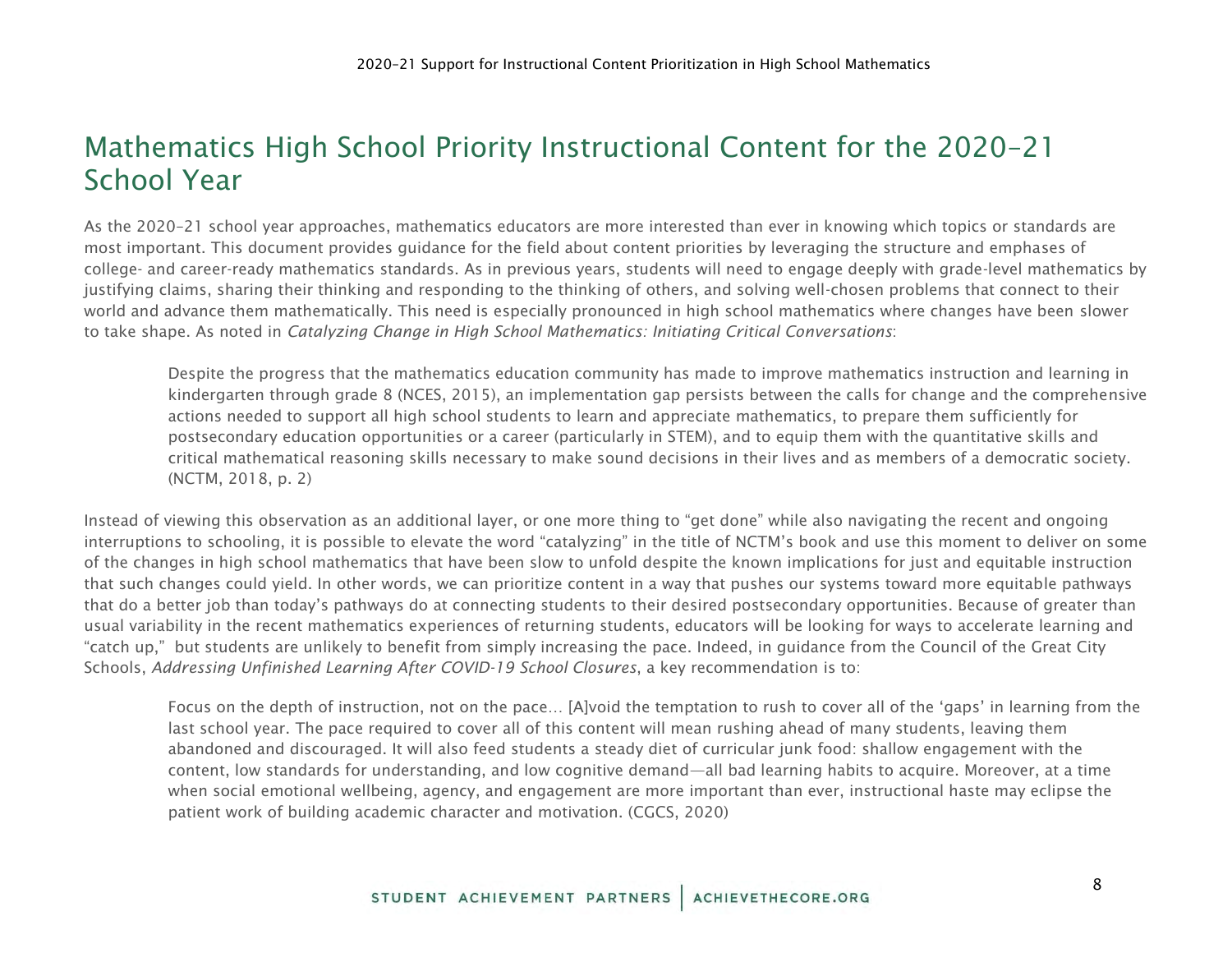But where will the time for in-depth teaching come from? The guidance in this document is intended to help publishers, other designers of instructional materials, and mathematics instructional leaders find new efficiencies in the curriculum that are critical for the unique challenges that have resulted from school closures and anticipated disruptions in the year ahead. In the sections that follow, the most important priorities in high school mathematics are clearly signaled. Opportunities are highlighted for reducing the normal emphasis of particular topics and, in some cases, there are suggestions to omit certain mathematical topics entirely or almost entirely for the 2020–21 school year. In this high school document, all of these suggestions are grounded in the larger national conversation about re-focusing high school mathematics programming and dismantling the longstanding tradition of tracking students by ability, moving instead towards instructional sequences more strongly associated with postsecondary success across a broad spectrum of college and career options. So while the primary purpose of this document is to inform decisions about which content to prioritize for the 2020–21 school year, it may also serve as a catalyst for the larger structural and content changes described in *Catalyzing Change in High School Mathematics: Initiating Critical Conversations* (NCTM, 2018). For additional information on high school to postsecondary mathematics pathways, see the "Additional Resources" section of the Appendix.

#### How do we remain focused on equitable teaching that responds to students' social, emotional, and academic development?

As noted in *Addressing Unfinished Learning After COVID-19 School Closures*, "social emotional well being, agency, identity, and belonging are more important than ever" (CGCS, 2020). Indeed as focus narrows and there is recommitment to what matters most academically, research tells us that four learning mindsets are particularly important in supporting students' academic development, specifically students' sense of 1) belonging and safety, 2) efficacy, 3) value for effort and growth, and 4) engagement in work that is relevant and culturally responsive (Aspen Institute, 2019; The University of Chicago Urban Education Institute, 2018). Regardless of the mode of learning for the upcoming school year, attention must be given to restoring relationships and a sense of community, so students feel safe, engage fully, and work hard. Students need help knowing that caring adults believe in them and that their ability and competence will grow with their effort. And more than ever, students need to see value and relevance in what they are learning to their lives and their very beings. Investing in students' social-emotional development is done by the entire system of adults.

Confidence about the coming school year will come not only from recognizing the power and dedication of educators across the country, but also from investing in our nation's students. Our beliefs about our students will matter greatly to our success. In *Catalyzing Change in High School Mathematics: Initiating Critical Conversations*, there is a valuable list of equitable mathematics teaching practices. Some of these practices are especially relevant today -- even as we make adjustments to the modes of instructional delivery (Table 1).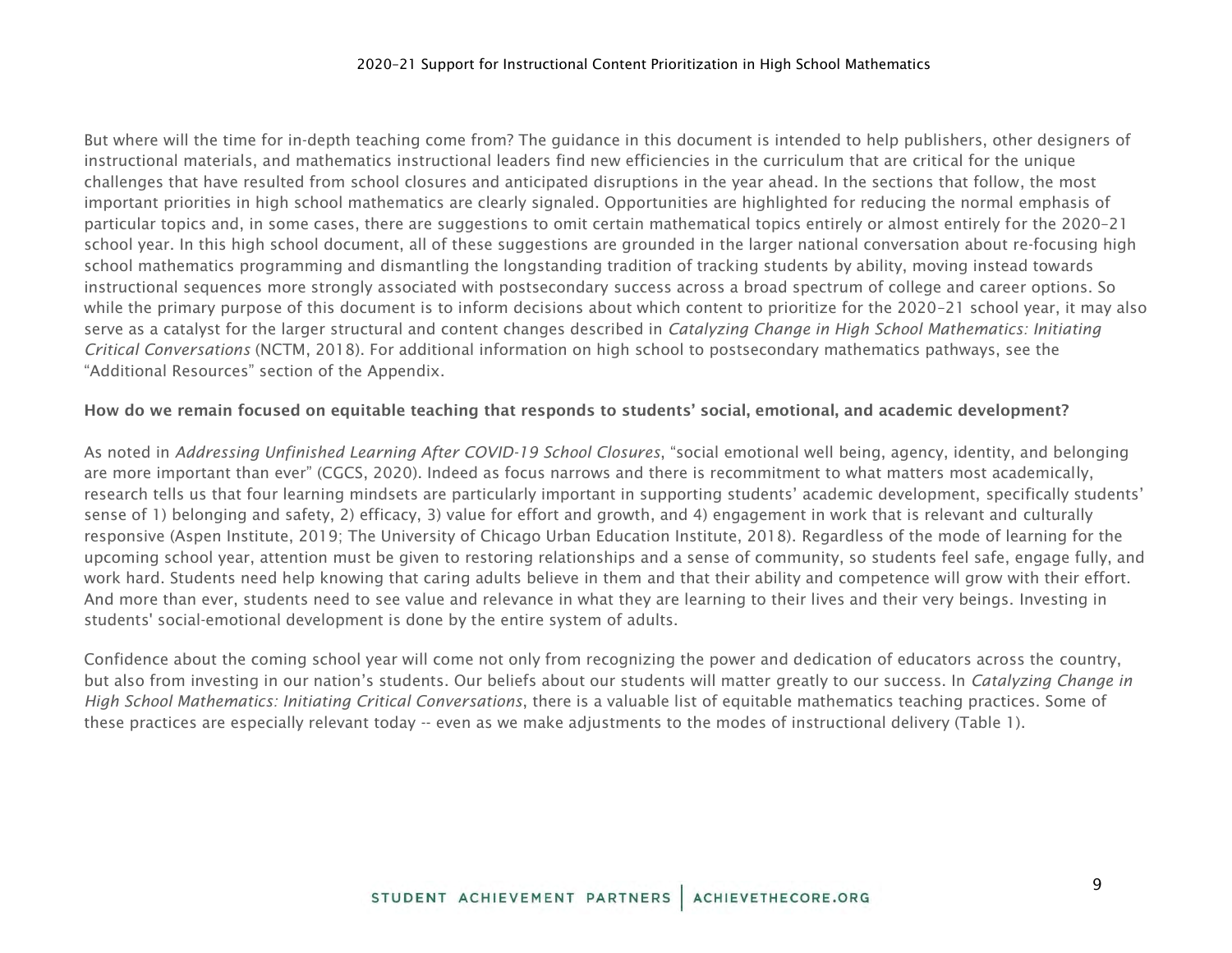Table 1. Selected equitable mathematics teaching practices from *Catalyzing Change in High School Mathematics: Initiating Critical Conversations* (NCTM, 2018).

> Selected Equitable Mathematics Teaching Practices from *Catalyzing Change in High School Mathematics: Initiating Critical Conversations* (NCTM, 2018) Create structures to position each and every student as a full participant in mathematics and recognize that participation builds agency (Turner, 2013 as cited in NCTM, 2018). Use tasks that require reasoning, problem solving and modeling (i.e., tasks with high cognitive demand) to build positive student orientation toward mathematics allowing them to see themselves as doers of mathematics (Boaler & Staples, 2008 as cited in NCTM, 2018). Elicit and use students' ideas and pose purposeful questions to ensure that students see value in their own

mathematical thinking and resist pedagogies that reinforce mathematics as a discipline focused solely on right and wrong responses.

Remember that "...equitable mathematics teaching practices are inclusive when they acknowledge that students bring knowledge and resources from their community and make community-based knowledge and resources an integral part of mathematics teaching" (NCTM, 2018). As educators navigate the 2020–21 school year, these teaching practices can provide the necessary grounding to ensure that even as adaptations are made to the mode of instructional delivery that all students are positioned as knowers and doers of mathematics.

Mathematics has seldom been as prominent in the public square as it is now. Fewer citizens are saying, "I'm not a math person." Instead they are reading the news about COVID-19 and contemplating rates, percentages, denominators, and time lags in order to know better how they can safely conduct their lives. Today, mathematics offers students both the empowerment that comes from using mathematical tools to understand and confront an epidemic, as well as the emotional escape that can come from permitting oneself to entertain abstract but beautiful questions at such a time. But caution should be taken here, as the topic of the pandemic is not one that should be tossed around casually or as a way to simply meet a particular mathematics standard without the deep intellectual preparation necessary to engage in conversations about our own humanity and that of our students. Venet (2020) provides some specific, thoughtful guidance for educators to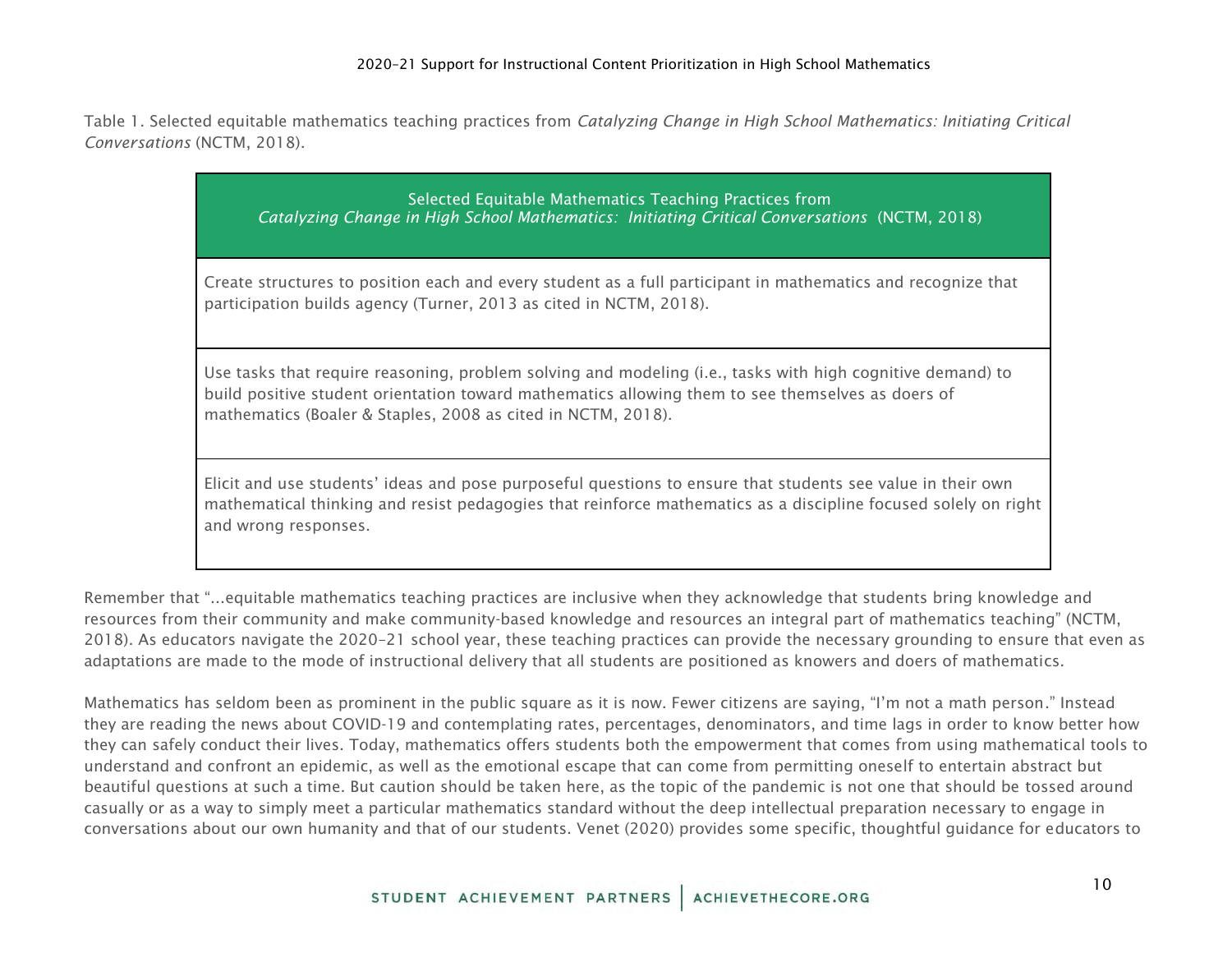reflect on before they consider how to approach the topic of the pandemic with students in her blog post, "Is the Pandemic a Teachable Moment?"

#### How should mathematics assessment be considered in light of this instructional guidance?

Uncovering and addressing unfinished learning in the context of course-level work will require teachers to know what students know and can do at the beginning of and throughout the school year. This document is not intended to serve as a guide for assessment products. However, the instructional guidance has implications for assessment in service of equitable course-level instruction. Assessment should:

- 1. Be used to determine *how* to bring students into a unit of course-level instruction, not whether to bring them into it.
- 2. Center *formative* practices (FAST SCASS, 2018). Leverage such sources of information as exit tickets, student work, and student discussions. Use these sources of information to inform instructional choices in connection with high-quality instructional materials.
- 3. Employ *targeted* checks for very specific subject and course-level instructional purposes.

In mathematics in particular, assessment will be more useful, efficient, and supportive of social, emotional, and academic development when it takes place at the instructional triangle of teacher, student, and (course-level) subject. For example, unit-level assessments that publishers provide to accompany high-quality instructional materials are preferable to district-administered interim assessments. In mathematics, we can better understand students' thinking even on assessments by engaging them in discussions of the problems they worked on.

Assessment should be used to determine how to bring students into a unit of course-level instruction, not whether to bring them into it. The point isn't to generate data about what students get right and wrong; it's to understand how to support students as they work. A single multiple choice item will not provide that, nor will a single numerical score. In mathematics, sometimes a couple of well-selected problems do the job of providing the right information to understand how to support students. In a distance learning scenario, one-on-one check-ins with students are likely the best way to understand how they are thinking about some of the important particulars and to help them understand how those particulars connect to the current course-level content they are about to engage with.

Pre-assessment is not needed for every unit in a curriculum. In some cases the prerequisites to a unit are few. Indeed some topics are well thought of as making their first appearance in a given course, and diagnosing about such topics is inappropriate. In many cases, the prerequisites for a unit are naturally and efficiently prompted by the content of the unit itself (remediating just-in-time, not just-in-case). And in some cases, students' entry is based on a longer trajectory over multiple years.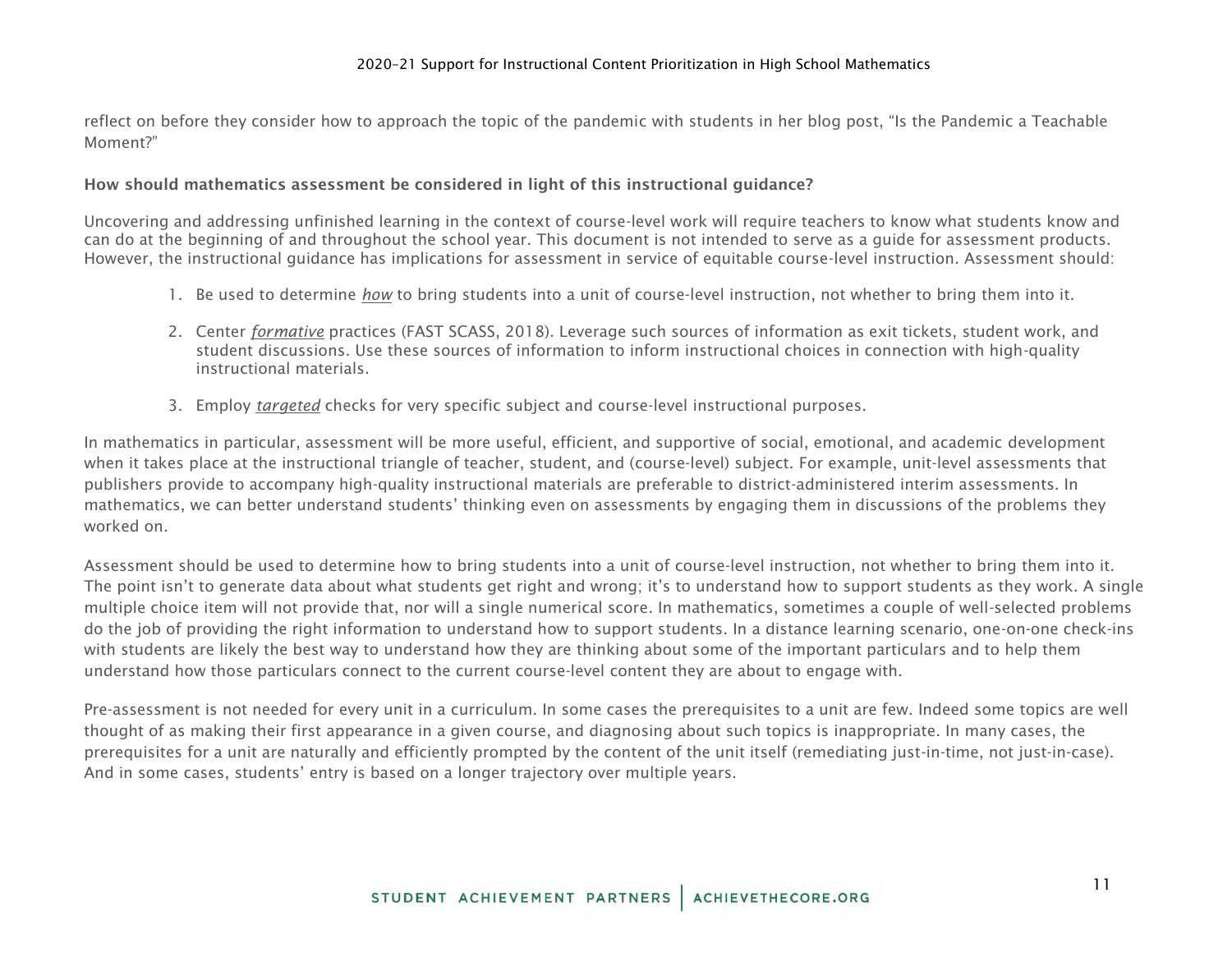This approach is being proposed as a deliberate alternative to assessment choices that have the potential to serve as a gatekeeper to course-level content. It also deliberately recognizes the very real social-emotional needs of students—particularly students who have been disproportionately affected by the pandemic. After such major disruptions, it is essential that students engage immediately and consistently in the affirmative act of learning new ideas, not be deemed deficient because of events outside of their control. Regarding administering tests too soon, the Council of the Great City Schools notes in *Addressing Unfinished Learning After COVID-19 School Closures* that "testing appears to put the onus of learning losses on the students themselves—the resulting label of 'deficient' or academically behind may very well further alienate and isolate the students who most need our support" (CGCS, 2020).

#### Where to focus high school mathematics?

This 2020–21 Support for Instructional Content Prioritization in High School Mathematics (High School Mathematics Instructional Priorities) is designed to provide guidance for decisions about how to elevate some of the most important mathematics in typical high school mathematics courses in the coming school year while reducing time and intensity for topics that are less integral to the overall coherence of college- and career-ready standards.

The High School Mathematics Instructional Priorities document differs in structure from the K–8 document due primarily to the structural difference in the standards themselves: namely, that high school mathematics standards are not organized by grade level, and the ways in which states and/or districts organize standards into courses vary widely. However, similar to the K–8 document, this guidance suggests ways to reduce or sometimes eliminate topics in a way that minimizes the impact to overall coherence and thereby creates some additional time in the school year for supporting students in accessing and engaging with the most important high school mathematics content. In using this guidance, decision makers should thoughtfully consider in their unique context the likely implications of the spring 2020 disruption as decisions are made to select supports to ensure that students are able to successfully engage with the course-level content. Decision makers should also bear in mind that while this document articulates content priorities, elevating the Standards for Mathematical Practice in connection with course-level content is always a priority.

The 2020–21 school year presents a unique set of opportunities and challenges due to the disruption to instruction in spring 2020 as well as the uncertainty associated with the 2020–21 school year. The High School Mathematics Instructional Priorities are provided in response to these conditions. They are not criteria, and they do not revise the standards. Rather, they are potential ways, and not the only ways possible, to help students engage deeply with course-level mathematics in the 2020–21 school year.

The High School Mathematics Instructional Priorities do not stand alone but are to be used in conjunction with college- and career-ready standards. One reason for this is that codes such as F-IF.A must be traced back to the standards in order to see the language to which they refer. The High School Mathematics Instructional Priorities do not reiterate what the standards already say—even in cases where the specific language of a standard is fundamentally important to a high-quality aligned curriculum. Therefore, the High School Mathematics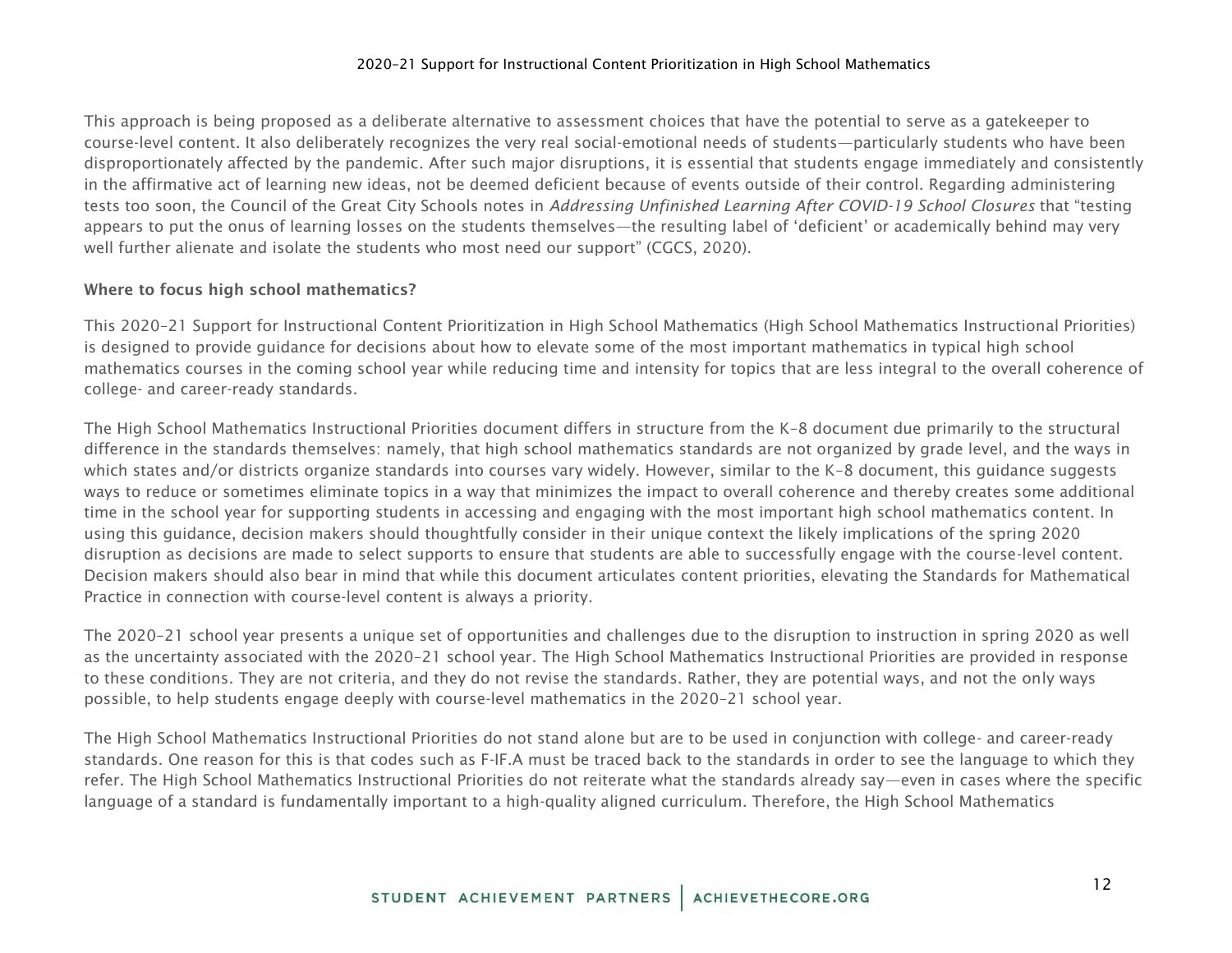Instructional Priorities will be used most powerfully by educators who know the standards well and can use existing resources such as those listed in the Appendix.

In constructing the recommendations for the High School Mathematics Instructional Priorities, several resources were consulted to gain an understanding of how the standards are typically organized into courses as well as to make determinations about which standards to prioritize, which standards to de-emphasize, and which standards could reasonably be eliminated under the current circumstances. In addition to the information obtained from the resources listed below, some decisions required professional judgment of the document's lead writers, who also serve in district roles where such guidance for the upcoming school year will be greatly needed.

Resources consulted to inform the assignment of standards to courses:

- (1) Utah Core Standards: Major Works (Utah State Board of Education, n.d.)
- (2) Achieve the Core's High School Coherence Map (Student Achievement Partners, n.d.)
- (3) *Common Core State Standards for Mathematics Appendix A: Designing High School Mathematics Courses Based on the Common Core State Standards* (National Governors Association Center for Best Practices, Council of Chief State School Officers, 2010b)

Resources consulted to inform the prioritization of standards for 2020–21 school year:

- (1) *Common Core State Standards for Mathematics* [for standards-designated modeling] (National Governors Association Center for Best Practices, Council of Chief State School Officers, 2010a)
- (2) Achieve the Core's Widely Applicable Prerequisites (Student Achievement Partners, n.d.)
- (3) *Catalyzing Change in High School Mathematics: Initiating Critical Conversations* (NCTM, 2018)
- (4) High School Core Math Content (Oregon Department of Education, in press)

For the 2020–21 school year, prioritization of mathematical concepts and skills will be essential to support all students in meeting courselevel expectations. Since the vast majority of high schools across the United States still use either an Algebra 1, Geometry, Algebra 2 sequence or some form of Integrated Mathematics I, II, and III sequence, the standards listed on the pages that follow have been coded in a way that corresponds to these courses. The tables use the following codes associated with each course: Algebra 1 (A1); Geometry (G); Algebra 2 (A2); Integrated Mathematics 1 (M1); Integrated Mathematics 2 (M2); and Integrated Mathematics 3 (M3).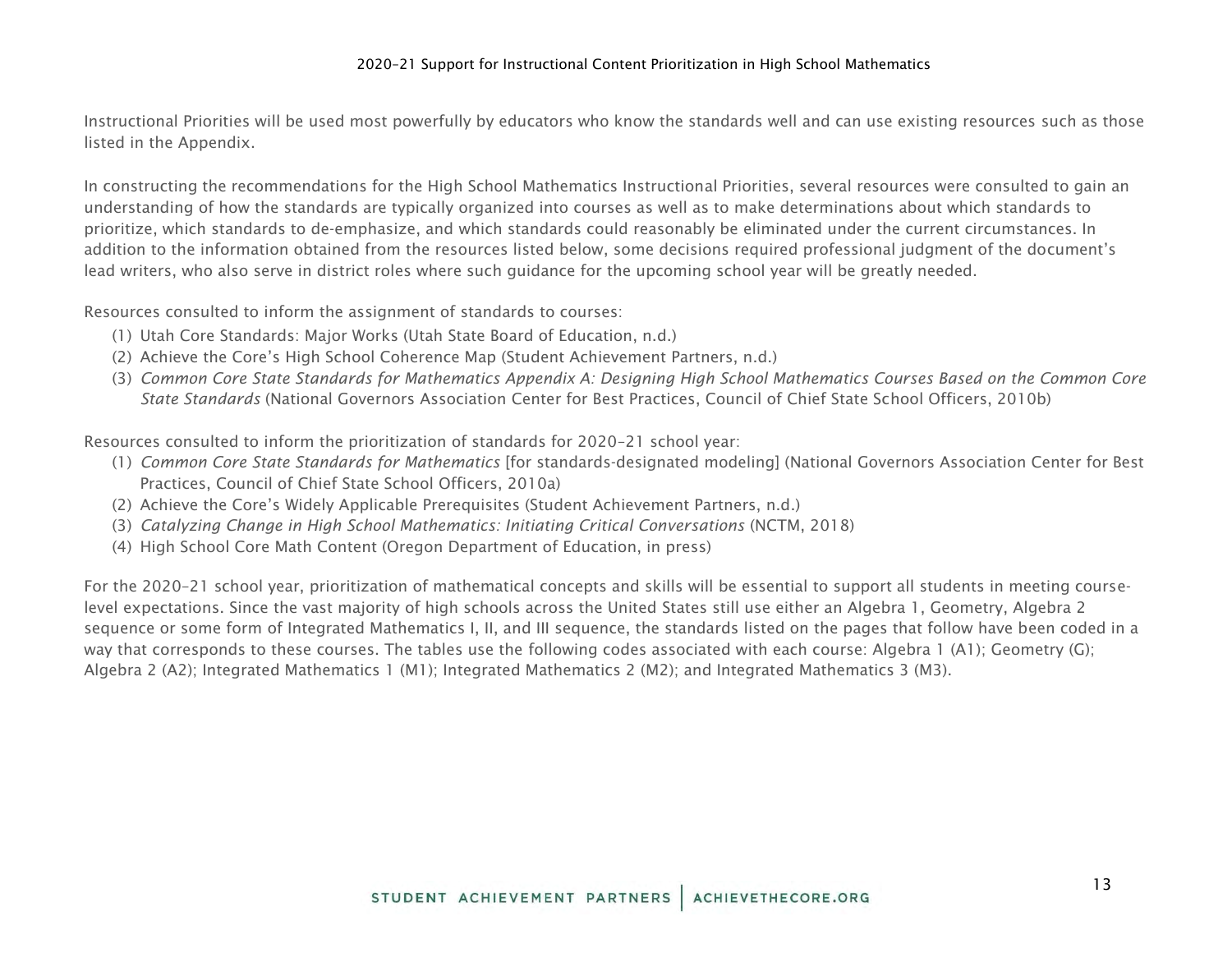#### How to Read the Content Prioritization Tables

The tables are first organized by conceptual category and cluster; then below each cluster heading, the associated standards each receive a designation to indicate the recommended level of emphasis within a particular course for the 2020–21 school year. The designations below represent the codes used to communicate this emphasis:

#### P - Prioritize the importance | R - Reduce the normal emphasis | E - Eliminate content to save time | -- Standard typically not taught

For standards coded with "P" for a particular course, users should interpret that to mean that no special considerations should be made for curricula well aligned to the particulars of that standard, or that the emphasis should be comparable to what it typically is for that course. Standards coded with "R" have suggestions for either reducing the emphasis on certain parts of the standard or for reducing the overall time and attention to the entire standard, or some combination of these adaptations. For these cases, there will be a note accompanying the standard to provide additional guidance related to the particular reduction in emphasis that is being suggested by the coding. Standards coded with "E" are eligible to be eliminated for the upcoming school year to make room for additional support that may be needed to ensure that students can engage successfully with the most important content of each course and to recognize that some of the modes of learning being discussed for the upcoming year simply require more time on fewer topics. The designation "--" indicates that the standard is typically taught in a different course.

One additional set of codes in the tables is designed to help users understand in part how levels of prioritization were determined. These codes are assigned to individual standards and carry the following meanings:

#### $\land$  Widely Applicable Prerequisite | \* Modeling Standard |  $\sim$  Essential Concepts from Catalyzing Change

Standards that are considered "widely applicable prerequisites" are those with relatively wide applicability across a wide range of postsecondary work and often not taught for course credit in postsecondary settings. Modeling standards are those that lend themselves to developing and analyzing mathematical models for real world phenomena and generally have greater overall importance in the high school sequence of courses. Finally, standards identified as essential in *Catalyzing Change in High School Mathematics: Initiating Critical Conversations* (NCTM, 2018), are also marked as indicated above.

As a final thought, it is important to understand that these tables will not provide a one-to-one correspondence between standards and any particular scope and sequence or set of instructional materials. Well-designed mathematics curricula are structured to communicate mathematical ideas in a coherent, logical manner and often integrate standards in ways that cannot be seen when standards are shown as a list. Professional judgment, local context considerations, and flexible decision-making throughout the 2020–21 school year will be essential to effectively using the information presented on the pages that follow.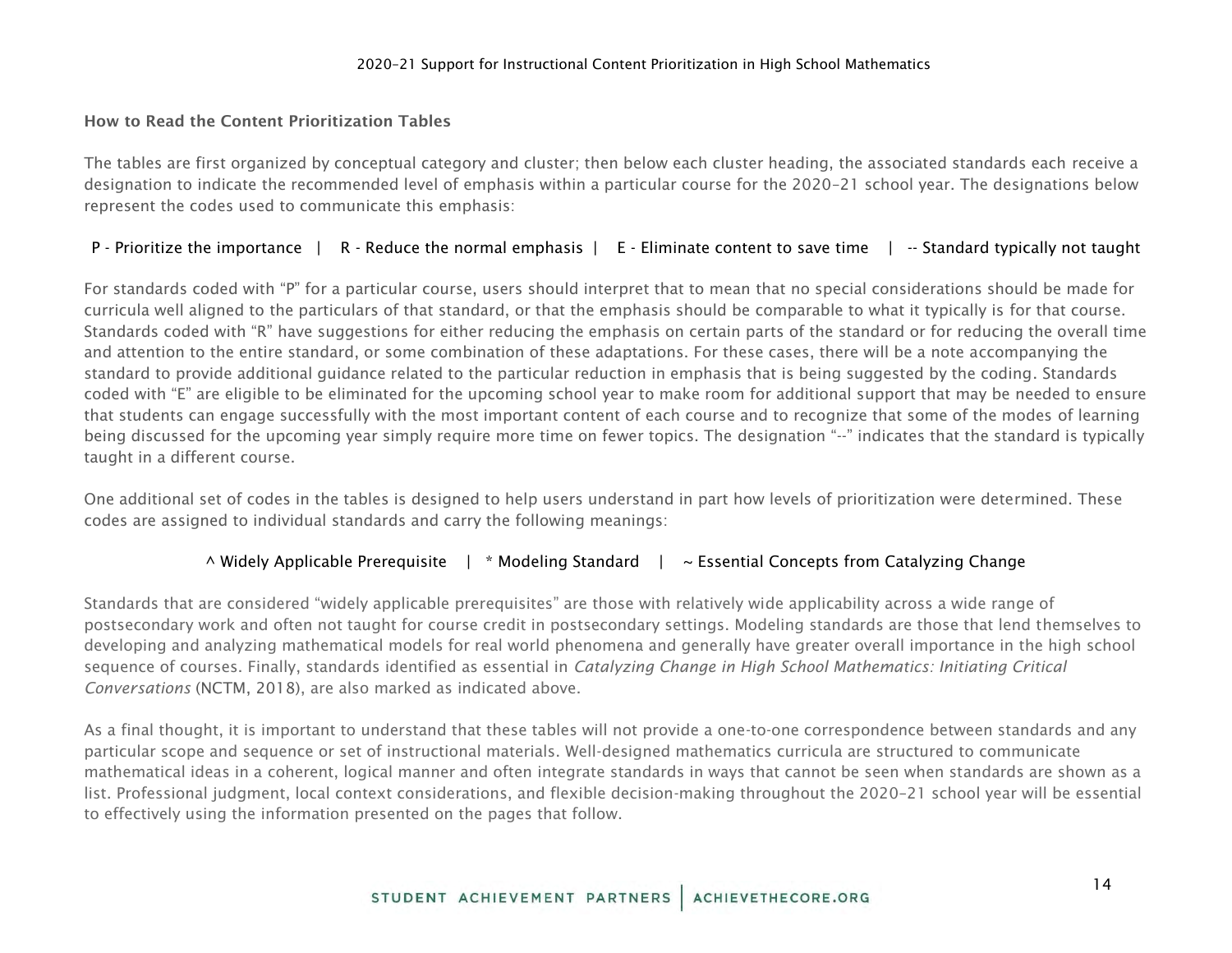# <span id="page-14-0"></span>High School Standards Prioritization Tables

| <b>Conceptual Category: Number and Quantity</b><br><b>Domain: The Real Number System</b> |                                                                                                                                                                                                                                                                                                                                                                             |                |    |                |                |                |                |  |  |  |  |
|------------------------------------------------------------------------------------------|-----------------------------------------------------------------------------------------------------------------------------------------------------------------------------------------------------------------------------------------------------------------------------------------------------------------------------------------------------------------------------|----------------|----|----------------|----------------|----------------|----------------|--|--|--|--|
|                                                                                          | <b>Language of Standard</b>                                                                                                                                                                                                                                                                                                                                                 | <b>Courses</b> |    |                |                |                |                |  |  |  |  |
| <b>Standard</b>                                                                          |                                                                                                                                                                                                                                                                                                                                                                             | A <sub>1</sub> | G. | A <sub>2</sub> | M <sub>1</sub> | M <sub>2</sub> | M <sub>3</sub> |  |  |  |  |
| Cluster: Extend the properties of exponents to rational exponents.                       |                                                                                                                                                                                                                                                                                                                                                                             |                |    |                |                |                |                |  |  |  |  |
| HS.N.RN.A.1 $\sim$                                                                       | Explain how the definition of the meaning of rational exponents follows<br>from extending the properties of integer exponents to those values,<br>allowing for a notation for radicals in terms of rational exponents. For<br>example, we define $5^{1/3}$ to be the cube root of 5 because we want $(5^{1/3})^3$ =<br>$5^{(1/3)3}$ to hold, so $(5^{1/3})^3$ must equal 5. | E              |    | D              |                |                |                |  |  |  |  |
| HS.N.RN.A.2 $\land\sim$<br>See Note                                                      | Rewrite expressions involving radicals and rational exponents using the<br>properties of exponents.<br>Note: Reduce the number of repetitious practice problems that would<br>normally be assigned to students for this topic.                                                                                                                                              | E              |    | R              |                |                |                |  |  |  |  |
| Cluster: Use properties of rational and irrational numbers.                              |                                                                                                                                                                                                                                                                                                                                                                             |                |    |                |                |                |                |  |  |  |  |
| HS.N.RN.B.3 $\land \sim$                                                                 | Explain why the sum or product of two rational numbers is rational; that the<br>sum of a rational number and an irrational number is irrational; and that the<br>product of a nonzero rational number and an irrational number is irrational.                                                                                                                               | E.             |    |                |                |                |                |  |  |  |  |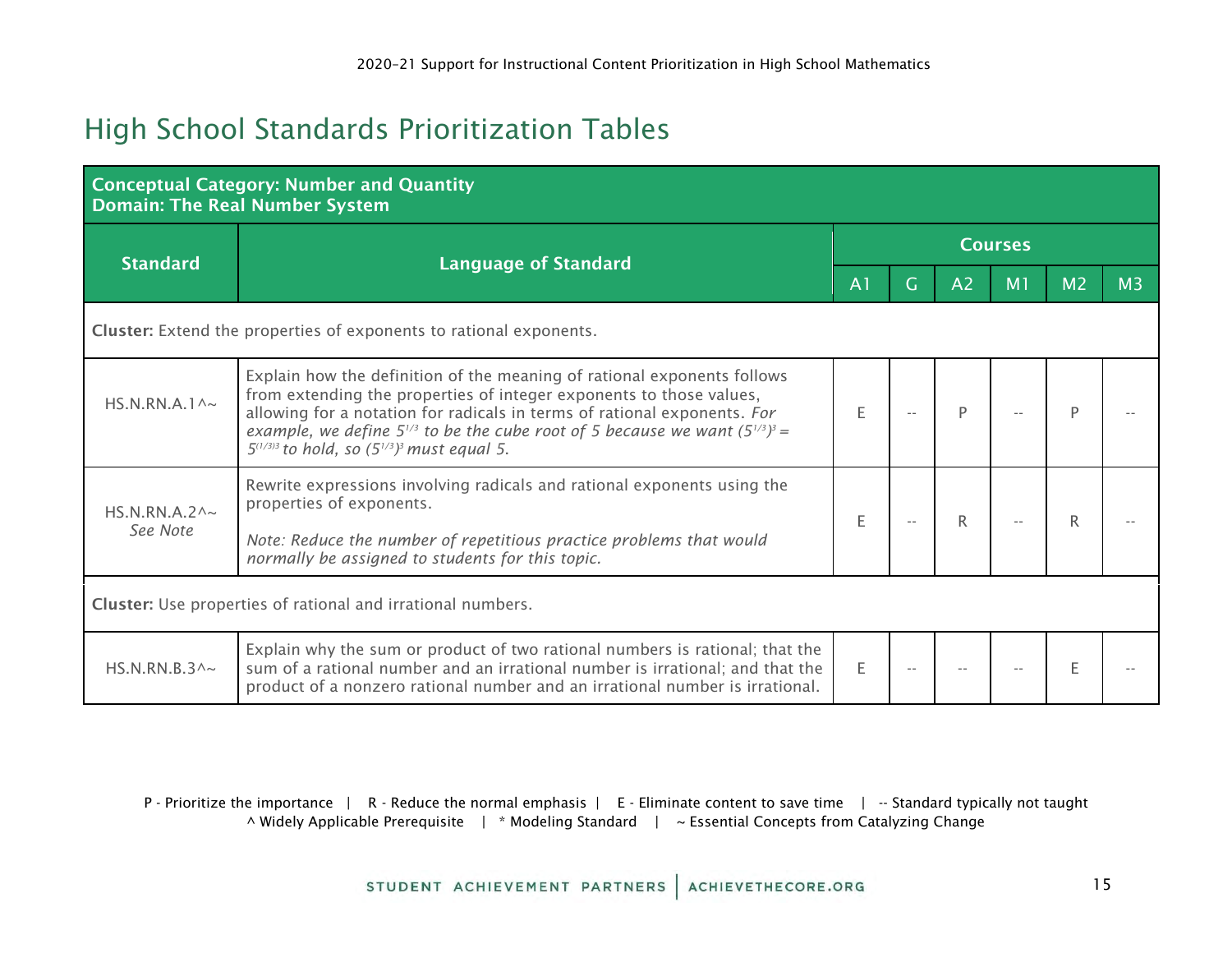| <b>Conceptual Category: Number and Quantity</b><br><b>Domain: Quantities</b>                                                                                                               |                                                                                                                                                                                                                                   |                |                |                |                |                |                |  |  |  |  |
|--------------------------------------------------------------------------------------------------------------------------------------------------------------------------------------------|-----------------------------------------------------------------------------------------------------------------------------------------------------------------------------------------------------------------------------------|----------------|----------------|----------------|----------------|----------------|----------------|--|--|--|--|
| <b>Standard</b>                                                                                                                                                                            | <b>Language of Standard</b>                                                                                                                                                                                                       | <b>Courses</b> |                |                |                |                |                |  |  |  |  |
|                                                                                                                                                                                            |                                                                                                                                                                                                                                   | A <sub>1</sub> | $\overline{G}$ | A <sub>2</sub> | M <sub>1</sub> | M <sub>2</sub> | M <sub>3</sub> |  |  |  |  |
| Cluster: Reason quantitatively and use units to solve problems.                                                                                                                            |                                                                                                                                                                                                                                   |                |                |                |                |                |                |  |  |  |  |
| Note: All standards in this cluster require students to work with quantities and the relationships between them provides grounding for work<br>with expressions, equations, and functions. |                                                                                                                                                                                                                                   |                |                |                |                |                |                |  |  |  |  |
| $HS.N.Q.A.1^{\wedge_{\sim}}$                                                                                                                                                               | Use units as a way to understand problems and to guide the solution of<br>multi-step problems; choose and interpret units consistently in formulas;<br>choose and interpret the scale and the origin in graphs and data displays. | P              |                |                | P              |                |                |  |  |  |  |
| $HS.N.Q.A.2^{\wedge_{\sim}}$                                                                                                                                                               | Define appropriate quantities for the purpose of descriptive modeling.                                                                                                                                                            | P              |                | F              | P              |                |                |  |  |  |  |
| $HS.N.Q.A.3^{\wedge_{\sim}}$                                                                                                                                                               | Choose a level of accuracy appropriate to limitations on measurement when<br>reporting quantities.                                                                                                                                | P              |                |                | P              |                |                |  |  |  |  |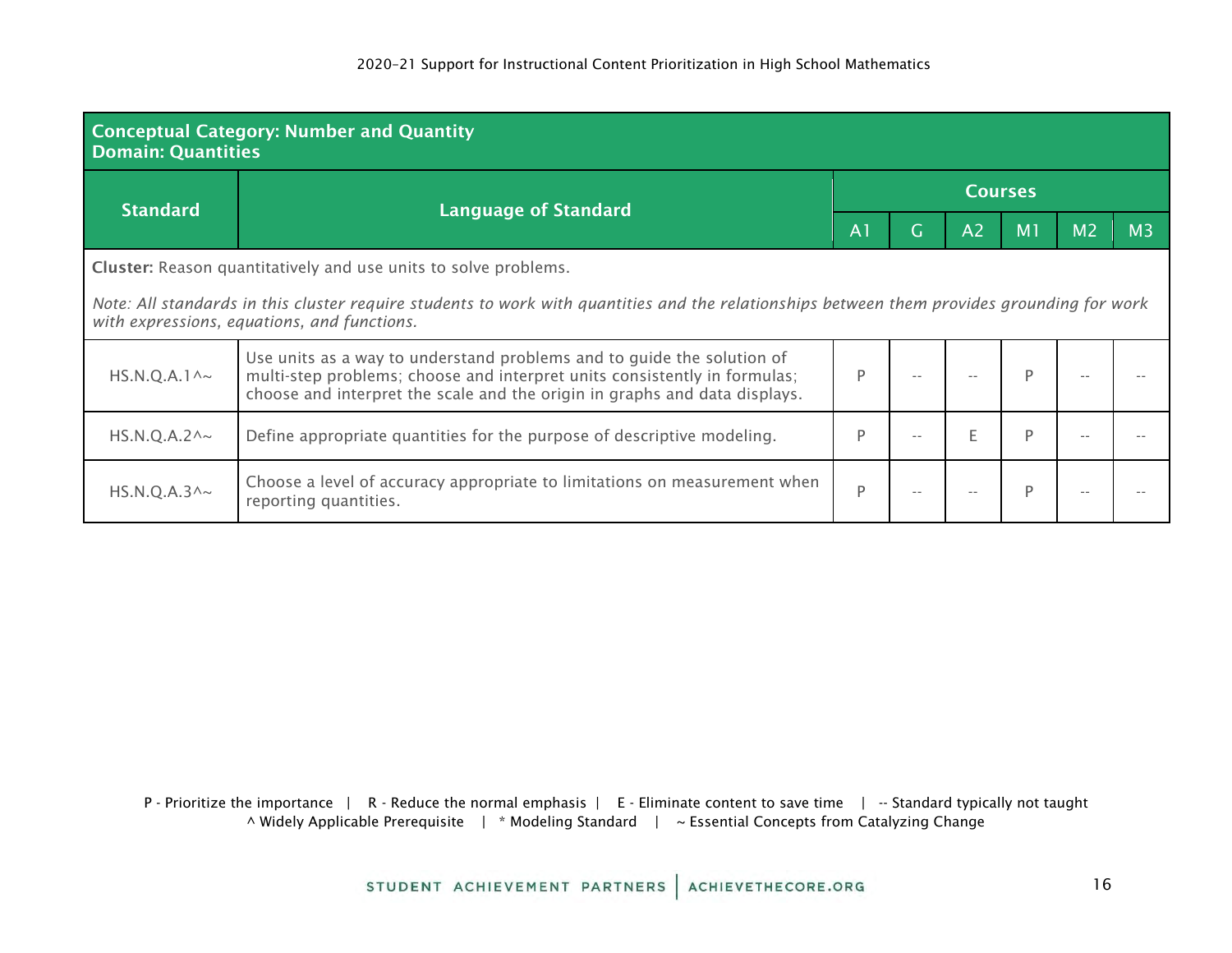| <b>Conceptual Category: Number and Quantity</b><br><b>Domain: The Complex Number System</b> |                                                                                                                                                                                                                                        |                |    |                |                |                |                |  |  |  |
|---------------------------------------------------------------------------------------------|----------------------------------------------------------------------------------------------------------------------------------------------------------------------------------------------------------------------------------------|----------------|----|----------------|----------------|----------------|----------------|--|--|--|
|                                                                                             |                                                                                                                                                                                                                                        | <b>Courses</b> |    |                |                |                |                |  |  |  |
| <b>Standard</b>                                                                             | <b>Language of Standard</b>                                                                                                                                                                                                            | A <sub>1</sub> | G. | A <sub>2</sub> | M <sub>1</sub> | M <sub>2</sub> | M <sub>3</sub> |  |  |  |
| Cluster: Perform arithmetic operations with complex numbers.                                |                                                                                                                                                                                                                                        |                |    |                |                |                |                |  |  |  |
| HS.N.CN.A.1                                                                                 | Know there is a complex number <i>i</i> such that $i^2 = -1$ , and every complex<br>number has the form $a + bi$ with a and b real.                                                                                                    |                |    | R              |                |                |                |  |  |  |
| See Note                                                                                    | Note: Combine lessons with N.CN.C.7 and A.REI.B.4b to address key<br>concepts and reduce the amount of time spent on this standard.                                                                                                    |                |    |                |                |                |                |  |  |  |
| HS.N.CN.A.2                                                                                 | Use the relation $i^2 = -1$ and the commutative, associative, and distributive<br>properties to add, subtract, and multiply complex numbers.                                                                                           |                |    | R              |                |                |                |  |  |  |
| See Note                                                                                    | Note: Reduce the number of repetitious practice problems that would<br>normally be assigned to students for this topic.                                                                                                                |                |    |                |                |                |                |  |  |  |
| HS.N.CN.A.3                                                                                 | (+) Find the conjugate of a complex number; use conjugates to find moduli<br>and quotients of complex numbers.                                                                                                                         |                |    |                |                |                |                |  |  |  |
| Cluster: Represent complex numbers and their operations on the complex plane.               |                                                                                                                                                                                                                                        |                |    |                |                |                |                |  |  |  |
| HS.N.CN.B.4                                                                                 | (+) Represent complex numbers on the complex plane in rectangular and<br>polar form (including real and imaginary numbers), and explain why the<br>rectangular and polar forms of a given complex number represent the same<br>number. |                |    |                |                |                |                |  |  |  |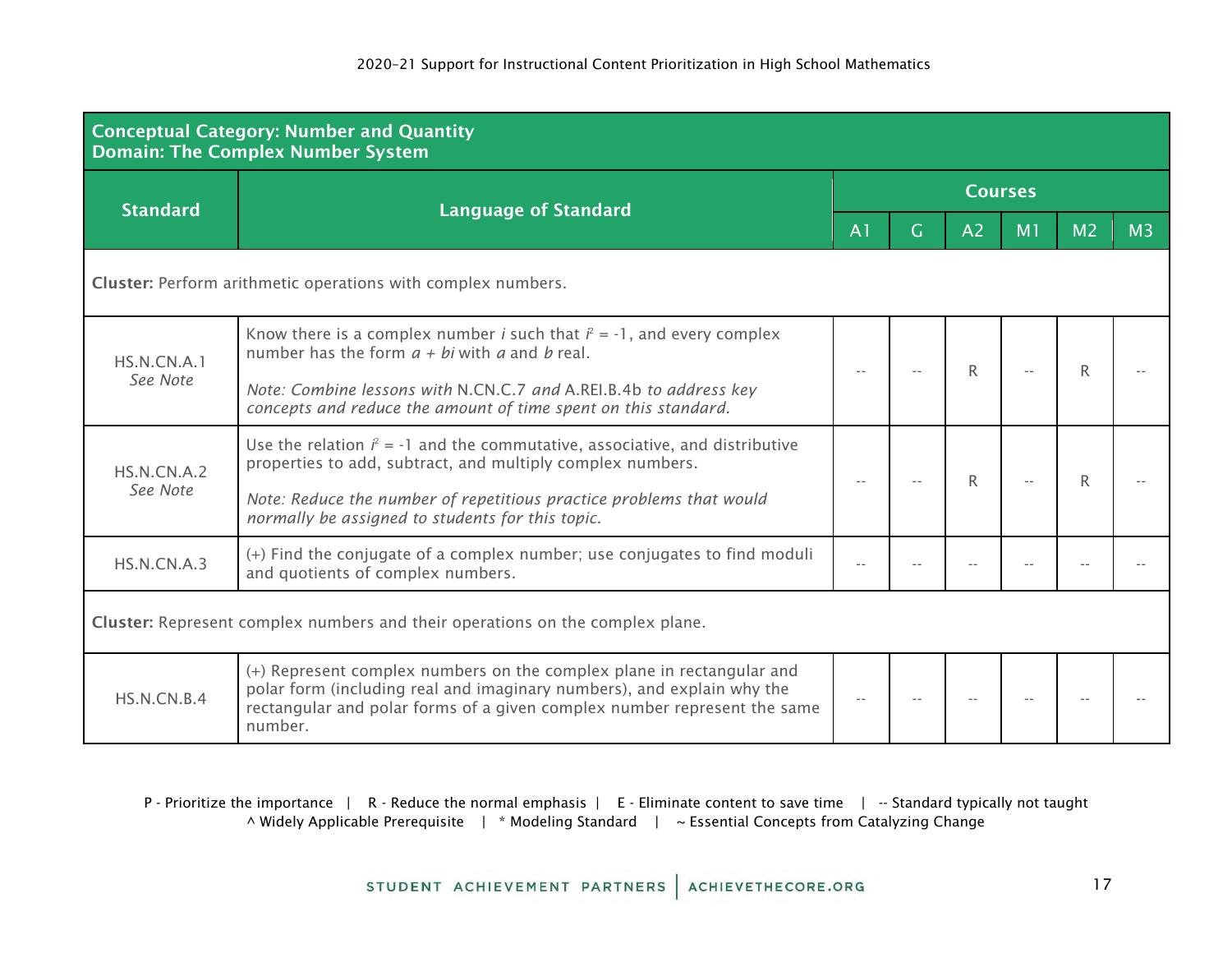| <b>Conceptual Category: Number and Quantity</b><br><b>Domain: The Complex Number System</b> |                                                                                                                                                                                                                                                                                                  |                |       |    |                |                |                |  |  |  |
|---------------------------------------------------------------------------------------------|--------------------------------------------------------------------------------------------------------------------------------------------------------------------------------------------------------------------------------------------------------------------------------------------------|----------------|-------|----|----------------|----------------|----------------|--|--|--|
| <b>Standard</b>                                                                             |                                                                                                                                                                                                                                                                                                  | <b>Courses</b> |       |    |                |                |                |  |  |  |
|                                                                                             | <b>Language of Standard</b>                                                                                                                                                                                                                                                                      | A <sub>1</sub> | G.    | A2 | M <sub>1</sub> | M <sub>2</sub> | M <sub>3</sub> |  |  |  |
| Cluster: Represent complex numbers and their operations on the complex plane. (continued)   |                                                                                                                                                                                                                                                                                                  |                |       |    |                |                |                |  |  |  |
| <b>HS.N.CN.B.5</b>                                                                          | (+) Represent addition, subtraction, multiplication, and conjugation of<br>complex numbers geometrically on the complex plane; use properties of<br>this representation for computation. For example, $(-1 + \sqrt{3} i)^3 = 8$ because (-<br>$1 + \sqrt{3}$ i) has modulus 2 and argument 120°. |                | $- -$ |    |                |                |                |  |  |  |
| HS.N.CN.B.6                                                                                 | (+) Calculate the distance between numbers in the complex plane as the<br>modulus of the difference, and the midpoint of a segment as the average of<br>the numbers at its endpoints.                                                                                                            |                |       |    |                |                |                |  |  |  |
|                                                                                             | Cluster: Use complex numbers in polynomial identities and equations.                                                                                                                                                                                                                             |                |       |    |                |                |                |  |  |  |
| HS.N.CN.C.7<br>See Note                                                                     | Solve quadratic equations with real coefficients that have complex solutions.<br>Note: Reduce the number of repetitious practice problems that would<br>normally be assigned to students for this topic.                                                                                         |                |       | R  |                | R              |                |  |  |  |
| HS.N.CN.C.8                                                                                 | (+) Extend polynomial identities to the complex numbers. For example,<br>rewrite $x^2 + 4$ as $(x + 2i)(x - 2i)$ .                                                                                                                                                                               | $-$            |       | F  |                | F.             |                |  |  |  |
| HS.N.CN.C.9                                                                                 | (+) Know the Fundamental Theorem of Algebra; show that it is true for<br>quadratic polynomials.                                                                                                                                                                                                  | $-$            | $-$   | E  |                | E              |                |  |  |  |

Note: Vector Quantities and Matrices are not included in AGA or M1M2M3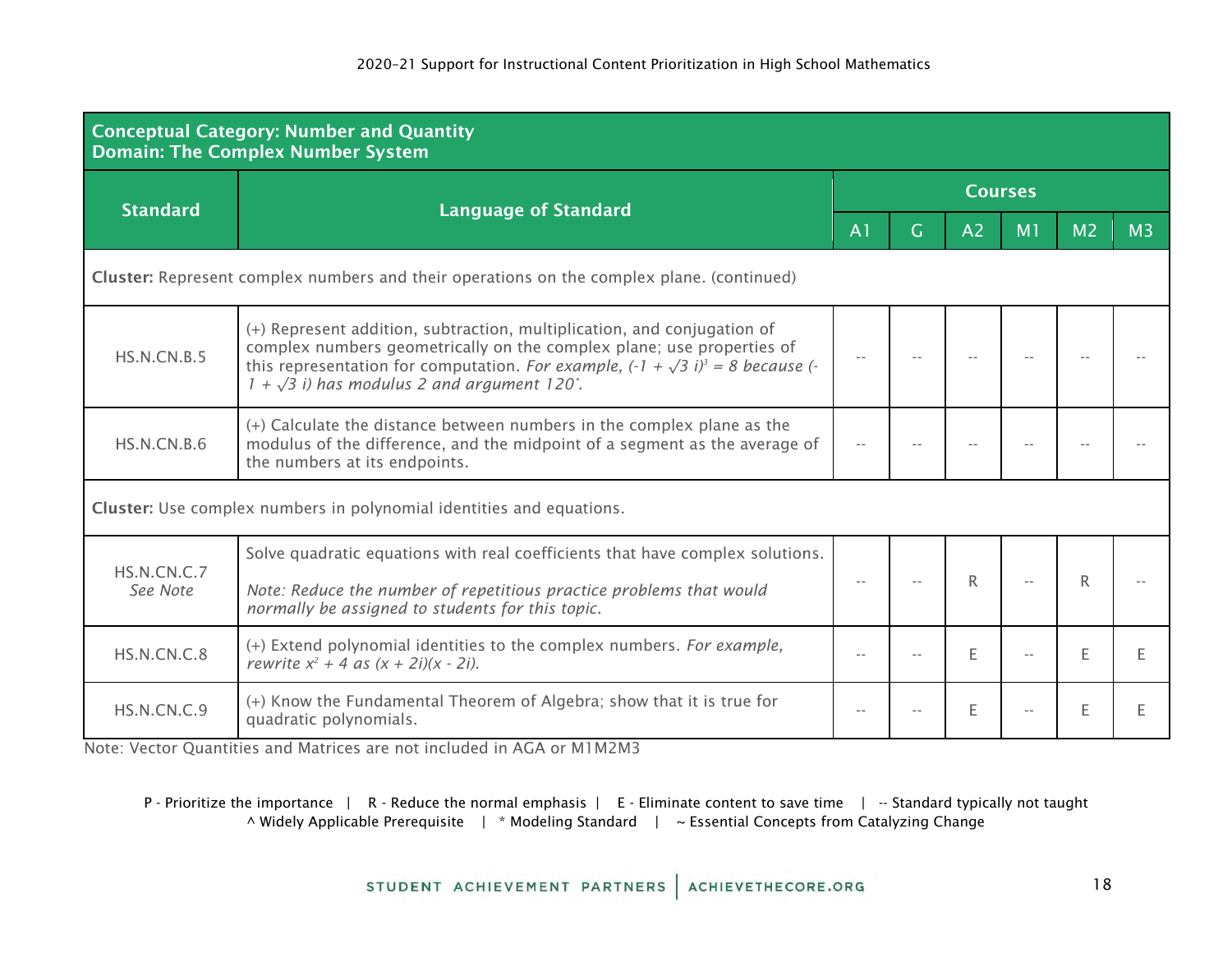| <b>Conceptual Category: Algebra</b><br><b>Domain: Seeing Structure in Expressions</b>                                                                                                         |                                                                                                                                                                                                                                                                                                                                                                       |                |      |    |    |                |                |  |  |  |  |
|-----------------------------------------------------------------------------------------------------------------------------------------------------------------------------------------------|-----------------------------------------------------------------------------------------------------------------------------------------------------------------------------------------------------------------------------------------------------------------------------------------------------------------------------------------------------------------------|----------------|------|----|----|----------------|----------------|--|--|--|--|
| <b>Standard</b>                                                                                                                                                                               |                                                                                                                                                                                                                                                                                                                                                                       | <b>Courses</b> |      |    |    |                |                |  |  |  |  |
|                                                                                                                                                                                               | <b>Language of Standard</b>                                                                                                                                                                                                                                                                                                                                           | A <sub>1</sub> | G    | A2 | M1 | M <sub>2</sub> | M <sub>3</sub> |  |  |  |  |
| Cluster: Interpret the structure of expressions.                                                                                                                                              |                                                                                                                                                                                                                                                                                                                                                                       |                |      |    |    |                |                |  |  |  |  |
| HS.A-SSE.A.1                                                                                                                                                                                  | Interpret expressions that represent a quantity in terms of its context.                                                                                                                                                                                                                                                                                              |                |      |    |    |                |                |  |  |  |  |
| $HS.A-SSE.A.1a^*$                                                                                                                                                                             | Interpret parts of an expression, such as terms, factors, and coefficients.                                                                                                                                                                                                                                                                                           | P              |      | P  | D  | D              | D              |  |  |  |  |
| $HS.A-SSE.A.1b^*$<br>See Note                                                                                                                                                                 | Interpret complicated expressions by viewing one or more of their parts as a<br>single entity. For example, interpret $P(1+r)^2$ as the product of P and a factor<br>not depending on P.<br>Note: Reduce overall emphasis, but retain focus on interpreting expressions<br>to shed light on a quantity in context (as described in parent standard A-<br>$SSE.A.1$ ). | $\mathsf{R}$   | $ -$ | R  | R. | R              | R              |  |  |  |  |
| $HS.A-SSE.A.2^{\wedge_{\sim}}$<br>See Note                                                                                                                                                    | Use the structure of an expression to identify ways to rewrite it. For<br>example, see $x^2$ - $y^4$ as $(x^2)^2$ - $(y^2)^2$ , thus recognizing it as a difference of<br>squares that can be factored as $(x^2 - y^2)(x^2 + y^2)$ .<br>Note: Reduce overall emphasis in earlier algebra-focused courses.                                                             | R              |      | P  |    | R              |                |  |  |  |  |
|                                                                                                                                                                                               | Cluster: Write expressions in equivalent forms to solve problems.                                                                                                                                                                                                                                                                                                     |                |      |    |    |                |                |  |  |  |  |
| Choose and produce an equivalent form of an expression to reveal and explain properties of the quantity represented by<br>HS.A-SSE.B.3<br>the expression.<br>-- Standard typically not taught |                                                                                                                                                                                                                                                                                                                                                                       |                |      |    |    |                |                |  |  |  |  |

^ Widely Applicable Prerequisite | \* Modeling Standard | ~ Essential Concepts from Catalyzing Change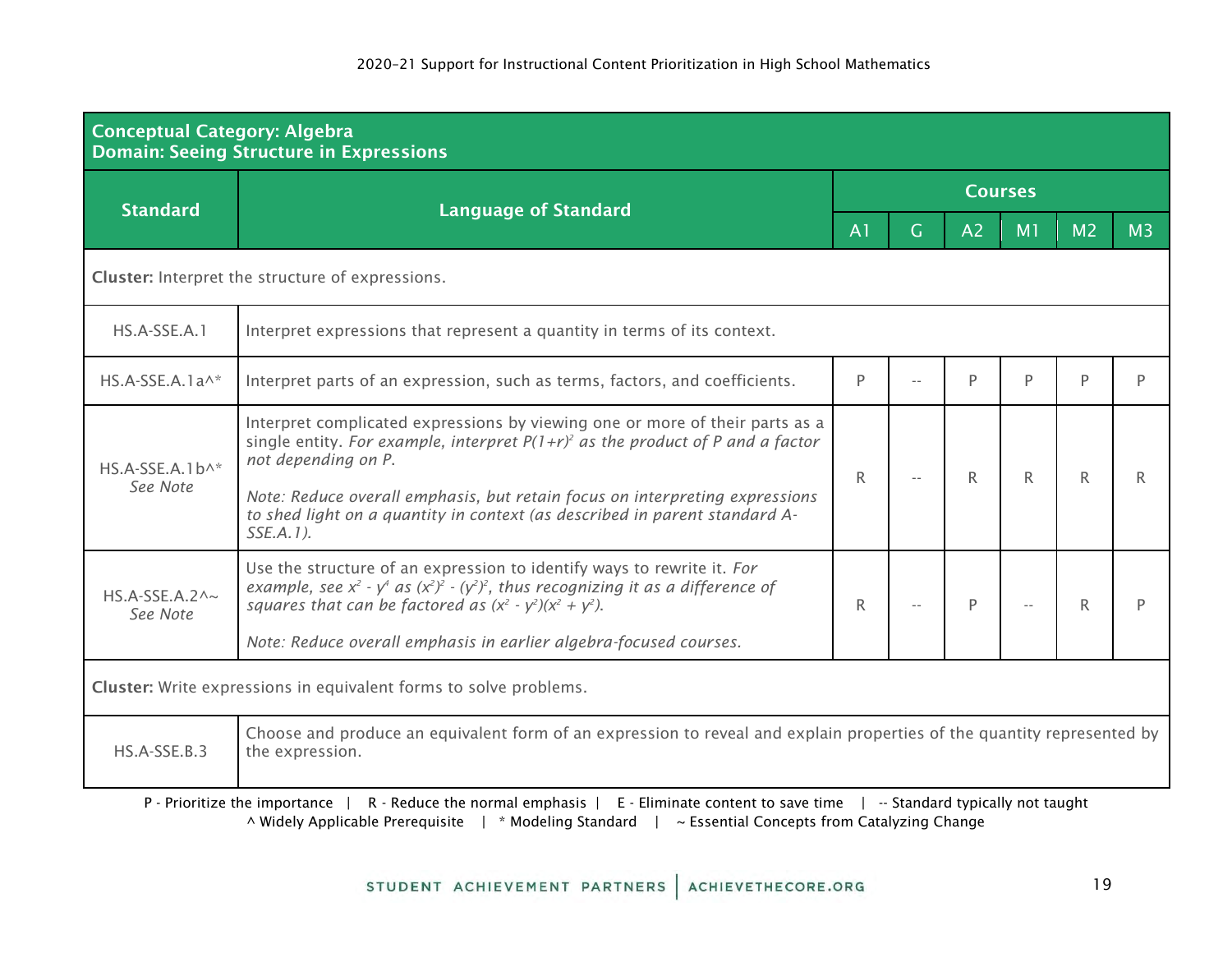| <b>Conceptual Category: Algebra</b><br><b>Domain: Seeing Structure in Expressions</b> |                                                                                                                                                                                                                                                                                                                                                                                                                     |                |   |                |                |                |                |  |  |  |
|---------------------------------------------------------------------------------------|---------------------------------------------------------------------------------------------------------------------------------------------------------------------------------------------------------------------------------------------------------------------------------------------------------------------------------------------------------------------------------------------------------------------|----------------|---|----------------|----------------|----------------|----------------|--|--|--|
| <b>Standard</b>                                                                       |                                                                                                                                                                                                                                                                                                                                                                                                                     | <b>Courses</b> |   |                |                |                |                |  |  |  |
|                                                                                       | <b>Language of Standard</b>                                                                                                                                                                                                                                                                                                                                                                                         | A <sub>1</sub> | G | A <sub>2</sub> | M <sub>1</sub> | M <sub>2</sub> | M <sub>3</sub> |  |  |  |
| Cluster: Write expressions in equivalent forms to solve problems. (continued)         |                                                                                                                                                                                                                                                                                                                                                                                                                     |                |   |                |                |                |                |  |  |  |
| HS.A-SSE.B.3a^*                                                                       | Factor a quadratic expression to reveal the zeros of the function it defines.                                                                                                                                                                                                                                                                                                                                       | P              |   |                |                | D              |                |  |  |  |
| $HS.A-SSE.B.3b^*$<br>See Note                                                         | Complete the square in a quadratic expression to reveal the maximum or<br>minimum value of the function it defines.<br>Note: Reduce the number of repetitious practice problems that would<br>normally be assigned to students for this topic and emphasize the value of<br>the form of the expression over fluency with the specific process of<br>completing the square. Connect to students' work on A-REI.B.4a. | R              |   |                |                |                |                |  |  |  |
| HS.A-SSE.B.3c^*                                                                       | Use the properties of exponents to transform expressions for exponential<br>functions. For example, the expression 1.15 <sup>t</sup> can be rewritten as $(1.15^{1/12})^{12t}$<br>$\approx 1.012$ <sup>12t</sup> to reveal the approximate equivalent monthly interest rate if the<br>annual rate is 15%.                                                                                                           | P              |   | E              |                |                |                |  |  |  |
| $HS.A-SSE.B.4^*$<br>See Note                                                          | Derive the formula for the sum of a finite geometric series (when the<br>common ratio is not 1), and use the formula to solve problems. For<br>example, calculate mortgage payments.<br>Note: Combine with F-BF.A.2.                                                                                                                                                                                                |                |   | R              |                |                |                |  |  |  |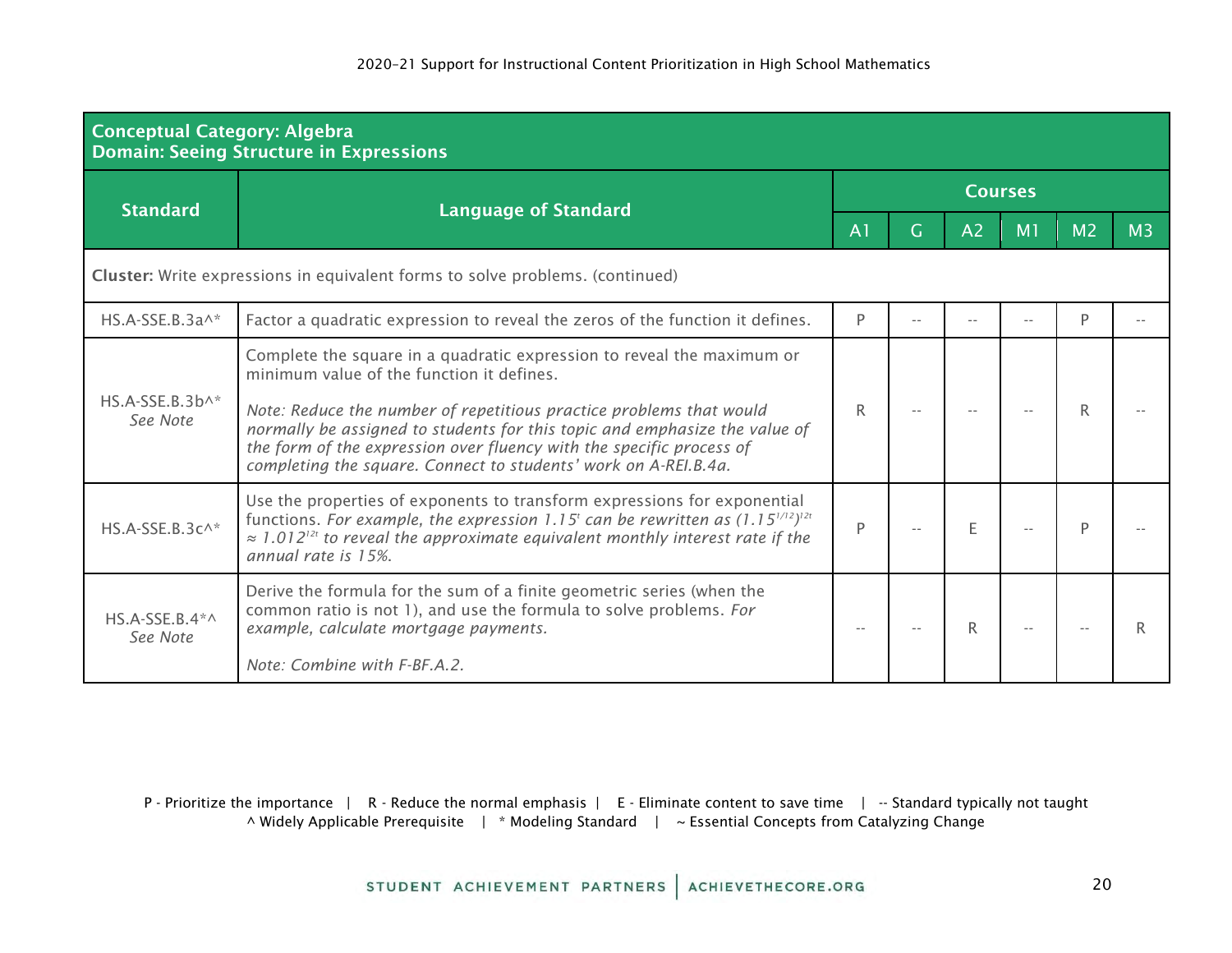| <b>Conceptual Category: Algebra</b><br>Domain: Arithmetic with Polynomials & Rational Expressions |                                                                                                                                                                                                                                                                                           |                |   |                |                |                |                |  |  |  |  |
|---------------------------------------------------------------------------------------------------|-------------------------------------------------------------------------------------------------------------------------------------------------------------------------------------------------------------------------------------------------------------------------------------------|----------------|---|----------------|----------------|----------------|----------------|--|--|--|--|
| <b>Standard</b>                                                                                   |                                                                                                                                                                                                                                                                                           | <b>Courses</b> |   |                |                |                |                |  |  |  |  |
|                                                                                                   | <b>Language of Standard</b>                                                                                                                                                                                                                                                               | A <sub>1</sub> | G | A <sub>2</sub> | M <sub>1</sub> | M <sub>2</sub> | M <sub>3</sub> |  |  |  |  |
|                                                                                                   | Cluster: Perform arithmetic operations on polynomials.                                                                                                                                                                                                                                    |                |   |                |                |                |                |  |  |  |  |
| $HS.A-APR.A.1^{\wedge}$<br>See Note                                                               | Understand that polynomials form a system analogous to the integers,<br>namely, they are closed under the operations of addition, subtraction, and<br>multiplication; add, subtract, and multiply polynomials.<br>Note: A-APR.1 - Less emphasis on adding/subtracting and more prioritize | R              |   | Þ              |                |                |                |  |  |  |  |
|                                                                                                   | multiplying. Combine lessons with A-SSE 2 to address key concepts and<br>reduce the amount of time spent on this standard.                                                                                                                                                                |                |   |                |                |                |                |  |  |  |  |
|                                                                                                   | Cluster: Understand the relationship between zeros and factors of polynomials.                                                                                                                                                                                                            |                |   |                |                |                |                |  |  |  |  |
| $HS.A-.APR.B.2^{\wedge}$<br>See Note                                                              | Know and apply the Remainder Theorem: For a polynomial $p(x)$ and a<br>number a, the remainder on division by x - a is $p(a)$ , so $p(a) = 0$ if and only if<br>$(x - a)$ is a factor of $p(x)$ .                                                                                         |                |   | R              |                |                |                |  |  |  |  |
|                                                                                                   | Note: Reduce overall emphasis and the number of repetitious practice<br>problems.                                                                                                                                                                                                         |                |   |                |                |                |                |  |  |  |  |
| HS.A-APR.B.3^                                                                                     | Identify zeros of polynomials when suitable factorizations are available, and<br>use the zeros to construct a rough graph of the function defined by the<br>polynomial.                                                                                                                   | E              |   | P              |                |                |                |  |  |  |  |
|                                                                                                   | Cluster: Use polynomial identities to solve problems.                                                                                                                                                                                                                                     |                |   |                |                |                |                |  |  |  |  |
| HS.A-APR.C.4^                                                                                     | Prove polynomial identities and use them to describe numerical<br>relationships. For example, the polynomial identity $(x^2 + y^2)^2 = (x^2 - y^2)^2 +$<br>$(2xy)^2$ can be used to generate Pythagorean triples.                                                                         | $-$            |   | E              |                |                |                |  |  |  |  |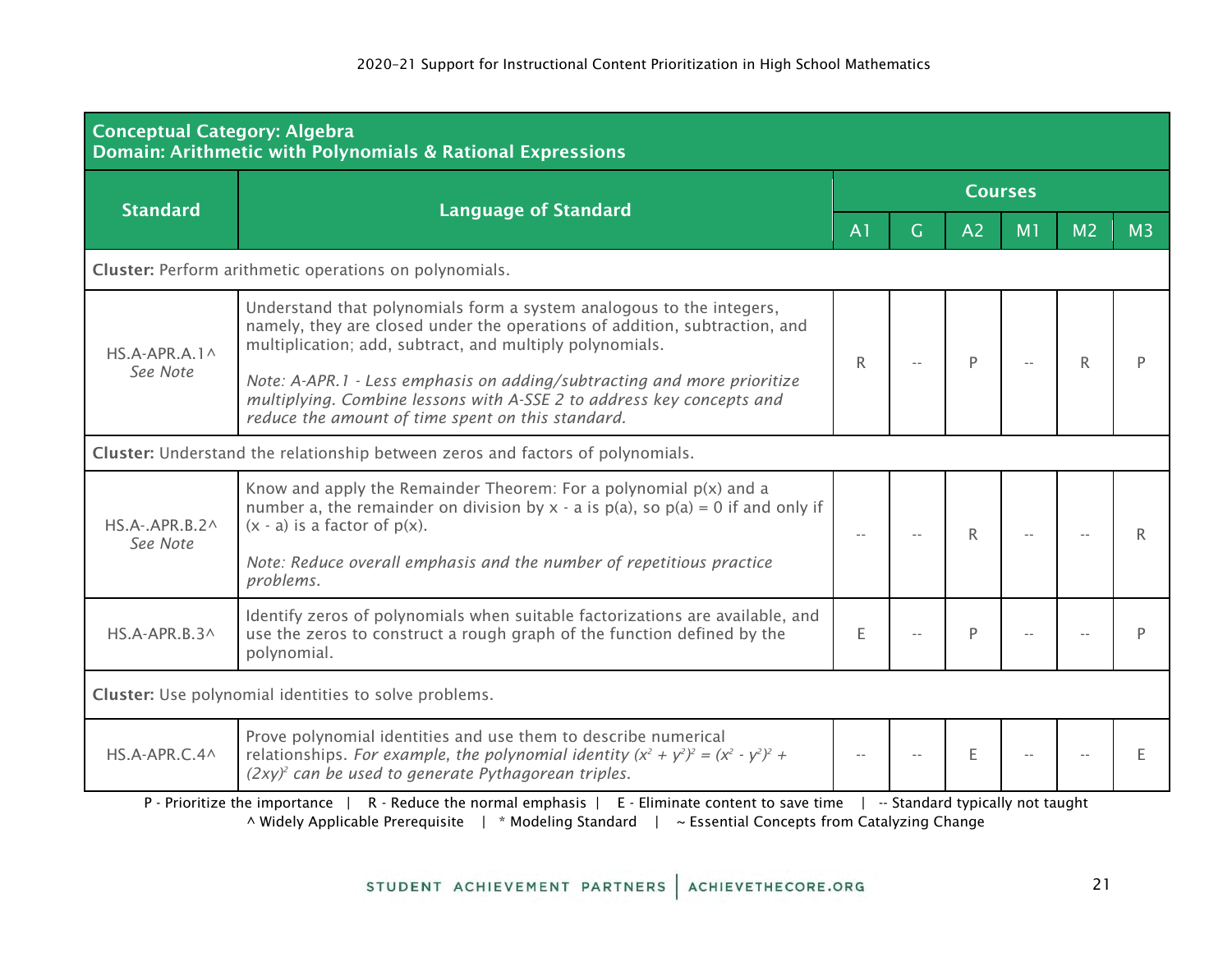| <b>Conceptual Category: Algebra</b><br>Domain: Arithmetic with Polynomials & Rational Expressions |                                                                                                                                                                                                                                                                                                                                               |                |   |                |                |                |    |  |  |  |
|---------------------------------------------------------------------------------------------------|-----------------------------------------------------------------------------------------------------------------------------------------------------------------------------------------------------------------------------------------------------------------------------------------------------------------------------------------------|----------------|---|----------------|----------------|----------------|----|--|--|--|
| <b>Standard</b>                                                                                   |                                                                                                                                                                                                                                                                                                                                               | <b>Courses</b> |   |                |                |                |    |  |  |  |
|                                                                                                   | <b>Language of Standard</b>                                                                                                                                                                                                                                                                                                                   | A <sub>1</sub> | G | A <sub>2</sub> | M <sub>1</sub> | M <sub>2</sub> | M3 |  |  |  |
| Cluster: Use polynomial identities to solve problems. (continued)                                 |                                                                                                                                                                                                                                                                                                                                               |                |   |                |                |                |    |  |  |  |
| $HS.A-APR.C.5^{\wedge}$                                                                           | (+) Know and apply the Binomial Theorem for the expansion of $(x + y)^n$ in<br>powers of x and y for a positive integer $n$ , where x and y are any numbers,<br>with coefficients determined for example by Pascal's Triangle.                                                                                                                |                |   | F              |                |                |    |  |  |  |
| <b>Cluster:</b> Rewrite rational expressions.                                                     |                                                                                                                                                                                                                                                                                                                                               |                |   |                |                |                |    |  |  |  |
| $HS.A-APR.D.6^{\wedge}$<br>See Note                                                               | Rewrite simple rational expressions in different forms; write $a(x)/b(x)$ in the<br>form $q(x) + r(x)/b(x)$ , where $q(x)$ , $b(x)$ , $q(x)$ , and $r(x)$ are polynomials with the<br>degree of $r(x)$ less than the degree of $b(x)$ , using inspection, long division,<br>or, for the more complicated examples, a computer algebra system. |                |   |                |                |                |    |  |  |  |
|                                                                                                   | Note: Reduce the number of repetitious practice problems that would<br>normally be assigned to students for this topic. Connect to A-APR.B.2.                                                                                                                                                                                                 |                |   |                |                |                |    |  |  |  |
| HS.A-APR.D.7^                                                                                     | (+) Understand that rational expressions form a system analogous to the<br>rational numbers, closed under addition, subtraction, multiplication, and<br>division by a nonzero rational expression; add, subtract, multiply, and<br>divide rational expressions.                                                                               |                |   | F.             |                |                |    |  |  |  |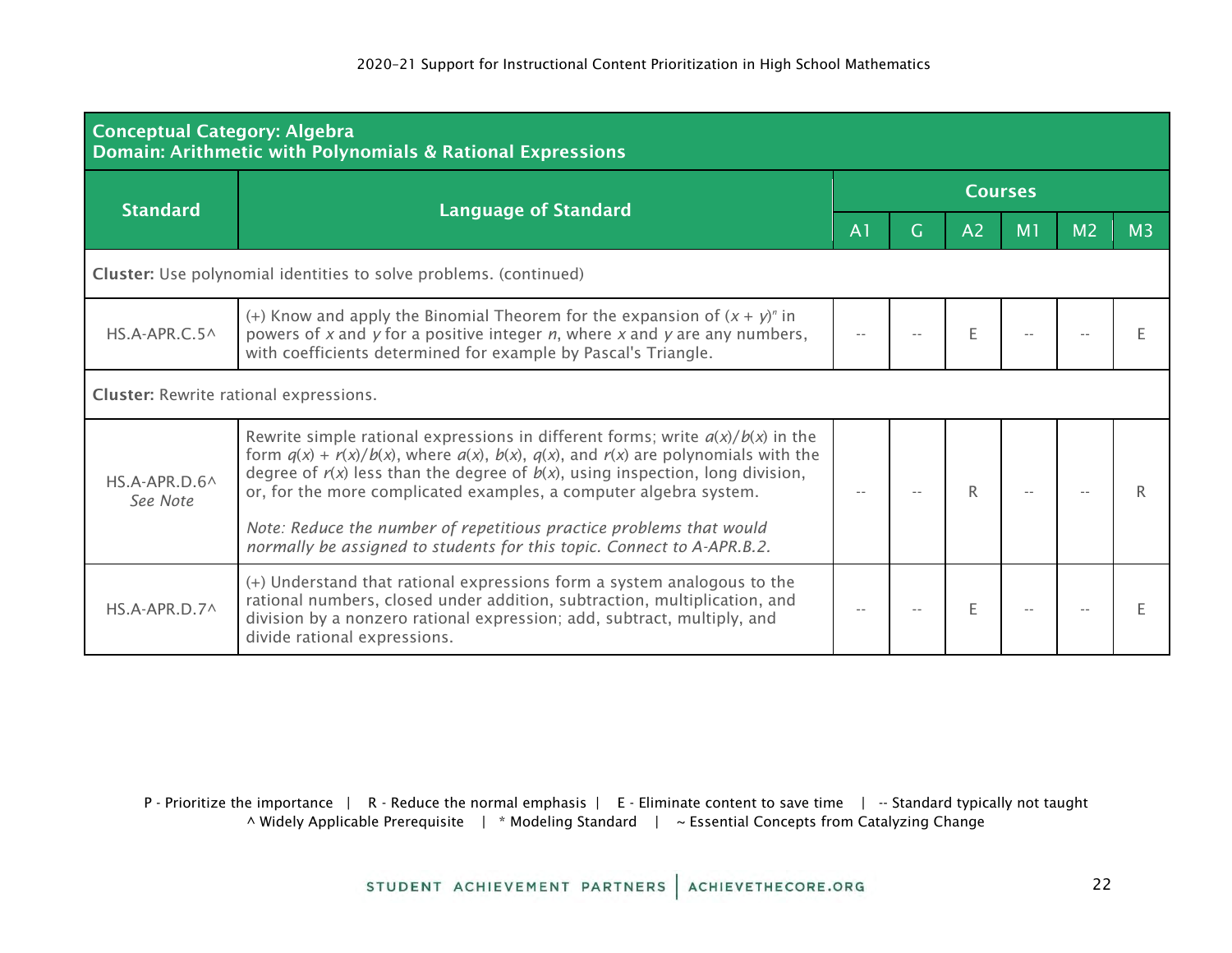| <b>Conceptual Category: Algebra</b><br><b>Domain: Creating Equations</b> |                                                                                                                                                                                                                                                                                                                    |                |    |                |    |                |    |  |  |  |
|--------------------------------------------------------------------------|--------------------------------------------------------------------------------------------------------------------------------------------------------------------------------------------------------------------------------------------------------------------------------------------------------------------|----------------|----|----------------|----|----------------|----|--|--|--|
| <b>Standard</b>                                                          | <b>Language of Standard</b>                                                                                                                                                                                                                                                                                        | <b>Courses</b> |    |                |    |                |    |  |  |  |
|                                                                          |                                                                                                                                                                                                                                                                                                                    | A <sub>1</sub> | G. | A <sub>2</sub> | M1 | M <sub>2</sub> | M3 |  |  |  |
| <b>Cluster:</b> Create equations that describe numbers or relationships. |                                                                                                                                                                                                                                                                                                                    |                |    |                |    |                |    |  |  |  |
| $HS.A-CED.A.1^*$                                                         | Create equations and inequalities in one variable and use them to solve<br>problems. Include equations arising from linear and quadratic functions,<br>and simple rational and exponential functions.                                                                                                              | P              |    | P              | D  | D              |    |  |  |  |
| $HS.A-CED.A.2^*$                                                         | Create equations in two or more variables to represent relationships<br>between quantities; graph equations on coordinate axes with labels and<br>scales.                                                                                                                                                          | Þ              |    | P              | D  |                |    |  |  |  |
| $HS.A-CED.A.3^*$                                                         | Represent constraints by equations or inequalities, and by systems of<br>equations and/or inequalities, and interpret solutions as viable or nonviable<br>options in a modeling context. For example, represent inequalities<br>describing nutritional and cost constraints on combinations of different<br>foods. | P              |    | P              | D  |                |    |  |  |  |
| $HS.A-CED.A.4^*$<br>See Note                                             | Rearrange formulas to highlight a quantity of interest, using the same<br>reasoning as in solving equations. For example, rearrange Ohm's law $V = IR$<br>to highlight resistance R.                                                                                                                               | P              |    | P              | P  |                |    |  |  |  |
|                                                                          | Note: Reduce the number of repetitious practice problems that would<br>normally be assigned to students for this topic.                                                                                                                                                                                            |                |    |                |    |                |    |  |  |  |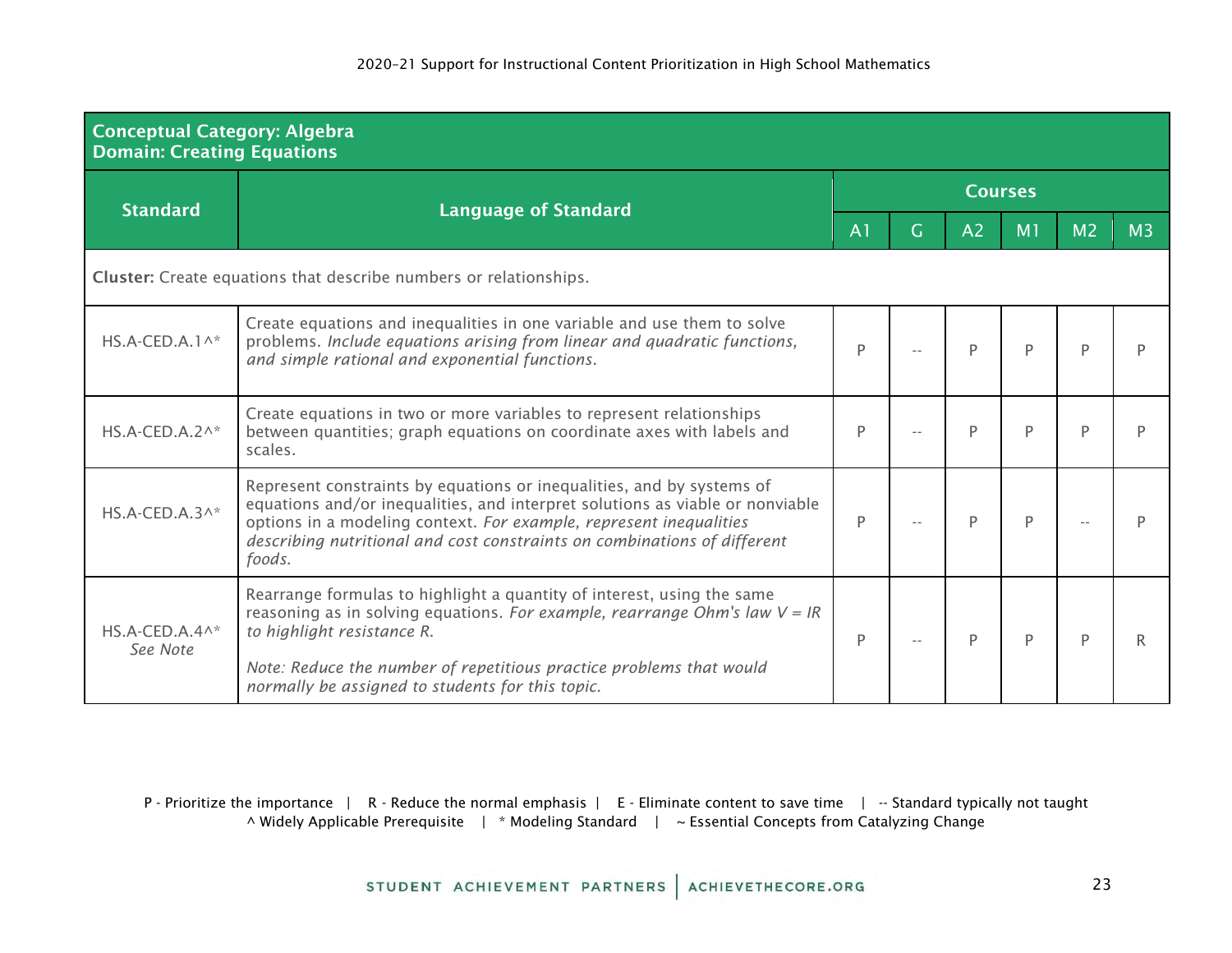| <b>Conceptual Category: Algebra</b><br><b>Domain: Reasoning with Equations and Inequalities</b> |                                                                                                                                                                                                                                                                    |                |   |                |                |                |                |  |  |  |
|-------------------------------------------------------------------------------------------------|--------------------------------------------------------------------------------------------------------------------------------------------------------------------------------------------------------------------------------------------------------------------|----------------|---|----------------|----------------|----------------|----------------|--|--|--|
| <b>Standard</b>                                                                                 | <b>Language of Standard</b>                                                                                                                                                                                                                                        | <b>Courses</b> |   |                |                |                |                |  |  |  |
|                                                                                                 |                                                                                                                                                                                                                                                                    | A <sub>1</sub> | G | A <sub>2</sub> | M <sub>1</sub> | M <sub>2</sub> | M <sub>3</sub> |  |  |  |
| Cluster: Understand solving equations as a process of reasoning and explain the reasoning.      |                                                                                                                                                                                                                                                                    |                |   |                |                |                |                |  |  |  |
| HS.A-REI.A.1 $\sim$<br>See Note                                                                 | Explain each step in solving a simple equation as following from the<br>equality of numbers asserted at the previous step, starting from the<br>assumption that the original equation has a solution. Construct a viable<br>argument to justify a solution method. | R              |   |                | R              |                |                |  |  |  |
|                                                                                                 | Note: Lessen the normal emphasis on problem types related to explaining<br>each step and elevate the importance of constructing viable arguments.                                                                                                                  |                |   |                |                |                |                |  |  |  |
| $HS.A-REI.A.2^{\wedge}$                                                                         | Solve simple rational and radical equations in one variable, and give<br>examples showing how extraneous solutions may arise.                                                                                                                                      |                |   | D              |                |                |                |  |  |  |
|                                                                                                 | Cluster: Solve equations and inequalities in one variable.                                                                                                                                                                                                         |                |   |                |                |                |                |  |  |  |
| $HS.A-REI.B.3^{\wedge}$                                                                         | Solve linear equations and inequalities in one variable, including equations<br>with coefficients represented by letters.                                                                                                                                          | R              |   |                | R.             |                |                |  |  |  |
| See Note                                                                                        | Note: Reduce the number of repetitious practice problems that would<br>normally be assigned to students for this topic.                                                                                                                                            |                |   |                |                |                |                |  |  |  |
| HS.A-REI.B.4                                                                                    | Solve quadratic equations in one variable.                                                                                                                                                                                                                         |                |   |                |                |                |                |  |  |  |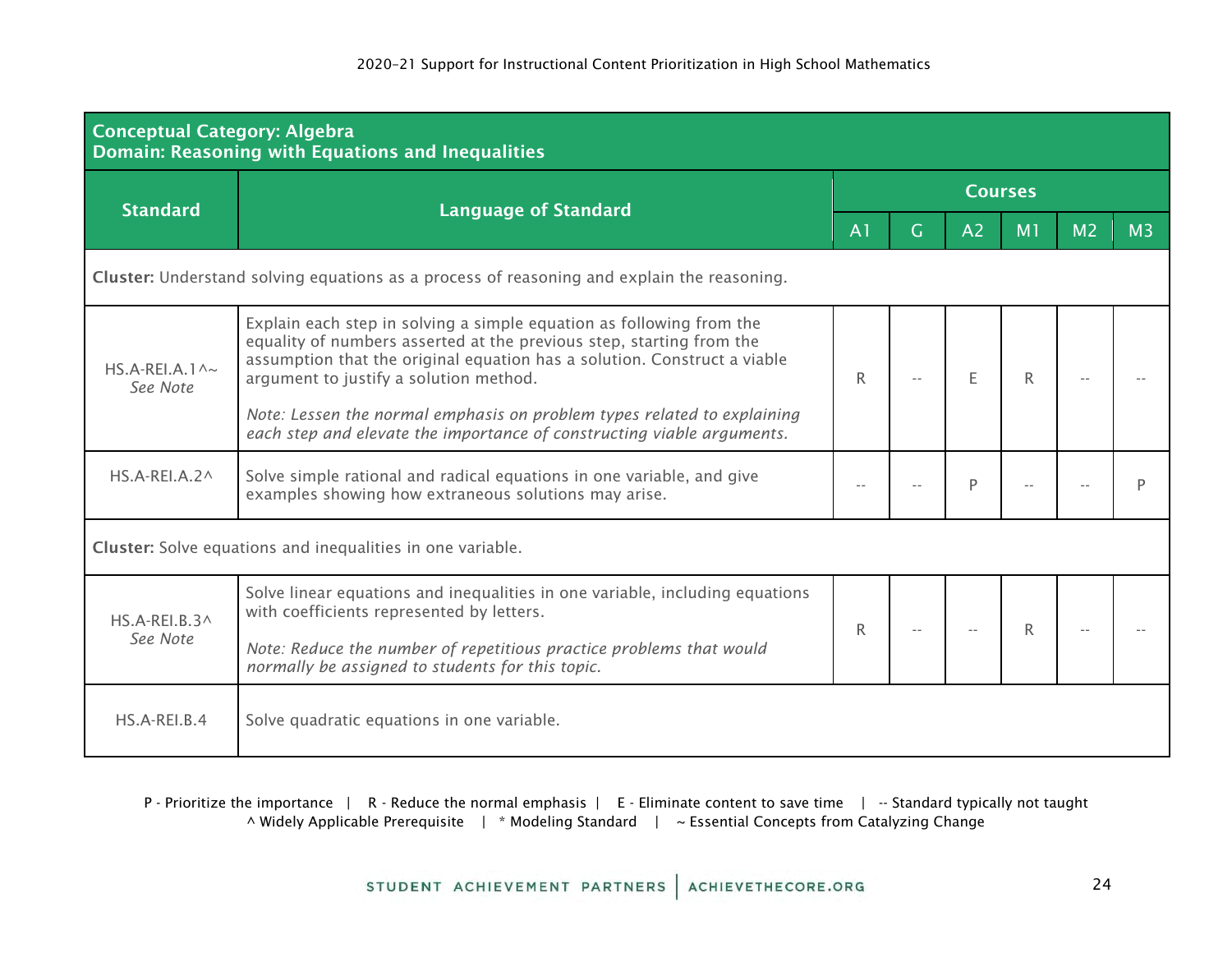| <b>Conceptual Category: Algebra</b><br>Domain: Reasoning with Equations and Inequalities |                                                                                                                                                                                                                                                                                                                                                                                                                                                                                                                                                                                                             |                |    |                |                |                |                |  |  |  |
|------------------------------------------------------------------------------------------|-------------------------------------------------------------------------------------------------------------------------------------------------------------------------------------------------------------------------------------------------------------------------------------------------------------------------------------------------------------------------------------------------------------------------------------------------------------------------------------------------------------------------------------------------------------------------------------------------------------|----------------|----|----------------|----------------|----------------|----------------|--|--|--|
| <b>Standard</b>                                                                          | <b>Language of Standard</b>                                                                                                                                                                                                                                                                                                                                                                                                                                                                                                                                                                                 | <b>Courses</b> |    |                |                |                |                |  |  |  |
|                                                                                          |                                                                                                                                                                                                                                                                                                                                                                                                                                                                                                                                                                                                             | A <sub>1</sub> | G. | A <sub>2</sub> | M <sub>1</sub> | M <sub>2</sub> | M <sub>3</sub> |  |  |  |
|                                                                                          | Cluster: Solve equations and inequalities in one variable. (continued)                                                                                                                                                                                                                                                                                                                                                                                                                                                                                                                                      |                |    |                |                |                |                |  |  |  |
| $HS.A-REI.B.4a^$<br>See Note                                                             | Use the method of completing the square to transform any quadratic<br>equation in x into an equation of the form $(x - p)^2 = q$ that has the same<br>solutions. Derive the quadratic formula from this form.<br>Note: Lessen the normal emphasis on deriving the quadratic formula and<br>reduce the number of repetitious practice problems that would normally be<br>assigned to students for this topic.                                                                                                                                                                                                | R              |    |                |                |                |                |  |  |  |
| $HS.A-REI.B.4b\sim$<br>See Note                                                          | Solve quadratic equations by inspection (e.g., for $x^2 = 49$ ), taking square<br>roots, completing the square, the quadratic formula and factoring, as<br>appropriate to the initial form of the equation. Recognize when the<br>quadratic formula gives complex solutions and write them as $a \pm bi$ for real<br>numbers <i>a</i> and <i>b</i> .<br>Note: Lessen the emphasis on completing the square and emphasize solving<br>by inspection, taking square roots, quadratic formula, and factoring;<br>recognize when quadratic formula gives non-real solutions but reduce<br>emphasis on this case. | R              |    | R.             |                | R.             |                |  |  |  |
| <b>Cluster:</b> Solve systems of equations.                                              |                                                                                                                                                                                                                                                                                                                                                                                                                                                                                                                                                                                                             |                |    |                |                |                |                |  |  |  |
| HS.A-REI.C.5^                                                                            | Prove that, given a system of two equations in two variables, replacing one<br>equation by the sum of that equation and a multiple of the other produces a<br>system with the same solutions.                                                                                                                                                                                                                                                                                                                                                                                                               | F              |    |                | F              |                |                |  |  |  |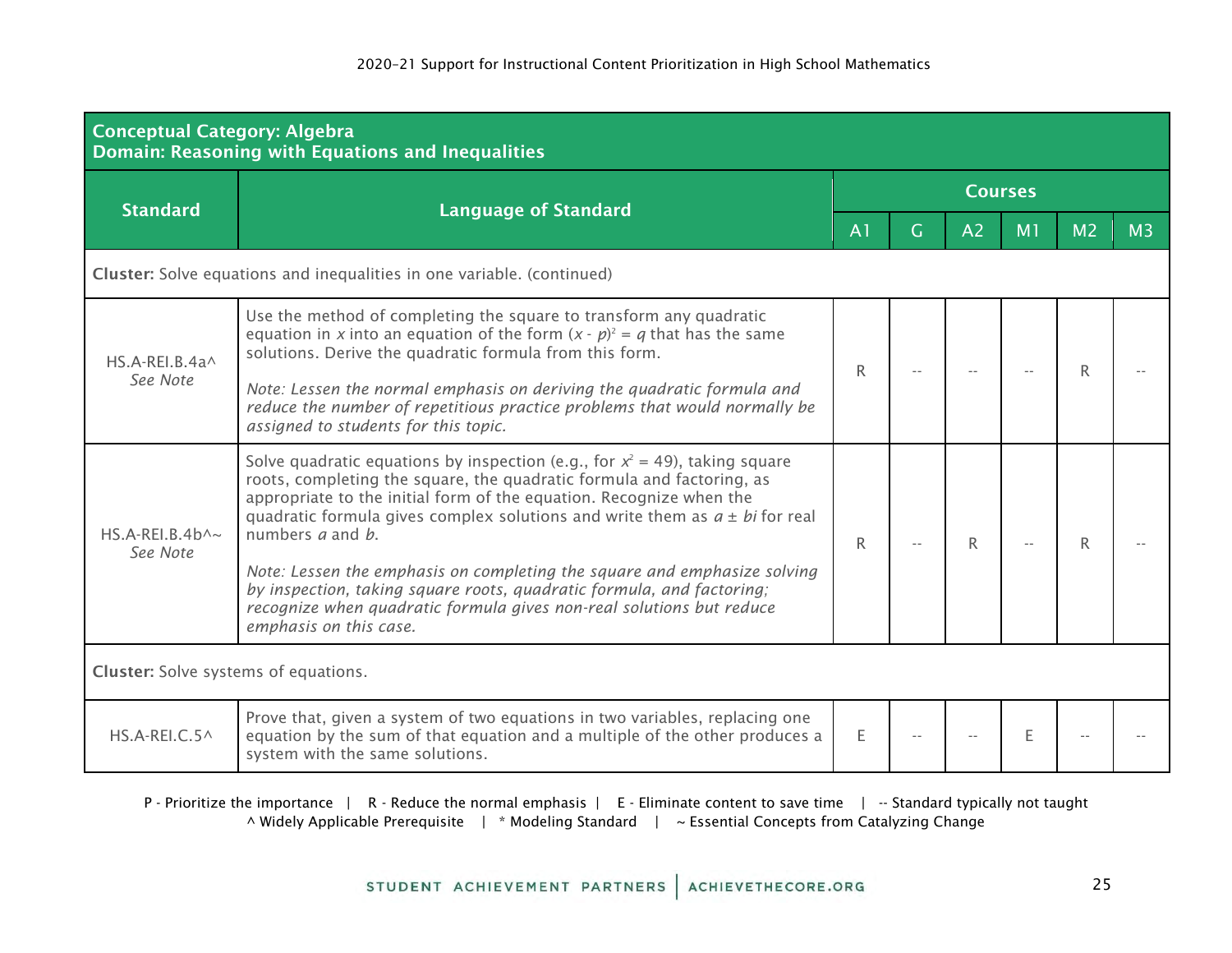| <b>Conceptual Category: Algebra</b> | <b>Domain: Reasoning with Equations and Inequalities</b>                                                                                                                                                                                                                                                                                                                 |                |    |                |                |                |                |  |  |  |
|-------------------------------------|--------------------------------------------------------------------------------------------------------------------------------------------------------------------------------------------------------------------------------------------------------------------------------------------------------------------------------------------------------------------------|----------------|----|----------------|----------------|----------------|----------------|--|--|--|
| <b>Standard</b>                     | <b>Language of Standard</b>                                                                                                                                                                                                                                                                                                                                              | <b>Courses</b> |    |                |                |                |                |  |  |  |
|                                     |                                                                                                                                                                                                                                                                                                                                                                          | A <sub>1</sub> | G. | A <sub>2</sub> | M <sub>1</sub> | M <sub>2</sub> | M <sub>3</sub> |  |  |  |
|                                     | <b>Cluster:</b> Solve systems of equations. (continued)                                                                                                                                                                                                                                                                                                                  |                |    |                |                |                |                |  |  |  |
| HS.A-REI.C.6^                       | Solve systems of linear equations exactly and approximately (e.g., with<br>graphs), focusing on pairs of linear equations in two variables.                                                                                                                                                                                                                              | P              |    | E              | P              |                |                |  |  |  |
| HS.A-REI.C.7^<br>See Note           | Solve a simple system consisting of a linear equation and a quadratic<br>equation in two variables algebraically and graphically. For example, find<br>the points of intersection between the line $y = -3x$ and the circle $x^2 + y^2 = 3$ .<br>Note: Reduce the number of repetitious practice problems that would<br>normally be assigned to students for this topic. | R              |    | E              |                | R              |                |  |  |  |
| HS.A-REI.C.8                        | (+) Represent a system of linear equations as a single matrix equation in a<br>vector variable.                                                                                                                                                                                                                                                                          | $\sim$ $\sim$  |    |                |                |                |                |  |  |  |
| HS.A-REI.C.9                        | (+) Find the inverse of a matrix if it exists and use it to solve systems of<br>linear equations (using technology for matrices of dimension $3 \times 3$ or<br>greater).                                                                                                                                                                                                |                |    |                |                |                |                |  |  |  |
|                                     | Cluster: Represent and solve equations and inequalities graphically.                                                                                                                                                                                                                                                                                                     |                |    |                |                |                |                |  |  |  |
| HS.A-REI.D.10^                      | Understand that the graph of an equation in two variables is the set of all its<br>solutions plotted in the coordinate plane, often forming a curve (which<br>could be a line).                                                                                                                                                                                          | P              |    |                | P              |                |                |  |  |  |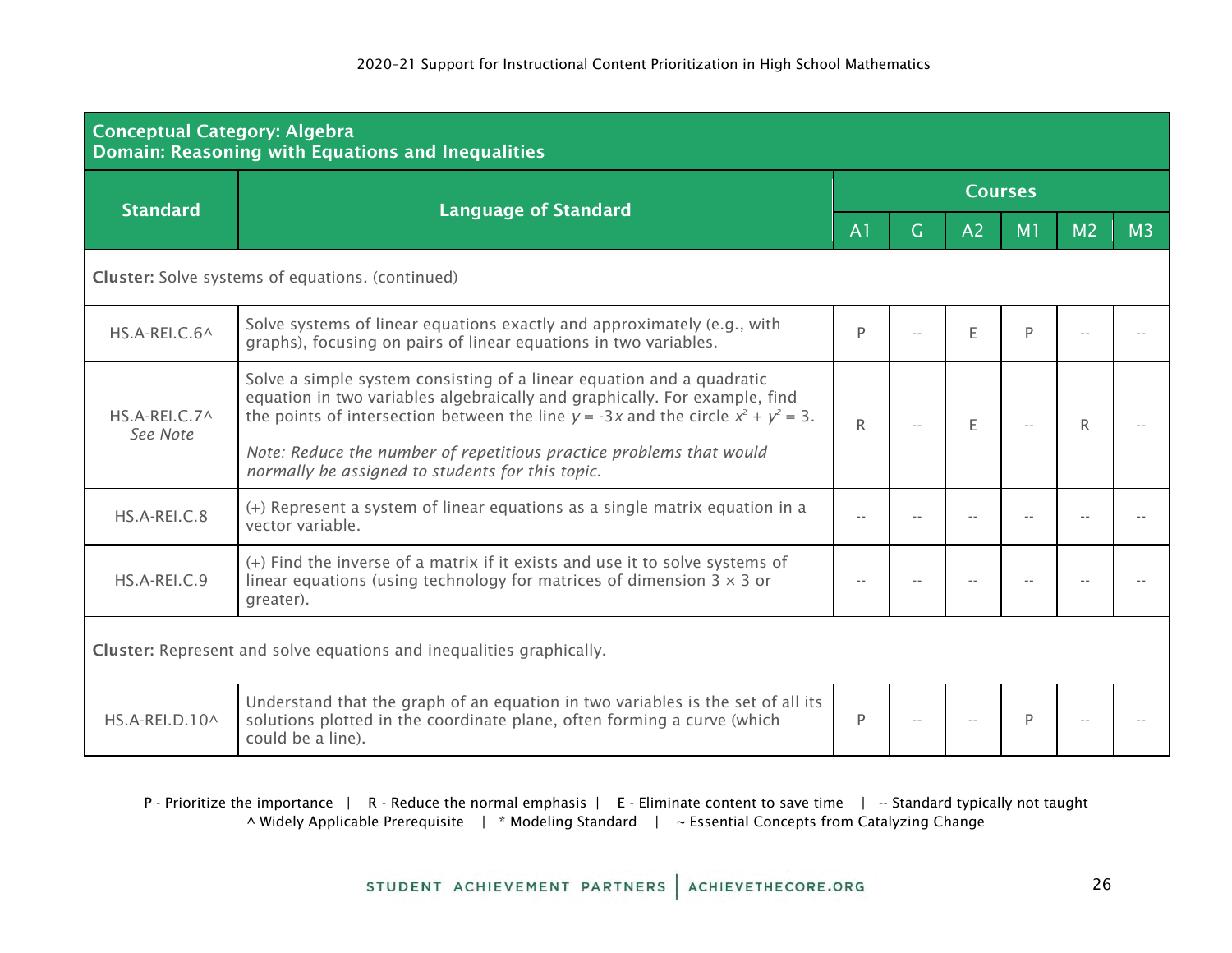| <b>Conceptual Category: Algebra</b><br><b>Domain: Reasoning with Equations and Inequalities</b> |                                                                                                                                                                                                                                                                                                                                                                                                                                                                    |                |   |                |    |                |                |  |  |  |  |
|-------------------------------------------------------------------------------------------------|--------------------------------------------------------------------------------------------------------------------------------------------------------------------------------------------------------------------------------------------------------------------------------------------------------------------------------------------------------------------------------------------------------------------------------------------------------------------|----------------|---|----------------|----|----------------|----------------|--|--|--|--|
|                                                                                                 | <b>Language of Standard</b>                                                                                                                                                                                                                                                                                                                                                                                                                                        | <b>Courses</b> |   |                |    |                |                |  |  |  |  |
| <b>Standard</b>                                                                                 |                                                                                                                                                                                                                                                                                                                                                                                                                                                                    | A <sub>1</sub> | G | A <sub>2</sub> | M1 | M <sub>2</sub> | M <sub>3</sub> |  |  |  |  |
|                                                                                                 | Cluster: Represent and solve equations and inequalities graphically. (continued)                                                                                                                                                                                                                                                                                                                                                                                   |                |   |                |    |                |                |  |  |  |  |
| $HS.A-REI.D.11^* \sim$                                                                          | Explain why the x-coordinates of the points where the graphs of the<br>equations $y = f(x)$ and $y = g(x)$ intersect are the solutions of the equation $f(x)$<br>$= g(x)$ ; find the solutions approximately, e.g., using technology to graph the<br>functions, make tables of values, or find successive approximations. Include<br>cases where $f(x)$ and/or $g(x)$ are linear, polynomial, rational, absolute value,<br>exponential, and logarithmic functions. | P              |   |                |    |                |                |  |  |  |  |
| $HS.A-REI.D.12 \wedge \sim$<br>See Note                                                         | Graph the solutions to a linear inequality in two variables as a half-plane<br>(excluding the boundary in the case of a strict inequality), and graph the<br>solution set to a system of linear inequalities in two variables as the<br>intersection of the corresponding half-planes.<br>Note: Emphasize problems that ground the mathematics in real world<br>contexts.                                                                                          | P              |   |                |    |                |                |  |  |  |  |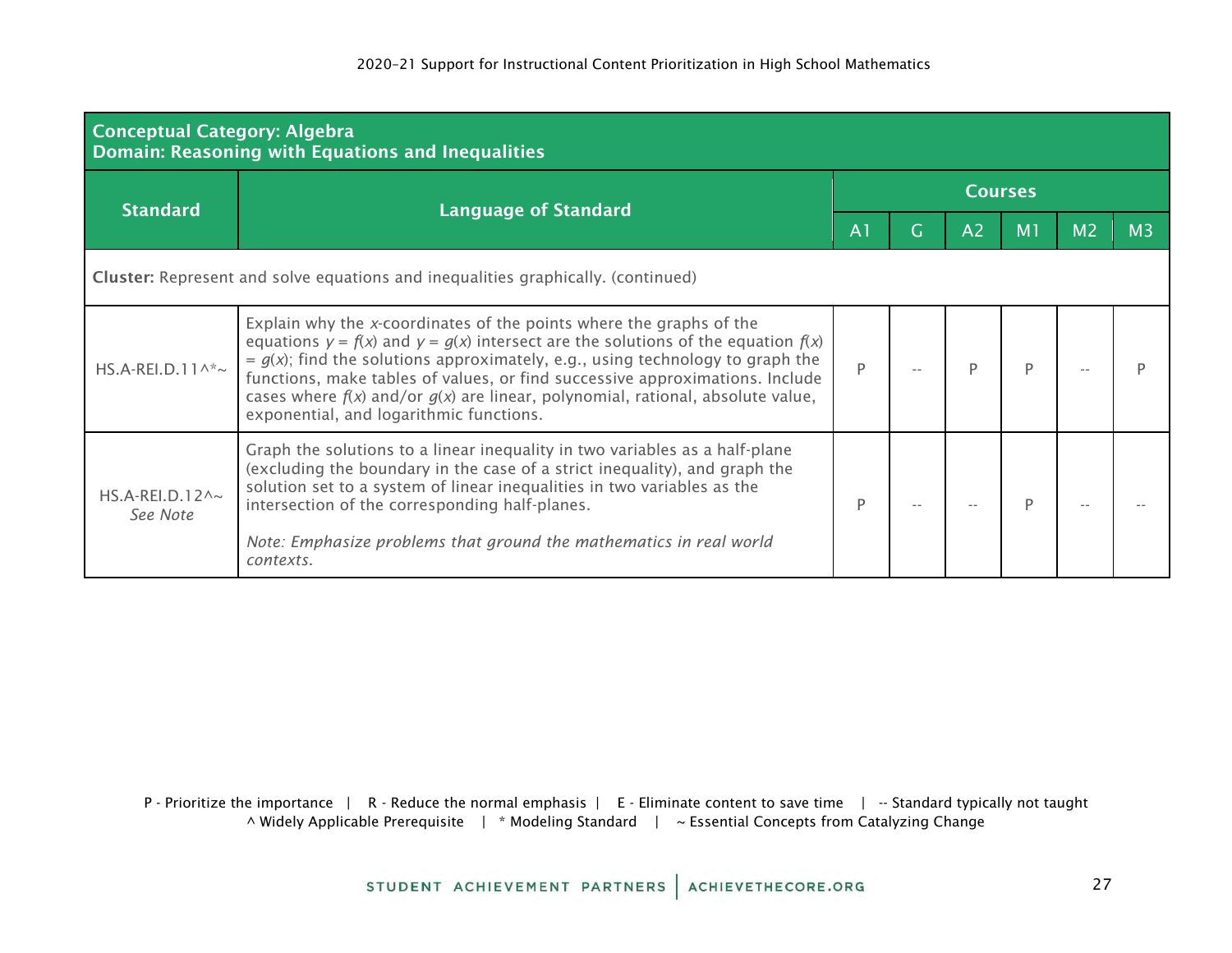| <b>Conceptual Category: Functions</b><br><b>Domain: Interpreting Functions</b> |                                                                                                                                                                                                                                                                                                                                                                                                                                             |                |                |    |    |                |                |  |  |  |
|--------------------------------------------------------------------------------|---------------------------------------------------------------------------------------------------------------------------------------------------------------------------------------------------------------------------------------------------------------------------------------------------------------------------------------------------------------------------------------------------------------------------------------------|----------------|----------------|----|----|----------------|----------------|--|--|--|
| <b>Standard</b>                                                                |                                                                                                                                                                                                                                                                                                                                                                                                                                             | <b>Courses</b> |                |    |    |                |                |  |  |  |
|                                                                                | <b>Language of Standard</b>                                                                                                                                                                                                                                                                                                                                                                                                                 | A <sub>1</sub> | $\overline{G}$ | A2 | M1 | M <sub>2</sub> | M <sub>3</sub> |  |  |  |
|                                                                                | Cluster: Understand the concept of a function and use function notation.                                                                                                                                                                                                                                                                                                                                                                    |                |                |    |    |                |                |  |  |  |
| $HS.F-IF.A.1^{\wedge_{\sim}}$                                                  | Understand that a function from one set (called the domain) to another set<br>(called the range) assigns to each element of the domain exactly one<br>element of the range. If $f$ is a function and $x$ is an element of its domain,<br>then $f(x)$ denotes the output of f corresponding to the input x. The graph of<br>f is the graph of the equation $y = f(x)$ .                                                                      | P              |                |    | D  |                |                |  |  |  |
| $HS.F-IF.A.2^{\wedge}$                                                         | Use function notation, evaluate functions for inputs in their domains, and<br>interpret statements that use function notation in terms of a context.                                                                                                                                                                                                                                                                                        | P              |                |    | P  |                |                |  |  |  |
| $HS.F-IF.A.3^{\wedge}$<br>See Note                                             | Recognize that sequences are functions, sometimes defined recursively,<br>whose domain is a subset of the integers. For example, the Fibonacci<br>sequence is defined recursively by $f(0) = f(1) = 1$ , $f(n+1) = f(n) + f(n-1)$ for n<br>$\geq 1$ .<br>Note: Reduce the number of repetitious practice problems that would<br>normally be assigned to students for this topic.                                                            | $\mathsf{R}$   |                | R  | R  |                |                |  |  |  |
|                                                                                | Cluster: Interpret functions that arise in applications in terms of the context.<br>M1 - Linear, exponential, and quadratic<br>M2 - Emphasize selection of appropriate models                                                                                                                                                                                                                                                               |                |                |    |    |                |                |  |  |  |
| $HS.F-.IF.B.4^*~$                                                              | For a function that models a relationship between two quantities, interpret<br>key features of graphs and tables in terms of the quantities, and sketch<br>graphs showing key features given a verbal description of the relationship.<br>Key features include: intercepts; intervals where the function is increasing,<br>decreasing, positive, or negative; relative maximums and minimums;<br>symmetries; end behavior; and periodicity. | P              |                | P  | Þ  | D              |                |  |  |  |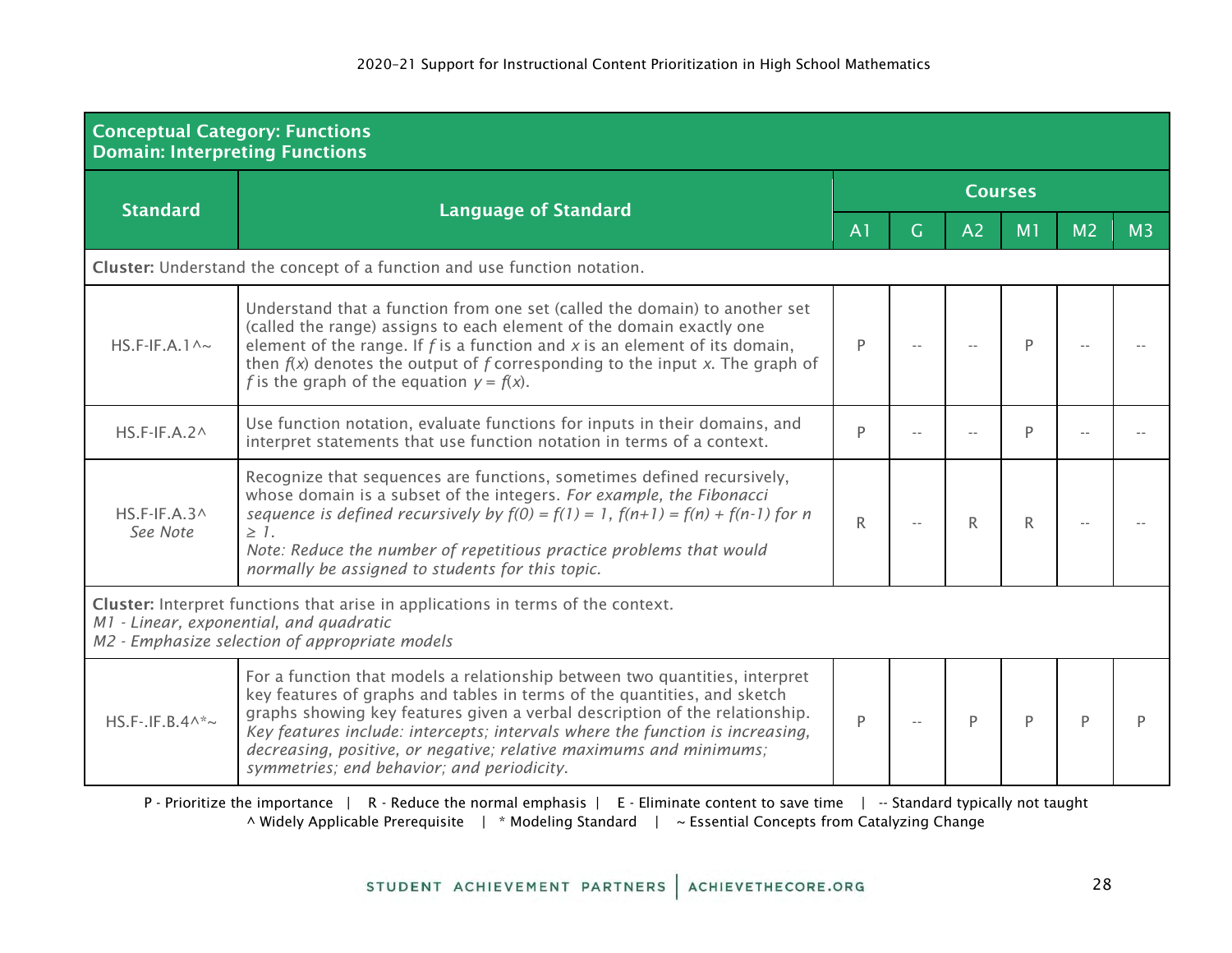| <b>Conceptual Category: Functions</b><br><b>Domain: Interpreting Functions</b>                                                                                                            |                                                                                                                                                                                                                                                                                                                          |                |   |                |                |                |                |  |  |  |
|-------------------------------------------------------------------------------------------------------------------------------------------------------------------------------------------|--------------------------------------------------------------------------------------------------------------------------------------------------------------------------------------------------------------------------------------------------------------------------------------------------------------------------|----------------|---|----------------|----------------|----------------|----------------|--|--|--|
| <b>Standard</b>                                                                                                                                                                           | <b>Language of Standard</b>                                                                                                                                                                                                                                                                                              | <b>Courses</b> |   |                |                |                |                |  |  |  |
|                                                                                                                                                                                           |                                                                                                                                                                                                                                                                                                                          | A <sub>1</sub> | G | A <sub>2</sub> | M <sub>1</sub> | M <sub>2</sub> | M <sub>3</sub> |  |  |  |
| Cluster: Interpret functions that arise in applications in terms of the context. (continued)<br>M1 - Linear, exponential, and quadratic<br>M2 - Emphasize selection of appropriate models |                                                                                                                                                                                                                                                                                                                          |                |   |                |                |                |                |  |  |  |
| $HS.F-IFB.5^*$                                                                                                                                                                            | Relate the domain of a function to its graph and, where applicable, to the<br>quantitative relationship it describes. For example, if the function h(n) gives<br>the number of person-hours it takes to assemble n engines in a factory, then<br>the positive integers would be an appropriate domain for the function.* | $\overline{P}$ |   | P              | P              | P              |                |  |  |  |
| $HS.F-IF.B.6^*$                                                                                                                                                                           | Calculate and interpret the average rate of change of a function (presented<br>symbolically or as a table) over a specified interval. Estimate the rate of<br>change from a graph.                                                                                                                                       | P              |   | P              | D              | D              | D              |  |  |  |
|                                                                                                                                                                                           | <b>Cluster:</b> Analyze functions using different representations.                                                                                                                                                                                                                                                       |                |   |                |                |                |                |  |  |  |
| $HS.F-IF.C.7$                                                                                                                                                                             | Graph functions expressed symbolically and show key features of the graph, by hand in simple cases and using<br>technology for more complicated cases.                                                                                                                                                                   |                |   |                |                |                |                |  |  |  |
| HS.F-IF.C.7a^*                                                                                                                                                                            | Graph linear and quadratic functions and show intercepts, maxima, and<br>minima.                                                                                                                                                                                                                                         | P              |   |                | D              | P              |                |  |  |  |
| $HS.F-IF.C.7b^*$                                                                                                                                                                          | Graph square root, cube root, and piecewise-defined functions, including<br>step functions and absolute value functions.                                                                                                                                                                                                 | R              |   | P              |                | P              | R              |  |  |  |
| See Note                                                                                                                                                                                  | Note: Eliminate step functions; emphasize square root and cube root.                                                                                                                                                                                                                                                     |                |   |                |                |                |                |  |  |  |
| HS.F-IF.C.7c^*                                                                                                                                                                            | Graph polynomial functions, identifying zeros when suitable factorizations<br>are available, and showing end behavior.                                                                                                                                                                                                   |                |   | P              |                |                | P              |  |  |  |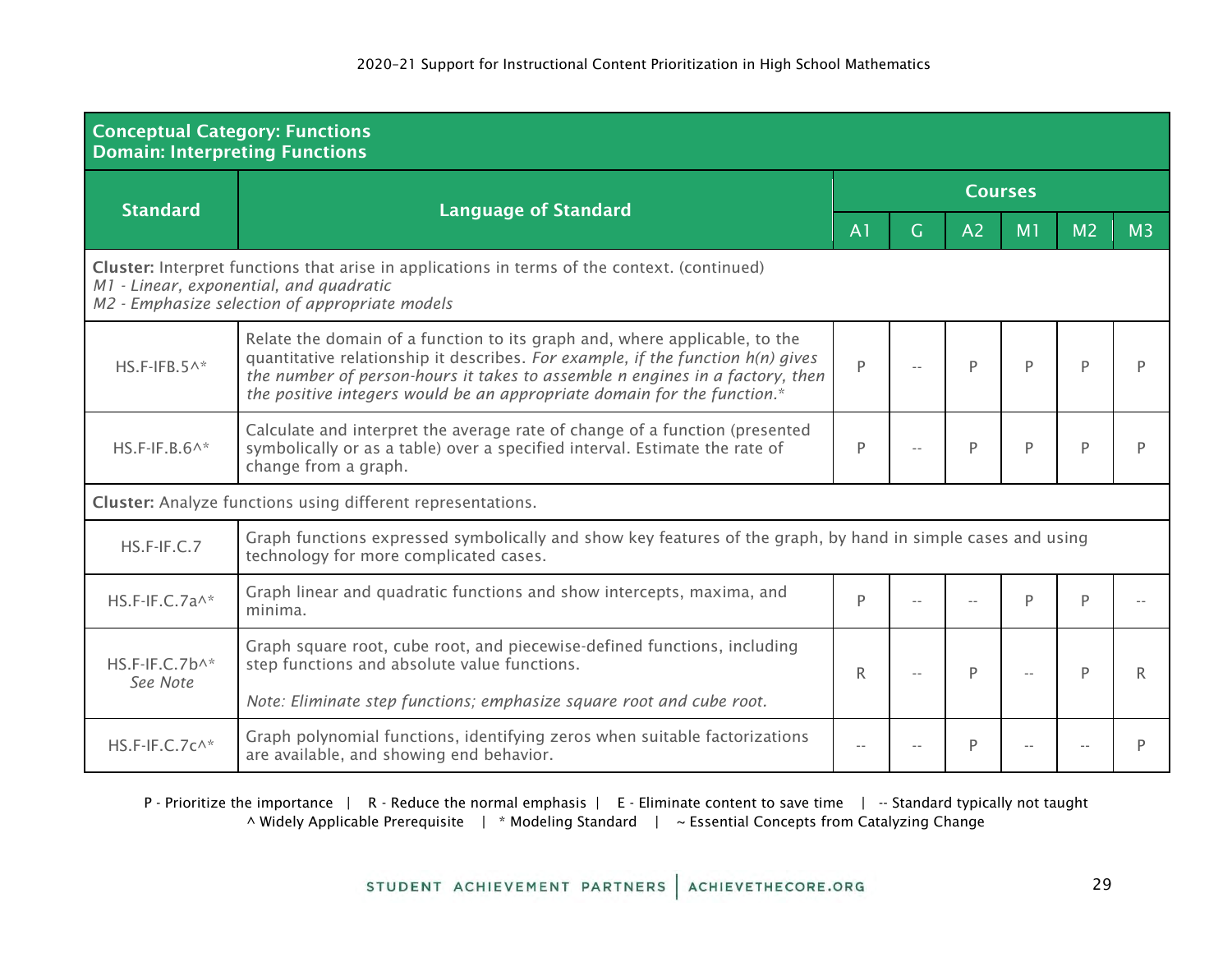| <b>Conceptual Category: Functions</b><br><b>Domain: Interpreting Functions</b> |                                                                                                                                                                                                                                                                                                                                                                                                                 |                |                |                                    |                |                |                |  |  |  |  |
|--------------------------------------------------------------------------------|-----------------------------------------------------------------------------------------------------------------------------------------------------------------------------------------------------------------------------------------------------------------------------------------------------------------------------------------------------------------------------------------------------------------|----------------|----------------|------------------------------------|----------------|----------------|----------------|--|--|--|--|
| <b>Standard</b>                                                                | <b>Language of Standard</b>                                                                                                                                                                                                                                                                                                                                                                                     | <b>Courses</b> |                |                                    |                |                |                |  |  |  |  |
|                                                                                |                                                                                                                                                                                                                                                                                                                                                                                                                 | A <sub>1</sub> | $\overline{G}$ | A <sub>2</sub>                     | M <sub>1</sub> | M <sub>2</sub> | M <sub>3</sub> |  |  |  |  |
|                                                                                | Cluster: Analyze functions using different representations. (continued)                                                                                                                                                                                                                                                                                                                                         |                |                |                                    |                |                |                |  |  |  |  |
| HS.F-IF.C.7d                                                                   | (+) Graph rational functions, identifying zeros and asymptotes when suitable<br>factorizations are available, and showing end behavior.                                                                                                                                                                                                                                                                         |                |                |                                    |                |                |                |  |  |  |  |
| HS.F-IF.C.7e^*                                                                 | Graph exponential and logarithmic functions, showing intercepts and end<br>behavior, and trigonometric functions, showing period, midline, and<br>amplitude.                                                                                                                                                                                                                                                    | P              |                | D                                  | P              |                |                |  |  |  |  |
| HS.F-IF.C.8                                                                    | Write a function defined by an expression in different but equivalent forms to reveal and explain different properties of<br>the function.                                                                                                                                                                                                                                                                      |                |                |                                    |                |                |                |  |  |  |  |
| HS.F-IF.C.8a^<br>See Note                                                      | Use the process of factoring and completing the square in a quadratic<br>function to show zeros, extreme values, and symmetry of the graph, and<br>interpret these in terms of a context.<br>Note: Reduce the number of repetitious practice problems related to<br>factoring trinomials over the integers, and emphasize using the factored<br>form to draw conclusions. Connect to HS.A-SSE.B.3b.             | $\mathsf{R}$   |                | R                                  |                | R              |                |  |  |  |  |
| HS.F-IF.C.8b^                                                                  | Use the properties of exponents to interpret expressions for exponential<br>functions. For example, identify percent rate of change in functions such as<br>$y = (1.02)^t$ , $y = (0.97)^t$ , $y = (1.01)12^t$ , $y = (1.2)^{t/10}$ , and classify them as<br>representing exponential growth or decay.<br>D. Prioritiza the importance L. D. Peduce the normal emphasis L. E. Eliminate content to save time L | E              |                | E<br>Standard tunically not taught |                | E              |                |  |  |  |  |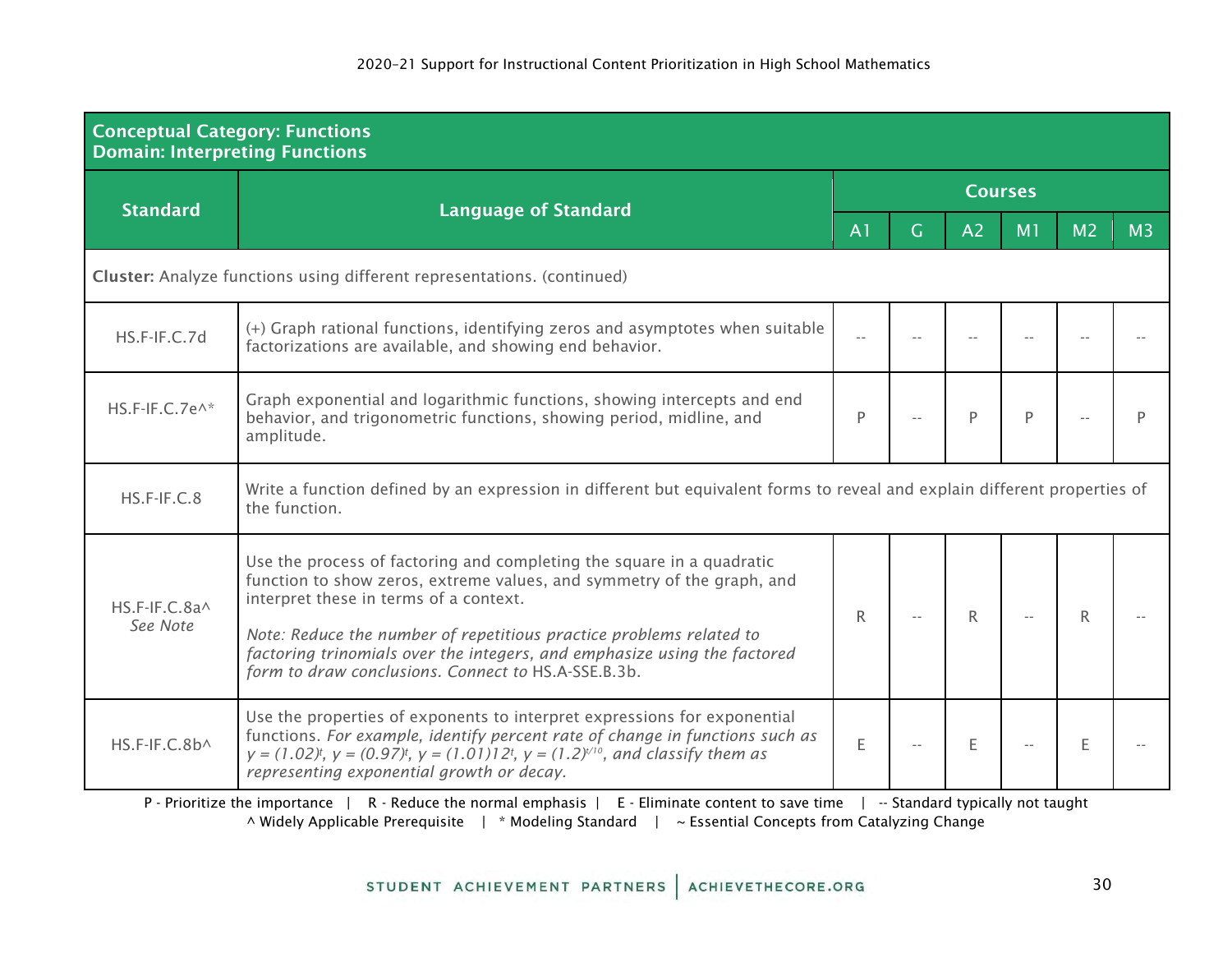| <b>Conceptual Category: Functions</b><br><b>Domain: Interpreting Functions</b> |                                                                                                                                                                                                                                                                                                                                                                                                                             |                |    |                |                |                |                |  |  |  |  |
|--------------------------------------------------------------------------------|-----------------------------------------------------------------------------------------------------------------------------------------------------------------------------------------------------------------------------------------------------------------------------------------------------------------------------------------------------------------------------------------------------------------------------|----------------|----|----------------|----------------|----------------|----------------|--|--|--|--|
| <b>Standard</b>                                                                | <b>Language of Standard</b>                                                                                                                                                                                                                                                                                                                                                                                                 | <b>Courses</b> |    |                |                |                |                |  |  |  |  |
|                                                                                |                                                                                                                                                                                                                                                                                                                                                                                                                             | A <sub>1</sub> | G. | A <sub>2</sub> | M <sub>1</sub> | M <sub>2</sub> | M <sub>3</sub> |  |  |  |  |
| Cluster: Analyze functions using different representations. (continued)        |                                                                                                                                                                                                                                                                                                                                                                                                                             |                |    |                |                |                |                |  |  |  |  |
| HS.F-IF.C.9^<br>See Note                                                       | Compare properties of two functions each represented in a different way<br>(algebraically, graphically, numerically in tables, or by verbal descriptions).<br>For example, given a graph of one quadratic function and an algebraic<br>expression for another, say which has the larger maximum.<br>Note: Reduce the number of repetitious practice problems that would<br>normally be assigned to students for this topic. | P              |    |                |                |                |                |  |  |  |  |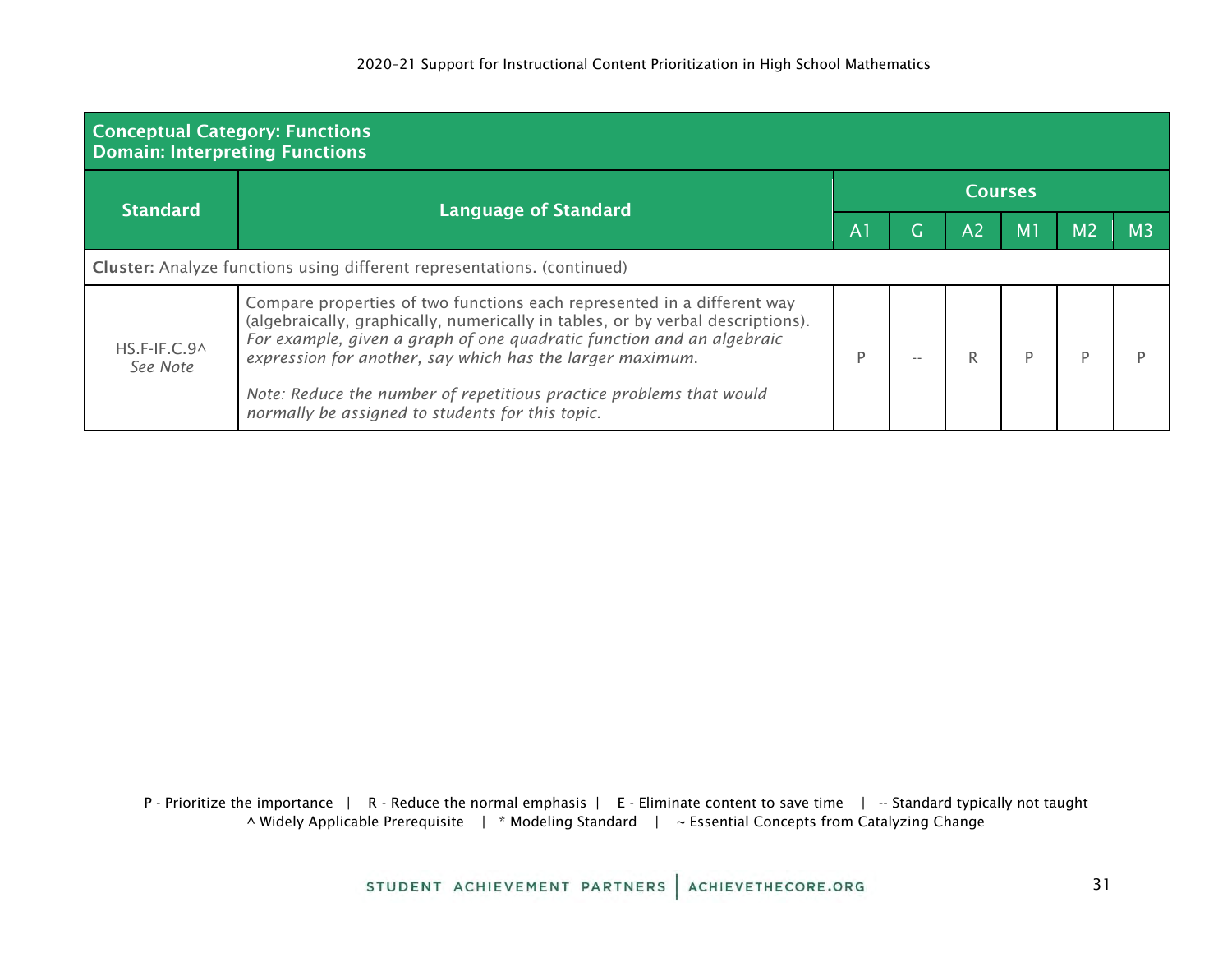| <b>Conceptual Category: Functions</b><br><b>Domain: Building Functions</b> |                                                                                                                                                                                                                                                                                                |                |   |                |                |                |                |  |  |  |
|----------------------------------------------------------------------------|------------------------------------------------------------------------------------------------------------------------------------------------------------------------------------------------------------------------------------------------------------------------------------------------|----------------|---|----------------|----------------|----------------|----------------|--|--|--|
| <b>Standard</b>                                                            |                                                                                                                                                                                                                                                                                                | <b>Courses</b> |   |                |                |                |                |  |  |  |
|                                                                            | <b>Language of Standard</b>                                                                                                                                                                                                                                                                    | A <sub>1</sub> | G | A <sub>2</sub> | M <sub>1</sub> | M <sub>2</sub> | M <sub>3</sub> |  |  |  |
|                                                                            | Cluster: Build a function that models a relationship between two quantities.                                                                                                                                                                                                                   |                |   |                |                |                |                |  |  |  |
| $HS.F-BF.A.1$                                                              | Write a function that describes a relationship between two quantities.                                                                                                                                                                                                                         |                |   |                |                |                |                |  |  |  |
| $HS.F-BF.A.1a^*$                                                           | Determine an explicit expression, a recursive process, or steps for<br>calculation from a context.                                                                                                                                                                                             | R              |   | E              | R.             | R              | F              |  |  |  |
| See Note                                                                   | Note: Combine with F-BF.A.2, F-LE.A.2 and F-IF.A.3 to address key concepts<br>and reduce the amount of time spent on this standard.                                                                                                                                                            |                |   |                |                |                |                |  |  |  |
| $HS.F-BF.A.1b^*$                                                           | Combine standard function types using arithmetic operations. For example,<br>build a function that models the temperature of a cooling body by adding a<br>constant function to a decaying exponential, and relate these functions to<br>the model.                                            | E              |   | F              | F              | F              |                |  |  |  |
| $HS.F-BF.A.1c$                                                             | (+) Compose functions. For example, if $T(y)$ is the temperature in the<br>atmosphere as a function of height, and $h(t)$ is the height of a weather<br>balloon as a function of time, then $T(h(t))$ is the temperature at the location<br>of the weather balloon as a function of time.      |                |   |                |                |                |                |  |  |  |
| $HS.F-BF.A.2*$<br>See Note                                                 | Write arithmetic and geometric sequences both recursively and with an<br>explicit formula, use them to model situations, and translate between the<br>two forms.<br>Note: Combine with F-BF.A.1b and F-LE.A.2 to address key concepts and<br>reduce the amount of time spent on this standard. | R              |   | R              | R              |                |                |  |  |  |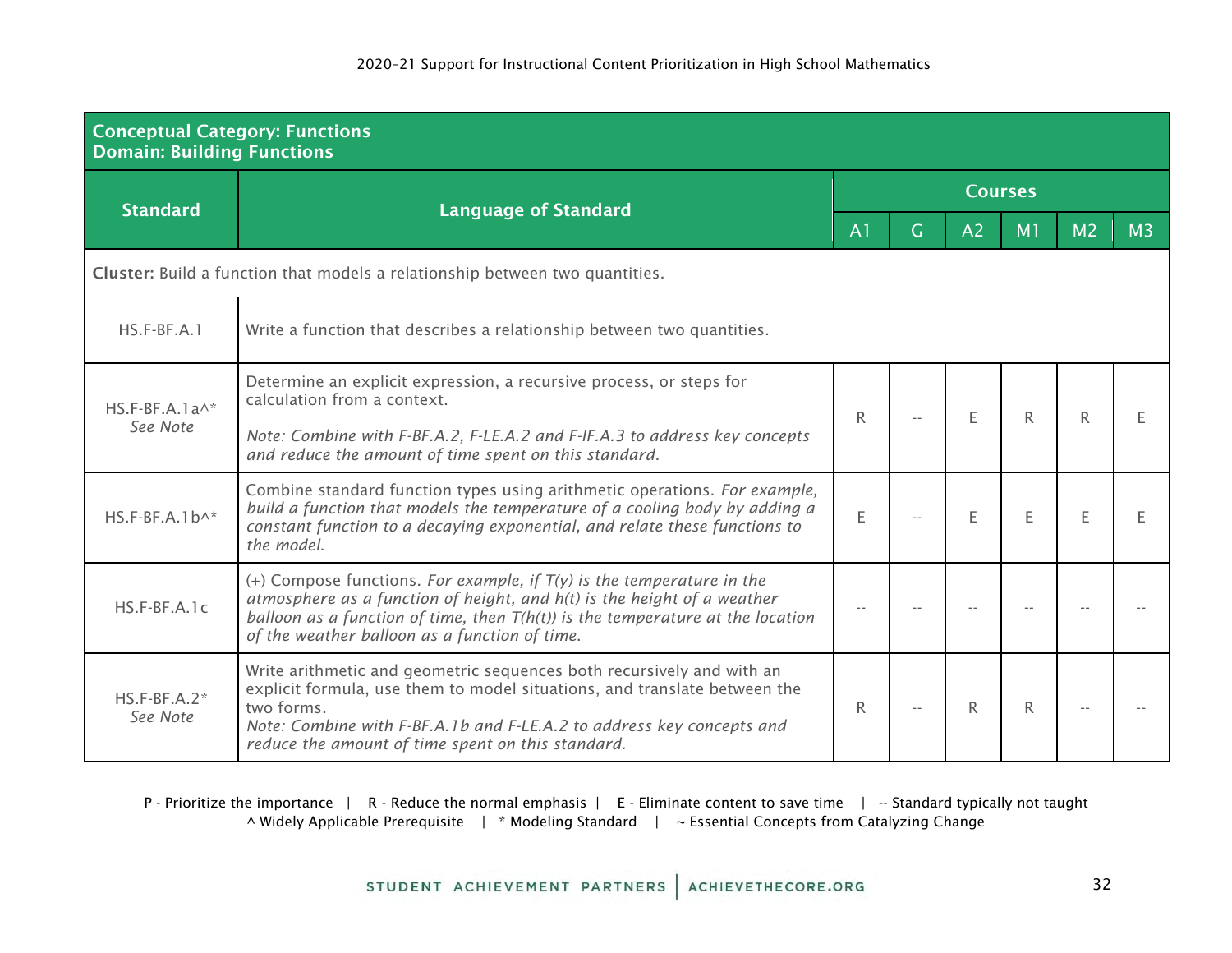| <b>Conceptual Category: Functions</b><br><b>Domain: Building Functions</b> |                                                                                                                                                                                                                                                                                                                                                                                                                      |                |     |                |                |                |                |  |  |  |
|----------------------------------------------------------------------------|----------------------------------------------------------------------------------------------------------------------------------------------------------------------------------------------------------------------------------------------------------------------------------------------------------------------------------------------------------------------------------------------------------------------|----------------|-----|----------------|----------------|----------------|----------------|--|--|--|
| <b>Standard</b>                                                            |                                                                                                                                                                                                                                                                                                                                                                                                                      | <b>Courses</b> |     |                |                |                |                |  |  |  |
|                                                                            | <b>Language of Standard</b>                                                                                                                                                                                                                                                                                                                                                                                          | A <sub>1</sub> | G   | A <sub>2</sub> | M <sub>1</sub> | M <sub>2</sub> | M <sub>3</sub> |  |  |  |
|                                                                            | <b>Cluster:</b> Build new functions from existing functions.                                                                                                                                                                                                                                                                                                                                                         |                |     |                |                |                |                |  |  |  |
| $HS.F-BF.B.3$                                                              | Identify the effect on the graph of replacing $f(x)$ by $f(x) + k$ , $k f(x)$ , $f(kx)$ , and<br>$f(x + k)$ for specific values of k (both positive and negative); find the value of<br>k given the graphs. Experiment with cases and illustrate an explanation of<br>the effects on the graph using technology. Include recognizing even and<br>odd functions from their graphs and algebraic expressions for them. | P              |     | P              | P              | D              |                |  |  |  |
| $HS.F-BF.B.4$                                                              | Find inverse functions. For example, $f(x) = 2x^3$ or $f(x) = (x+1)/(x-1)$ for $x \ne 1$ .                                                                                                                                                                                                                                                                                                                           |                |     |                |                |                |                |  |  |  |
| HS.F-BF.B.4a<br>See Note                                                   | Solve an equation of the form $f(x) = c$ for a simple function f that has an<br>inverse and write an expression for the inverse.<br>Note: Reduce the number of repetitious practice problems that would<br>normally be assigned to students for this topic.                                                                                                                                                          | Ε              | $-$ | R.             |                | E              | R              |  |  |  |
| HS.F-BF.B.4b<br>See Note                                                   | (+) Verify by composition that one function is the inverse of another.<br>Note: Reduce the number of repetitious practice problems that would<br>normally be assigned to students for this topic.                                                                                                                                                                                                                    |                |     |                |                |                | R              |  |  |  |
| HS.F-BF.B.4c                                                               | (+) Read values of an inverse function from a graph or a table, given that the<br>function has an inverse.                                                                                                                                                                                                                                                                                                           |                |     |                |                | E              | E              |  |  |  |
| HS.F-BF.B.4d                                                               | (+) Produce an invertible function from a non-invertible function by<br>restricting the domain.                                                                                                                                                                                                                                                                                                                      | $- -$          |     |                |                | E              | E              |  |  |  |
| $HS.F-BF.B.5$                                                              | (+) Understand the inverse relationship between exponents and logarithms<br>and use this relationship to solve problems involving logarithms and<br>exponents.                                                                                                                                                                                                                                                       | $-$            |     |                |                |                |                |  |  |  |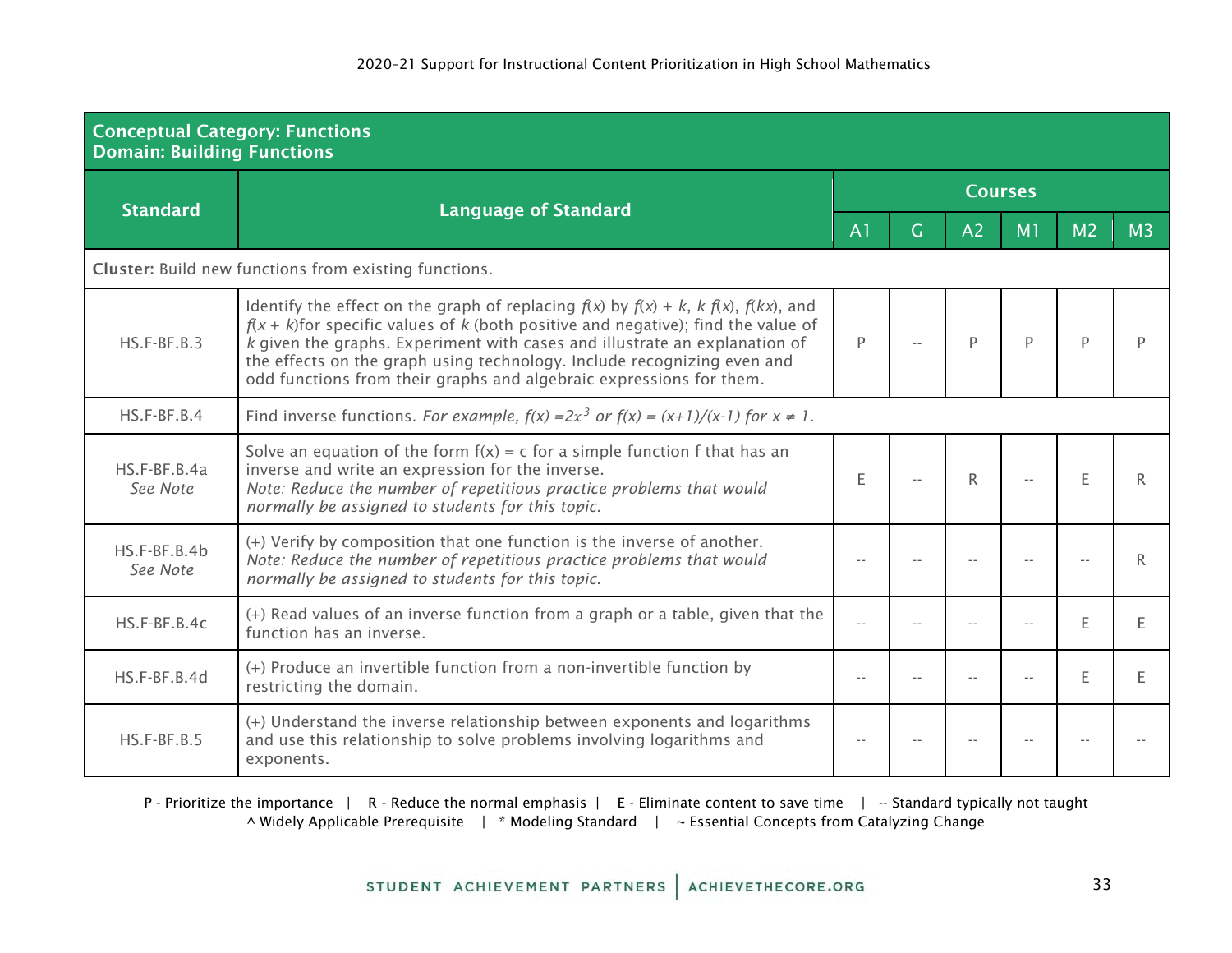| <b>Conceptual Category: Functions</b><br>Domain: Linear, Quadratic, and Exponential                                       |                                                                                                                                                                                                                 |                |    |                |                |                |                |  |  |  |
|---------------------------------------------------------------------------------------------------------------------------|-----------------------------------------------------------------------------------------------------------------------------------------------------------------------------------------------------------------|----------------|----|----------------|----------------|----------------|----------------|--|--|--|
| <b>Standard</b>                                                                                                           | <b>Language of Standard</b>                                                                                                                                                                                     | <b>Courses</b> |    |                |                |                |                |  |  |  |
|                                                                                                                           |                                                                                                                                                                                                                 | A <sub>1</sub> | G. | A <sub>2</sub> | M <sub>1</sub> | M <sub>2</sub> | M <sub>3</sub> |  |  |  |
| Cluster: Construct and compare linear, quadratic, and exponential models and solve problems.                              |                                                                                                                                                                                                                 |                |    |                |                |                |                |  |  |  |
| Distinguish between situations that can be modeled with linear functions and with exponential functions.<br>$HS.F-LE.A.1$ |                                                                                                                                                                                                                 |                |    |                |                |                |                |  |  |  |
| $HS.F-LE.A.1a^*$                                                                                                          | Prove that linear functions grow by equal differences over equal intervals,<br>and that exponential functions grow by equal factors over equal intervals.                                                       | P              |    |                | P              |                |                |  |  |  |
| $HS.F-LE.A.1b^{\wedge *_{\sim}}$                                                                                          | Recognize situations in which one quantity changes at a constant rate per<br>unit interval relative to another.                                                                                                 | P              |    |                | P              |                |                |  |  |  |
| HS.F-LE.A.1 $c^{\wedge *}$                                                                                                | Recognize situations in which a quantity grows or decays by a constant<br>percent rate per unit interval relative to another.                                                                                   | P              |    |                | P              |                |                |  |  |  |
| HS.F-LE.A.2 $*$ ~                                                                                                         | Construct linear and exponential functions, including arithmetic and<br>geometric sequences, given a graph, a description of a relationship, or two<br>input-output pairs (include reading these from a table). | P              |    | F              | P              |                |                |  |  |  |
| $HS$ F-LE A $3*$<br>See Note                                                                                              | Observe using graphs and tables that a quantity increasing exponentially<br>eventually exceeds a quantity increasing linearly, quadratically, or (more<br>generally) as a polynomial function.                  | R              |    |                | R.             | R              | R              |  |  |  |
|                                                                                                                           | Note: Combine with F-LE.A.1b and F-LE.A.1c to address key concepts and<br>reduce the amount of time spent on this standard.                                                                                     |                |    |                |                |                |                |  |  |  |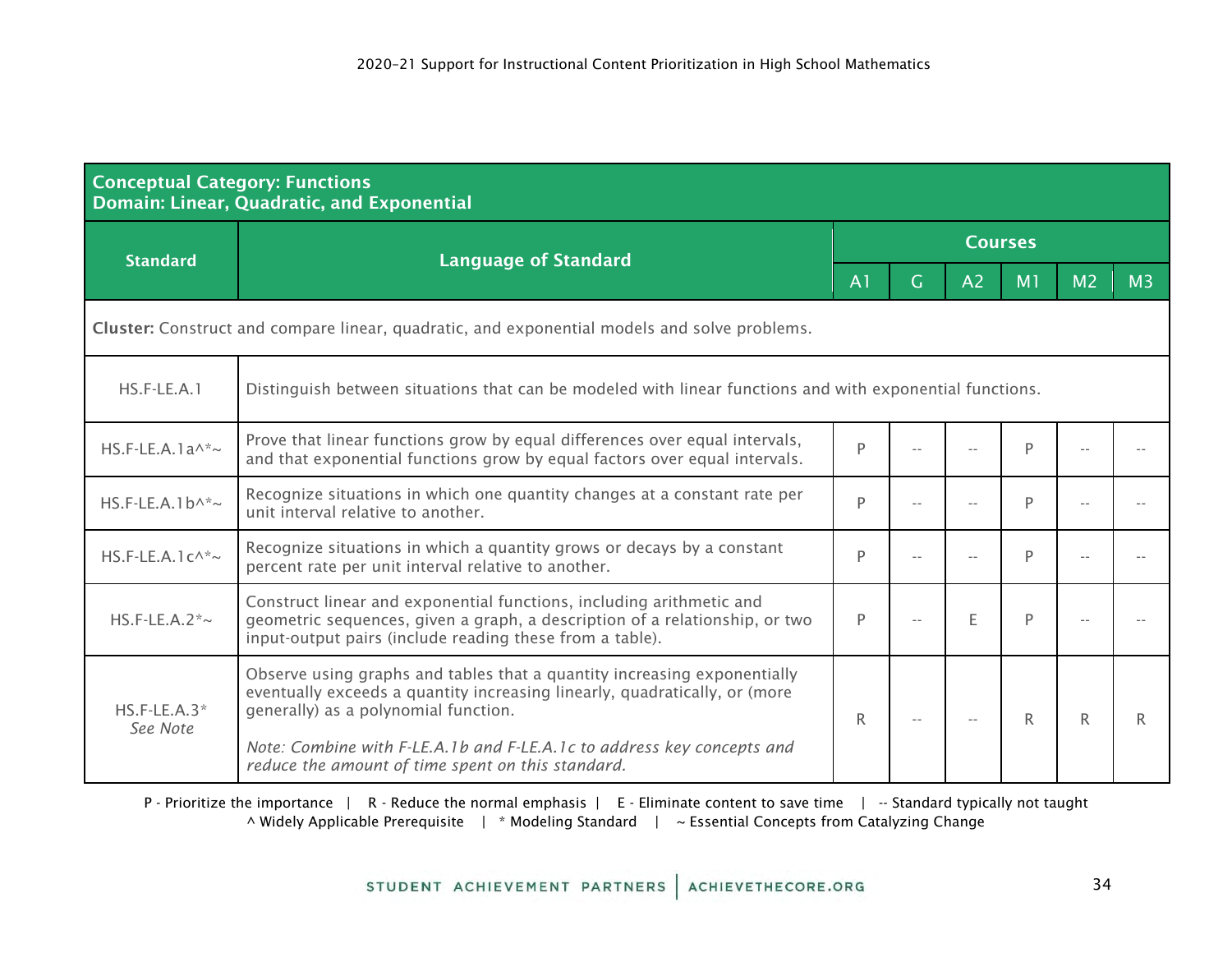| <b>Conceptual Category: Functions</b><br>Domain: Linear, Quadratic, and Exponential                      |                                                                                                                                                                                                                                                                                                                               |                |   |                |    |                |                |  |  |  |  |
|----------------------------------------------------------------------------------------------------------|-------------------------------------------------------------------------------------------------------------------------------------------------------------------------------------------------------------------------------------------------------------------------------------------------------------------------------|----------------|---|----------------|----|----------------|----------------|--|--|--|--|
| <b>Standard</b>                                                                                          |                                                                                                                                                                                                                                                                                                                               | <b>Courses</b> |   |                |    |                |                |  |  |  |  |
|                                                                                                          | <b>Language of Standard</b>                                                                                                                                                                                                                                                                                                   | A <sub>1</sub> | G | A <sub>2</sub> | M1 | M <sub>2</sub> | M <sub>3</sub> |  |  |  |  |
| Cluster: Construct and compare linear, quadratic, and exponential models and solve problems. (continued) |                                                                                                                                                                                                                                                                                                                               |                |   |                |    |                |                |  |  |  |  |
| $HS.F-LE.A.4*$<br>See Note                                                                               | For exponential models, express as a logarithm the solution to $abct = d$<br>where $a$ , $c$ , and $d$ are numbers and the base $b$ is 2, 10, or $e$ ; evaluate the<br>logarithm using technology.<br>Note: Reduce the number of repetitious practice problems that would<br>normally be assigned to students for this topic. |                |   |                |    |                |                |  |  |  |  |
| Cluster: Interpret expressions for functions in terms of the situation they model.                       |                                                                                                                                                                                                                                                                                                                               |                |   |                |    |                |                |  |  |  |  |
| HS.F-LE.B.5 $*$ ~                                                                                        | Interpret the parameters in a linear or exponential function in terms of a<br>context.                                                                                                                                                                                                                                        | D              |   | F              | P  |                |                |  |  |  |  |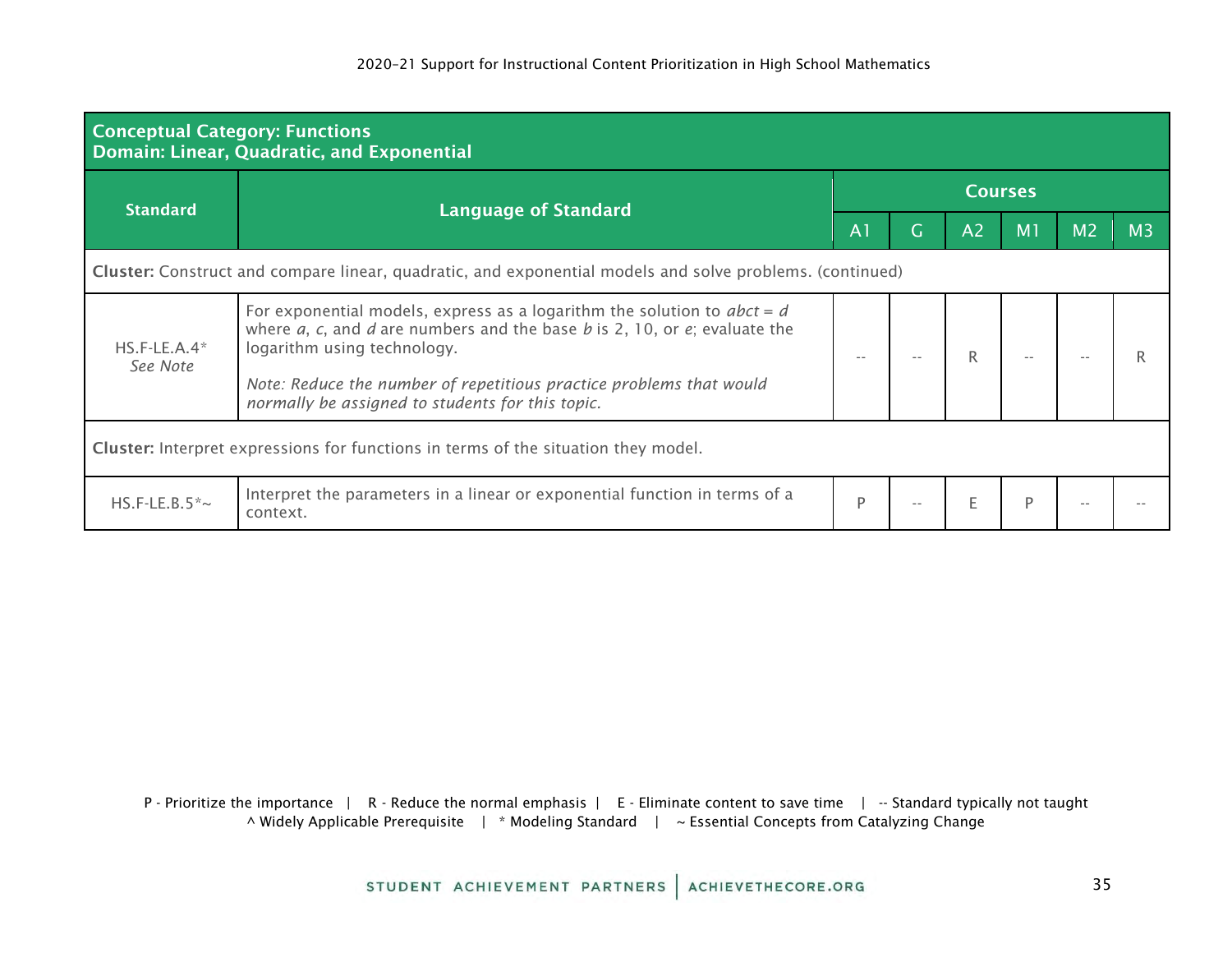| <b>Conceptual Category: Functions</b><br><b>Domain: Trigonometric Functions</b> |                                                                                                                                                                                                                                                                                                                     |                |                |                |                |                |                |  |  |  |
|---------------------------------------------------------------------------------|---------------------------------------------------------------------------------------------------------------------------------------------------------------------------------------------------------------------------------------------------------------------------------------------------------------------|----------------|----------------|----------------|----------------|----------------|----------------|--|--|--|
| <b>Standard</b>                                                                 | <b>Language of Standard</b>                                                                                                                                                                                                                                                                                         | <b>Courses</b> |                |                |                |                |                |  |  |  |
|                                                                                 |                                                                                                                                                                                                                                                                                                                     | A <sub>1</sub> | $\overline{G}$ | A <sub>2</sub> | M <sub>1</sub> | M <sub>2</sub> | M <sub>3</sub> |  |  |  |
| Cluster: Extend the domain of trigonometric functions using the unit circle.    |                                                                                                                                                                                                                                                                                                                     |                |                |                |                |                |                |  |  |  |
| $HS.F-TF.A.1$                                                                   | Understand radian measure of an angle as the length of the arc on the unit<br>circle subtended by the angle.                                                                                                                                                                                                        | $-$            |                | P              |                |                | P              |  |  |  |
| $HS.F-TF.A.2$                                                                   | Explain how the unit circle in the coordinate plane enables the extension of<br>trigonometric functions to all real numbers, interpreted as radian measures<br>of angles traversed counterclockwise around the unit circle.                                                                                         |                |                | P              |                |                | P              |  |  |  |
| $HS.F-TF.A.3$                                                                   | (+) Use special triangles to determine geometrically the values of sine,<br>cosine, tangent for $\pi/3$ , $\pi/4$ and $\pi/6$ , and use the unit circle to express the<br>values of sine, cosine, and tangent for x, $\pi + x$ , and $2\pi - x$ in terms of their<br>values for $x$ , where $x$ is any real number. | $\sim$ $\sim$  |                |                |                |                |                |  |  |  |
| $HS.F-TF.A.4$                                                                   | (+) Use the unit circle to explain symmetry (odd and even) and periodicity of<br>trigonometric functions.                                                                                                                                                                                                           |                |                |                |                |                |                |  |  |  |
|                                                                                 | Cluster: Model periodic phenomena with trigonometric functions.                                                                                                                                                                                                                                                     |                |                |                |                |                |                |  |  |  |
| $HS.F-TF.B.5*$                                                                  | Choose trigonometric functions to model periodic phenomena with specified<br>amplitude, frequency, and midline.                                                                                                                                                                                                     |                |                | D              |                |                | D              |  |  |  |
| $HS.F-TF.B.6$                                                                   | (+) Understand that restricting a trigonometric function to a domain on which<br>it is always increasing or always decreasing allows its inverse to be<br>constructed.                                                                                                                                              | $-$            |                |                |                |                |                |  |  |  |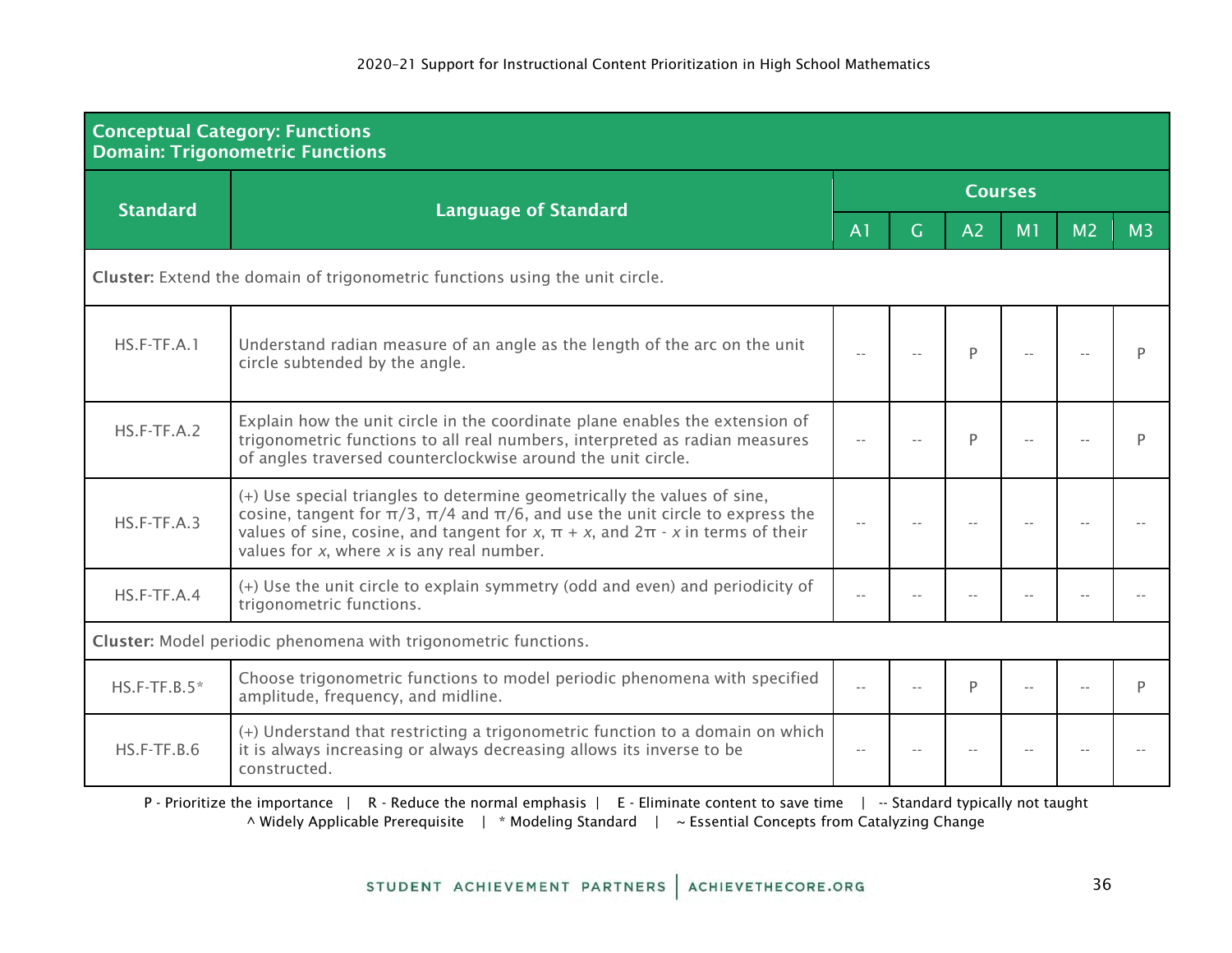| <b>Conceptual Category: Functions</b><br><b>Domain: Trigonometric Functions</b> |                                                                                                                                                                                                                                                                   |                |   |                |                |                |                |  |  |  |
|---------------------------------------------------------------------------------|-------------------------------------------------------------------------------------------------------------------------------------------------------------------------------------------------------------------------------------------------------------------|----------------|---|----------------|----------------|----------------|----------------|--|--|--|
| <b>Standard</b>                                                                 |                                                                                                                                                                                                                                                                   | <b>Courses</b> |   |                |                |                |                |  |  |  |
|                                                                                 | <b>Language of Standard</b>                                                                                                                                                                                                                                       | A <sub>1</sub> | Ġ | A <sub>2</sub> | M <sub>1</sub> | M <sub>2</sub> | M <sub>3</sub> |  |  |  |
| Cluster: Model periodic phenomena with trigonometric functions. (continued)     |                                                                                                                                                                                                                                                                   |                |   |                |                |                |                |  |  |  |
| $HS.F-TF.B.7$                                                                   | (+) Use inverse functions to solve trigonometric equations that arise in<br>modeling contexts; evaluate the solutions using technology, and interpret<br>them in terms of the context.                                                                            |                |   |                |                |                |                |  |  |  |
|                                                                                 | <b>Cluster:</b> Prove and apply trigonometric identities.                                                                                                                                                                                                         |                |   |                |                |                |                |  |  |  |
| HS.F-TF.C.8                                                                     | Prove the Pythagorean identitysin <sup>2</sup> ( $\theta$ ) + cos <sup>2</sup> ( $\theta$ ) = 1 and use it to find sin( $\theta$ ),<br>$cos(\theta)$ , or tan( $\theta$ ) given $sin(\theta)$ , $cos(\theta)$ , or tan( $\theta$ ) and the quadrant of the angle. |                |   | F              |                |                |                |  |  |  |
| HS.F-TF.C.9                                                                     | (+) Prove the addition and subtraction formulas for sine, cosine, and tangent<br>and use them to solve problems.                                                                                                                                                  | $\sim$ $\sim$  |   |                |                |                |                |  |  |  |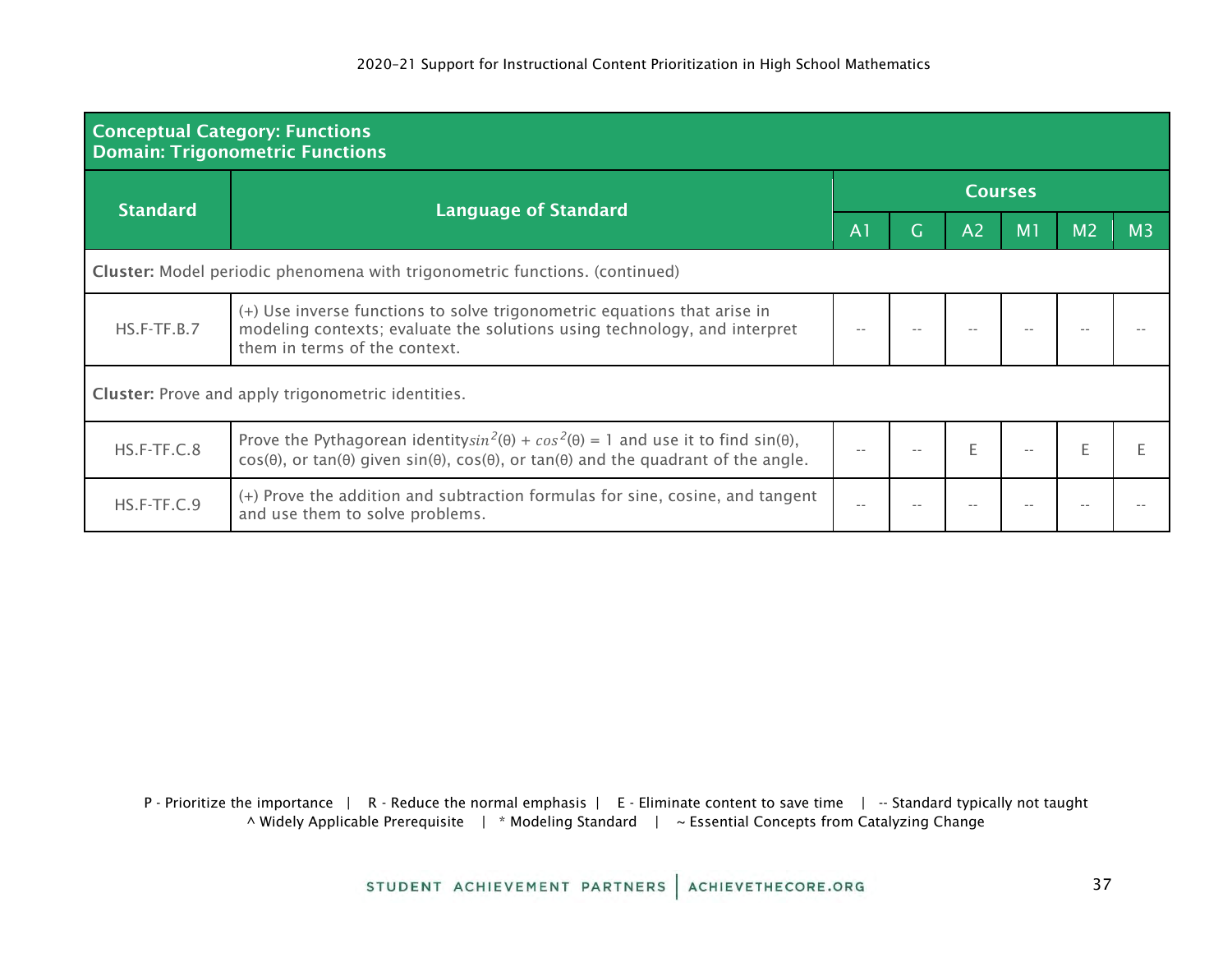| <b>Domain: Congruence</b>                 | <b>Conceptual Category: Geometry</b>                                                                                                                                                                                                                                                                                                               |                          |    |                |                |                |                |  |  |  |
|-------------------------------------------|----------------------------------------------------------------------------------------------------------------------------------------------------------------------------------------------------------------------------------------------------------------------------------------------------------------------------------------------------|--------------------------|----|----------------|----------------|----------------|----------------|--|--|--|
| <b>Standard</b>                           | <b>Language of Standard</b>                                                                                                                                                                                                                                                                                                                        | <b>Courses</b>           |    |                |                |                |                |  |  |  |
|                                           |                                                                                                                                                                                                                                                                                                                                                    | A <sub>1</sub>           | G. | A <sub>2</sub> | M <sub>1</sub> | M <sub>2</sub> | M <sub>3</sub> |  |  |  |
|                                           | Cluster: Experiment with transformations in the plane.                                                                                                                                                                                                                                                                                             |                          |    |                |                |                |                |  |  |  |
| $HS.G-CO.A.1^{\wedge}$<br>See Note        | Know precise definitions of angle, circle, perpendicular line, parallel line, and<br>line segment, based on the undefined notions of point, line, distance along a<br>line, and distance around a circular arc.                                                                                                                                    | R<br>$\sim$ $-$          |    |                | R              |                |                |  |  |  |
|                                           | Note: Combine with G-CO.A.4 to address key concepts and reduce the<br>amount of time spent on this standard.                                                                                                                                                                                                                                       |                          |    |                |                |                |                |  |  |  |
| $HS.G-CO.A.2^{\wedge_{\sim}}$             | Represent transformations in the plane using, e.g., transparencies and<br>geometry software; describe transformations as functions that take points in<br>the plane as inputs and give other points as outputs. Compare<br>transformations that preserve distance and angle to those that do not (e.g.,<br>translation versus horizontal stretch). |                          | P  |                | P              |                |                |  |  |  |
| $HS.G-CO.A.3^{\wedge_{\sim}}$<br>See Note | Given a rectangle, parallelogram, trapezoid, or regular polygon, describe the<br>rotations and reflections that carry it onto itself.<br>Note: Combine with G-CO.A.2 to address key concepts and reduce the<br>amount of time spent on the standard.                                                                                               |                          | R  |                | R.             |                |                |  |  |  |
| $HS.G-CO.A.4^{\wedge}$                    | Develop definitions of rotations, reflections, and translations in terms of<br>angles, circles, perpendicular lines, parallel lines, and line segments.                                                                                                                                                                                            |                          | P  |                | P              |                |                |  |  |  |
| $HS.G-CO.A.5^{\wedge}$                    | Given a geometric figure and a rotation, reflection, or translation, draw the<br>transformed figure using, e.g., graph paper, tracing paper, or geometry<br>software. Specify a sequence of transformations that will carry a given figure<br>onto another.                                                                                        | $\overline{\phantom{a}}$ | P  |                | P              |                |                |  |  |  |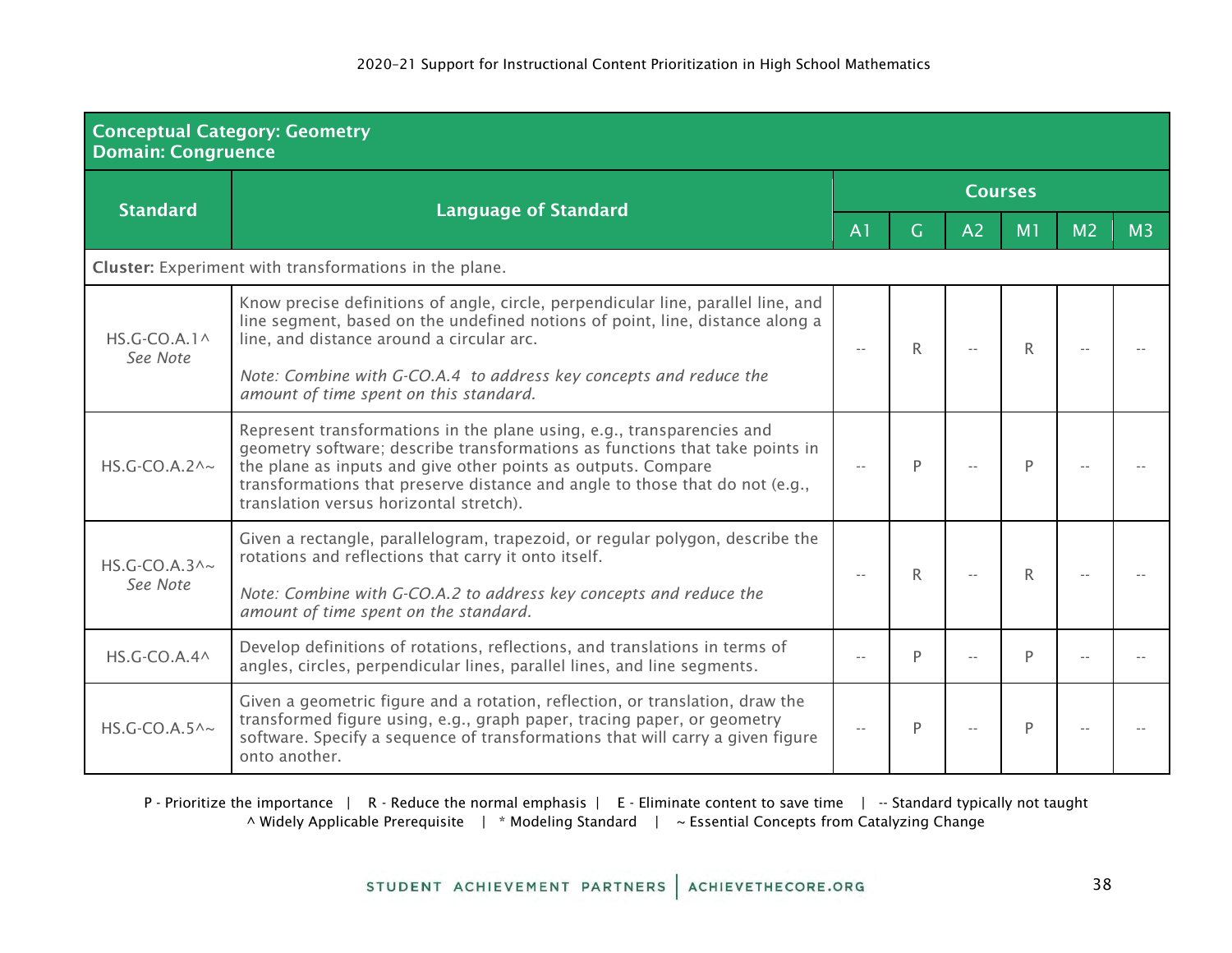| <b>Domain: Congruence</b>          | <b>Conceptual Category: Geometry</b>                                                                                                                                                                                                                                                                                                            |                |              |                |                |                |                |  |  |  |
|------------------------------------|-------------------------------------------------------------------------------------------------------------------------------------------------------------------------------------------------------------------------------------------------------------------------------------------------------------------------------------------------|----------------|--------------|----------------|----------------|----------------|----------------|--|--|--|
|                                    |                                                                                                                                                                                                                                                                                                                                                 | <b>Courses</b> |              |                |                |                |                |  |  |  |
| <b>Standard</b>                    | <b>Language of Standard</b>                                                                                                                                                                                                                                                                                                                     | A <sub>1</sub> | G.           | A <sub>2</sub> | M <sub>1</sub> | M <sub>2</sub> | M <sub>3</sub> |  |  |  |
|                                    | Cluster: Understand congruence in terms of rigid motions.                                                                                                                                                                                                                                                                                       |                |              |                |                |                |                |  |  |  |
| $HS.G-CO.B.6^{\wedge}$ ~           | Use geometric descriptions of rigid motions to transform figures and to<br>predict the effect of a given rigid motion on a given figure; given two figures,<br>use the definition of congruence in terms of rigid motions to decide if they<br>are congruent.                                                                                   |                | P            |                | P              |                |                |  |  |  |
| HS.G-.CO.B.7^~                     | Use the definition of congruence in terms of rigid motions to show that two<br>triangles are congruent if and only if corresponding pairs of sides and<br>corresponding pairs of angles are congruent.                                                                                                                                          |                | P            |                | P              |                |                |  |  |  |
| HS.G-CO.B.8^                       | Explain how the criteria for triangle congruence (ASA, SAS, and SSS) follow<br>from the definition of congruence in terms of rigid motions.                                                                                                                                                                                                     |                | P            |                | P              |                |                |  |  |  |
| Cluster: Prove geometric theorems. |                                                                                                                                                                                                                                                                                                                                                 |                |              |                |                |                |                |  |  |  |
| $HS.G-CO.C.9^{\wedge_{\sim}}$      | Prove theorems about lines and angles. Theorems include: vertical angles are<br>congruent; when a transversal crosses parallel lines, alternate interior<br>angles are congruent and corresponding angles are congruent; points on a<br>perpendicular bisector of a line segment are exactly those equidistant from<br>the segment's endpoints. |                | P            |                |                | P              |                |  |  |  |
| HS.G-CO.C.10^~<br>See Note         | Prove theorems about triangles. Theorems include: measures of interior<br>angles of a triangle sum to 180°; base angles of isosceles triangles are<br>congruent; the segment joining midpoints of two sides of a triangle is<br>parallel to the third side and half the length; the medians of a triangle meet<br>at a point.                   |                | $\mathsf{R}$ |                |                | R.             |                |  |  |  |
|                                    | Note: Reduce overall time spent on proving theorems.<br>the contract of the contract of the contract of the contract of the contract of the contract of the contract of                                                                                                                                                                         |                |              |                |                |                |                |  |  |  |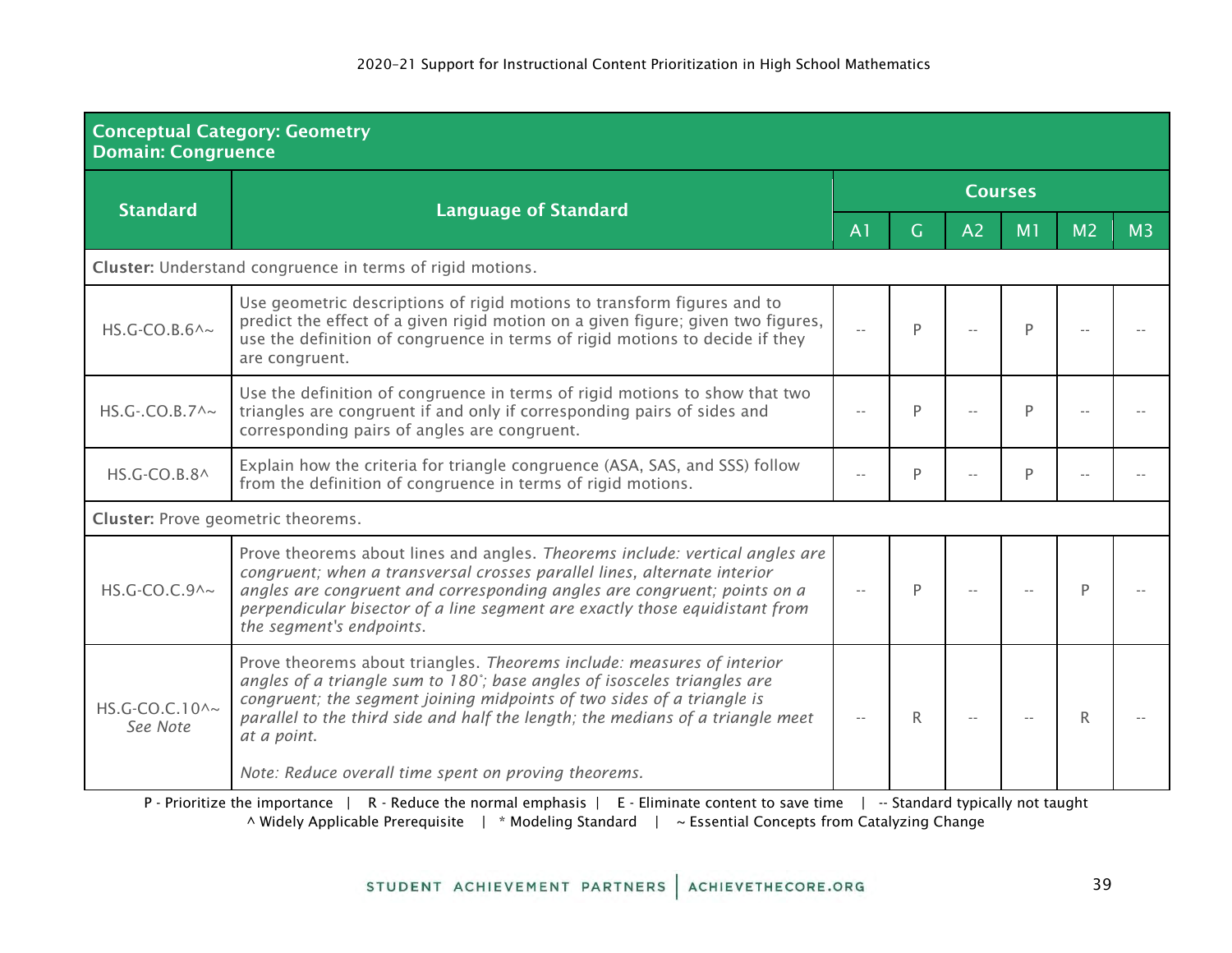| <b>Conceptual Category: Geometry</b><br><b>Domain: Congruence</b> |                                                                                                                                                                                                                                                                                                                                                                                                                                                           |                |    |                |                |                |                |  |  |  |  |
|-------------------------------------------------------------------|-----------------------------------------------------------------------------------------------------------------------------------------------------------------------------------------------------------------------------------------------------------------------------------------------------------------------------------------------------------------------------------------------------------------------------------------------------------|----------------|----|----------------|----------------|----------------|----------------|--|--|--|--|
| <b>Standard</b>                                                   |                                                                                                                                                                                                                                                                                                                                                                                                                                                           | <b>Courses</b> |    |                |                |                |                |  |  |  |  |
|                                                                   | <b>Language of Standard</b>                                                                                                                                                                                                                                                                                                                                                                                                                               | A <sub>1</sub> | G. | A <sub>2</sub> | M <sub>1</sub> | M <sub>2</sub> | M <sub>3</sub> |  |  |  |  |
| <b>Cluster:</b> Prove geometric theorems. (continued)             |                                                                                                                                                                                                                                                                                                                                                                                                                                                           |                |    |                |                |                |                |  |  |  |  |
| HS.G-CO.C.11<br>See Note                                          | Prove theorems about parallelograms. Theorems include: opposite sides are<br>congruent, opposite angles are congruent, the diagonals of a parallelogram<br>bisect each other, and conversely, rectangles are parallelograms with<br>congruent diagonals.<br>Note: Reduce overall time spent on proving theorems.                                                                                                                                          |                | R  |                |                |                |                |  |  |  |  |
|                                                                   | <b>Cluster:</b> Make geometric constructions.                                                                                                                                                                                                                                                                                                                                                                                                             |                |    |                |                |                |                |  |  |  |  |
| HS.G-CO.D.12                                                      | Make formal geometric constructions with a variety of tools and methods<br>(compass and straightedge, string, reflective devices, paper folding, dynamic<br>geometric software, etc.). Copying a segment; copying an angle; bisecting a<br>segment; bisecting an angle; constructing perpendicular lines, including the<br>perpendicular bisector of a line segment; and constructing a line parallel to a<br>given line through a point not on the line. |                | P  |                |                |                |                |  |  |  |  |
| <b>HS.G-CO.D.13</b>                                               | Construct an equilateral triangle, a square, and a regular hexagon inscribed<br>in a circle.                                                                                                                                                                                                                                                                                                                                                              |                | Е  |                |                |                |                |  |  |  |  |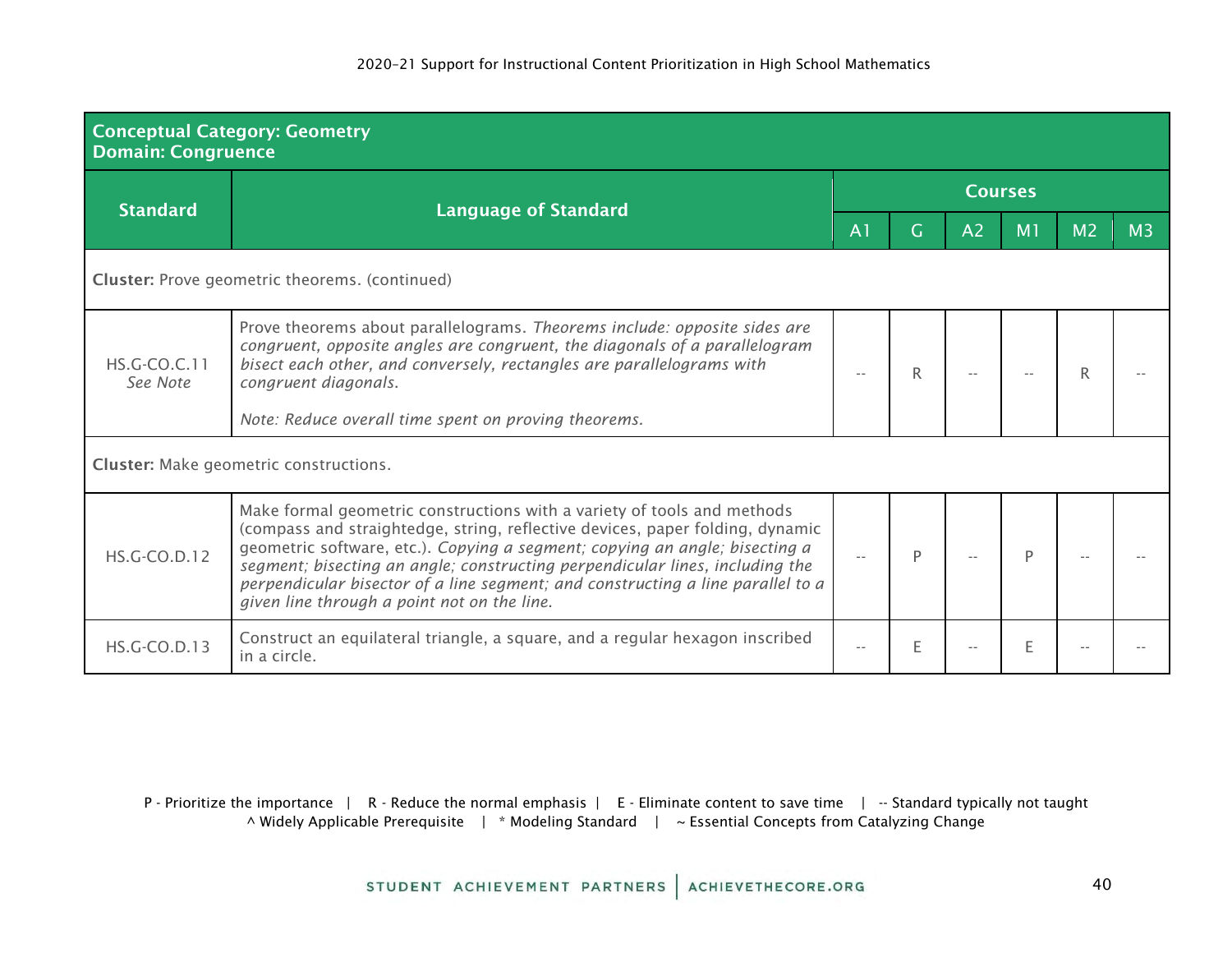| <b>Conceptual Category: Geometry</b>                                   | Domain: Similarity, Right Triangles, and Trigonometry                                                                                                                                                                                                                                                                                    |                          |                |    |    |                |                |  |  |  |
|------------------------------------------------------------------------|------------------------------------------------------------------------------------------------------------------------------------------------------------------------------------------------------------------------------------------------------------------------------------------------------------------------------------------|--------------------------|----------------|----|----|----------------|----------------|--|--|--|
| <b>Standard</b>                                                        |                                                                                                                                                                                                                                                                                                                                          | <b>Courses</b>           |                |    |    |                |                |  |  |  |
|                                                                        | <b>Language of Standard</b>                                                                                                                                                                                                                                                                                                              | A <sub>1</sub>           | $\overline{G}$ | A2 | M1 | M <sub>2</sub> | M <sub>3</sub> |  |  |  |
| Cluster: Understand similarity in terms of similarity transformations. |                                                                                                                                                                                                                                                                                                                                          |                          |                |    |    |                |                |  |  |  |
| HS.G-SRT.A.1                                                           | Verify experimentally the properties of dilations given by a center and a scale factor:                                                                                                                                                                                                                                                  |                          |                |    |    |                |                |  |  |  |
| HS.G-SRT.A.1a^                                                         | A dilation takes a line not passing through the center of the dilation to a<br>parallel line, and leaves a line passing through the center unchanged.                                                                                                                                                                                    |                          | P              |    |    | D              |                |  |  |  |
| $HS$ G-SRT A $1 b \wedge$<br>See Note                                  | The dilation of a line segment is longer or shorter in the ratio given by the<br>scale factor.<br>Note: Combine with students' work on G-SRT.A.1a.                                                                                                                                                                                       |                          | R              |    |    | R              |                |  |  |  |
| $HS.G-SRT.A.2^{\wedge_{\sim}}$                                         | Given two figures, use the definition of similarity in terms of similarity<br>transformations to decide if they are similar; explain using similarity<br>transformations the meaning of similarity for triangles as the equality of all<br>corresponding pairs of angles and the proportionality of all corresponding<br>pairs of sides. | $\overline{\phantom{a}}$ | P              |    |    | P              |                |  |  |  |
| $HS.G-SRT.A.3^{\wedge}$                                                | Use the properties of similarity transformations to establish the AA criterion<br>for two triangles to be similar.                                                                                                                                                                                                                       |                          | P              |    |    | Þ              |                |  |  |  |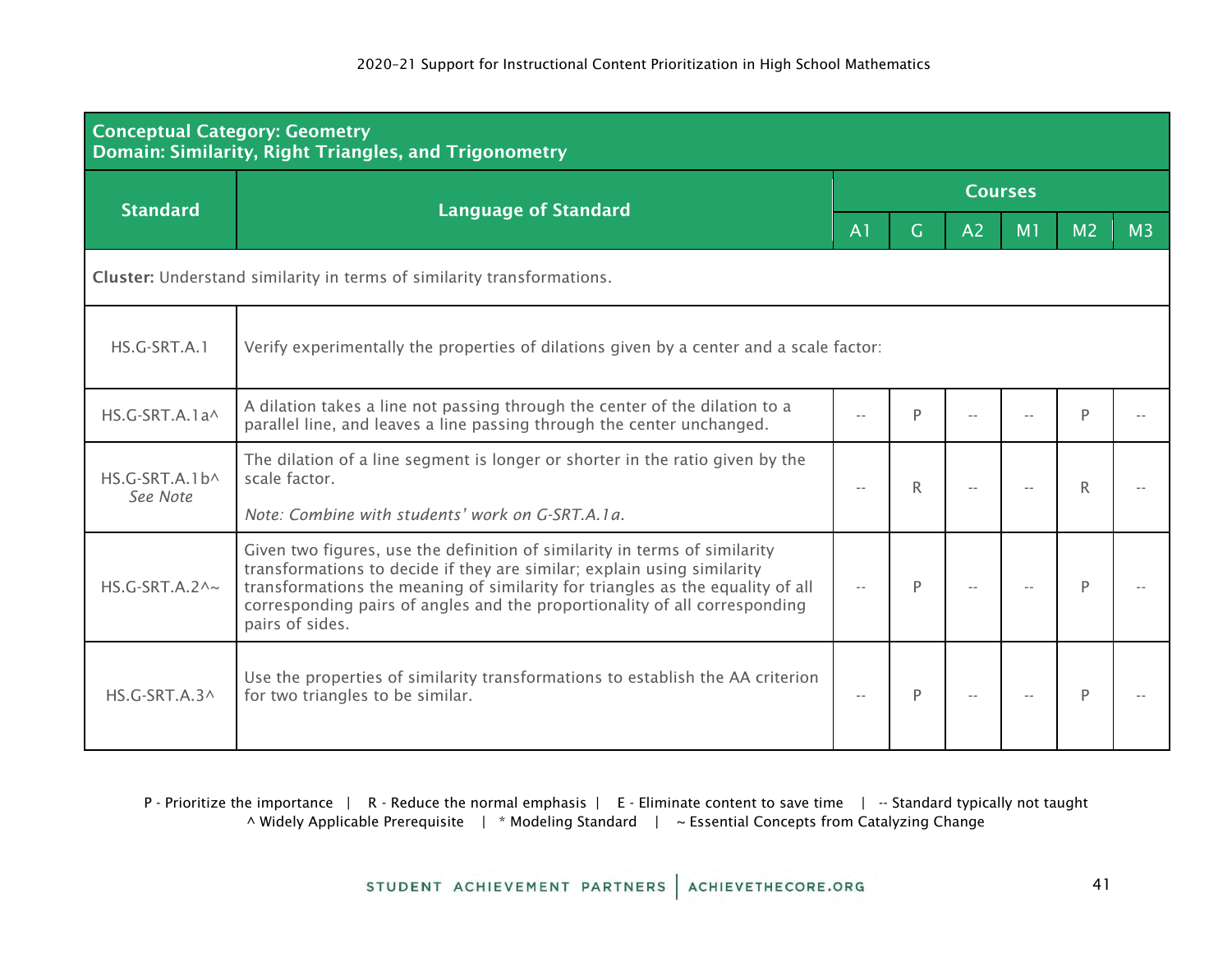| <b>Conceptual Category: Geometry</b><br><b>Domain: Similarity, Right Triangles, and Trigonometry</b> |                                                                                                                                                                                                                   |                |   |                |    |                |                |  |  |  |
|------------------------------------------------------------------------------------------------------|-------------------------------------------------------------------------------------------------------------------------------------------------------------------------------------------------------------------|----------------|---|----------------|----|----------------|----------------|--|--|--|
| <b>Standard</b>                                                                                      | <b>Language of Standard</b>                                                                                                                                                                                       | <b>Courses</b> |   |                |    |                |                |  |  |  |
|                                                                                                      |                                                                                                                                                                                                                   | A <sub>1</sub> | G | A <sub>2</sub> | M1 | M <sub>2</sub> | M <sub>3</sub> |  |  |  |
|                                                                                                      | Cluster: Prove theorems involving similarity.                                                                                                                                                                     |                |   |                |    |                |                |  |  |  |
| HS.G-SRT.B.4^                                                                                        | Prove theorems about triangles. Theorems include: a line parallel to one side<br>of a triangle divides the other two proportionally, and conversely; the<br>Pythagorean Theorem proved using triangle similarity. |                | P |                |    | P              |                |  |  |  |
| HS.G-SRT.B.5^                                                                                        | Use congruence and similarity criteria for triangles to solve problems and to<br>prove relationships in geometric figures.                                                                                        |                | P |                |    | P              |                |  |  |  |
|                                                                                                      | Cluster: Define trigonometric ratios and solve problems involving right triangles.                                                                                                                                |                |   |                |    |                |                |  |  |  |
| HS.G-SRT.C.6^*                                                                                       | Understand that by similarity, side ratios in right triangles are properties of<br>the angles in the triangle, leading to definitions of trigonometric ratios for<br>acute angles.                                |                | P |                |    | P              |                |  |  |  |
| HS.G-.SRT.C.7                                                                                        | Explain and use the relationship between the sine and cosine of<br>complementary angles.                                                                                                                          |                | R |                |    | R              |                |  |  |  |
| See Note                                                                                             | Note: Reduce the number of repetitious practice problems that would<br>normally be assigned to students for this topic.                                                                                           | $-$            |   |                |    |                |                |  |  |  |
| $HS.G-SRT.C.8^*~$<br>See Note                                                                        | Use trigonometric ratios and the Pythagorean Theorem to solve right<br>triangles in applied problems.                                                                                                             |                | R |                |    | R              |                |  |  |  |
|                                                                                                      | Note: Reduce the number of repetitious practice problems that would<br>normally be assigned to students for this topic.                                                                                           | $\sim$ $-$     |   |                |    |                |                |  |  |  |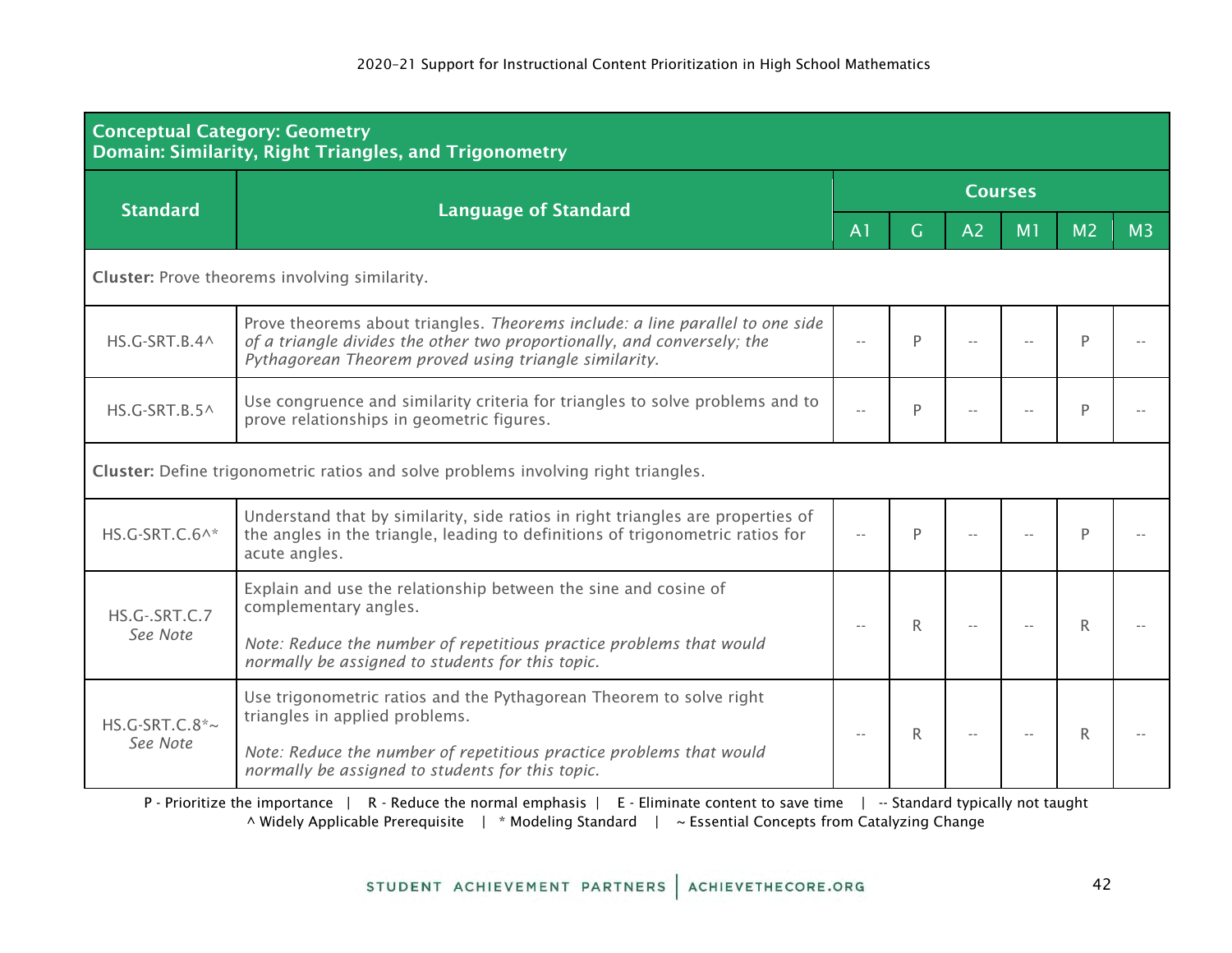| <b>Conceptual Category: Geometry</b><br>Domain: Similarity, Right Triangles, and Trigonometry |                                                                                                                                                                                                                                                                                                               |                |                |                |                |                |                |  |  |  |  |
|-----------------------------------------------------------------------------------------------|---------------------------------------------------------------------------------------------------------------------------------------------------------------------------------------------------------------------------------------------------------------------------------------------------------------|----------------|----------------|----------------|----------------|----------------|----------------|--|--|--|--|
| <b>Standard</b>                                                                               |                                                                                                                                                                                                                                                                                                               | <b>Courses</b> |                |                |                |                |                |  |  |  |  |
|                                                                                               | <b>Language of Standard</b>                                                                                                                                                                                                                                                                                   | A <sub>1</sub> | $\overline{G}$ | A <sub>2</sub> | M <sub>1</sub> | M <sub>2</sub> | M <sub>3</sub> |  |  |  |  |
|                                                                                               | <b>Cluster:</b> Apply trigonometry to general triangles.                                                                                                                                                                                                                                                      |                |                |                |                |                |                |  |  |  |  |
| HS.G-SRT.D.9                                                                                  | (+) Derive the formula $A = 1/2$ ab sin(C) for the area of a triangle by drawing<br>an auxiliary line from a vertex perpendicular to the opposite side.                                                                                                                                                       |                | E              |                |                |                |                |  |  |  |  |
| HS.G-SRT.D.10 $\land$<br>See Note                                                             | (+) Prove the Laws of Sines and Cosines and use them to solve problems.<br>Note: Lessen the normal emphasis on proofs and elevate the importance of<br>solving problem types.                                                                                                                                 |                | E              |                |                |                |                |  |  |  |  |
| HS.G-SRT.D.11^<br>See Note                                                                    | (+) Understand and apply the Law of Sines and the Law of Cosines to find<br>unknown measurements in right and non-right triangles (e.g., surveying<br>problems, resultant forces).<br>Note: Reduce the number of repetitious practice problems that would<br>normally be assigned to students for this topic. | $- -$          | E              |                |                |                |                |  |  |  |  |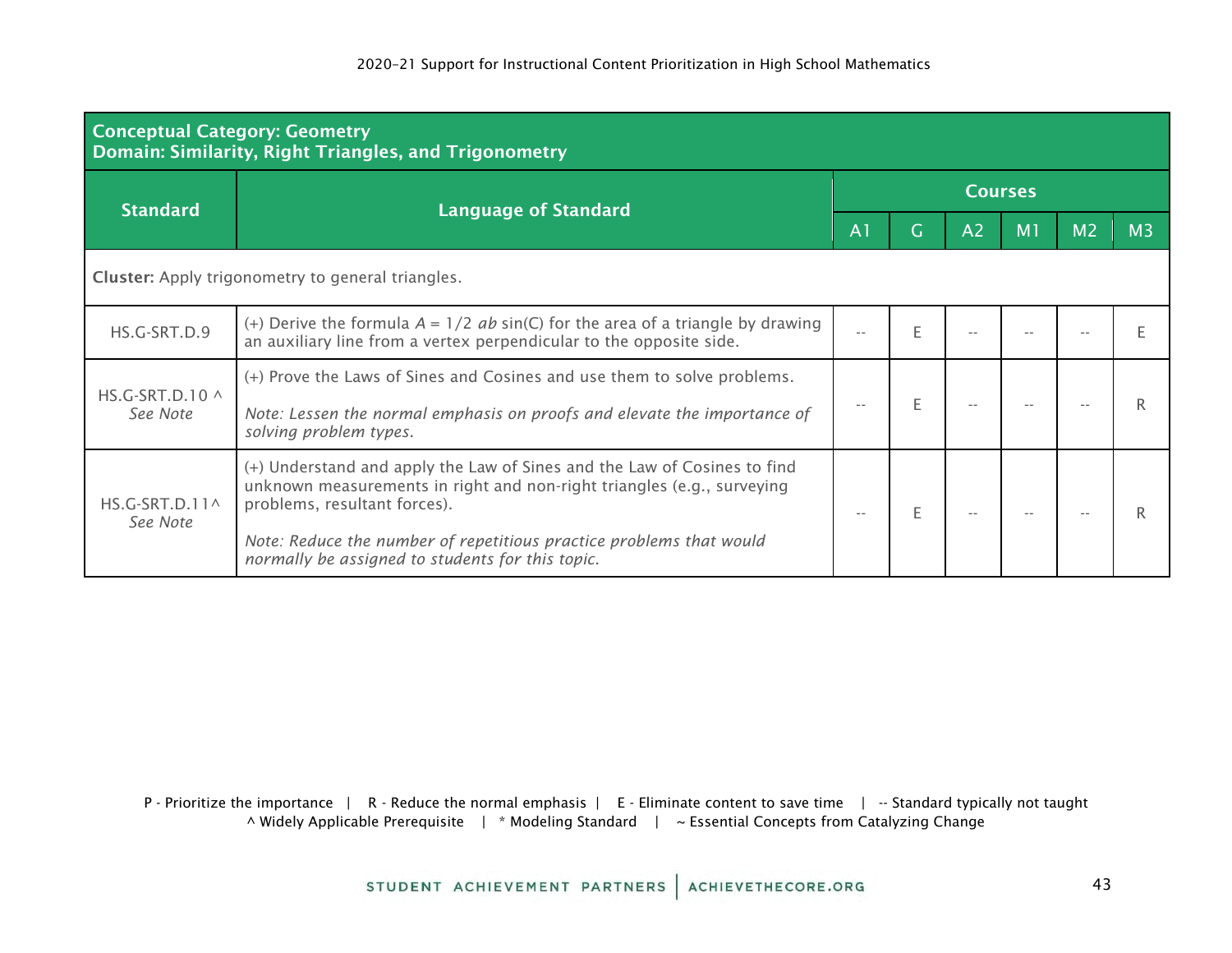| <b>Conceptual Category: Geometry</b><br><b>Domain: Circles</b> |                                                                                                                                                                                                                                                                                                                                                                                                                                             |                            |    |                |                |                |                |  |  |  |
|----------------------------------------------------------------|---------------------------------------------------------------------------------------------------------------------------------------------------------------------------------------------------------------------------------------------------------------------------------------------------------------------------------------------------------------------------------------------------------------------------------------------|----------------------------|----|----------------|----------------|----------------|----------------|--|--|--|
| <b>Standard</b>                                                |                                                                                                                                                                                                                                                                                                                                                                                                                                             | <b>Courses</b>             |    |                |                |                |                |  |  |  |
|                                                                | <b>Language of Standard</b>                                                                                                                                                                                                                                                                                                                                                                                                                 | A <sub>1</sub>             | G. | A <sub>2</sub> | M <sub>1</sub> | M <sub>2</sub> | M <sub>3</sub> |  |  |  |
|                                                                | Cluster: Understand and apply theorems about circles.                                                                                                                                                                                                                                                                                                                                                                                       |                            |    |                |                |                |                |  |  |  |
| $HS.G-C.A.1$                                                   | Prove that all circles are similar.                                                                                                                                                                                                                                                                                                                                                                                                         |                            | E  |                |                | F              |                |  |  |  |
| $HS.G-C.A.2$<br>See Note                                       | Identify and describe relationships among inscribed angles, radii, and<br>chords. Include the relationship between central, inscribed, and<br>circumscribed angles; inscribed angles on a diameter are right angles; the<br>radius of a circle is perpendicular to the tangent where the radius intersects<br>the circle.<br>Note: Emphasize primarily the concept of perpendicularity between the<br>radius and any tangent to the circle. | $-$                        | R  |                |                | R.             | R              |  |  |  |
| $HS.G-C.A.3$                                                   | Construct the inscribed and circumscribed circles of a triangle, and prove<br>properties of angles for a quadrilateral inscribed in a circle.                                                                                                                                                                                                                                                                                               |                            | E  |                |                | E              |                |  |  |  |
| $HS.G-C.A.4$                                                   | (+) Construct a tangent line from a point outside a given circle to the circle.                                                                                                                                                                                                                                                                                                                                                             |                            | E  |                |                | F.             |                |  |  |  |
|                                                                | Cluster: Find arc lengths and areas of sectors of circles.                                                                                                                                                                                                                                                                                                                                                                                  |                            |    |                |                |                |                |  |  |  |
| $HS.G-C.B.5$<br>See Note                                       | Derive using similarity the fact that the length of the arc intercepted by an<br>angle is proportional to the radius, and define the radian measure of the<br>angle as the constant of proportionality; derive the formula for the area of a<br>sector.<br>Note: Reduce overall emphasis on the standard but retain the core definition<br>of radian measure as described in the standard.                                                  | $\overline{\phantom{a}}$ . | R. |                |                | R.             | R              |  |  |  |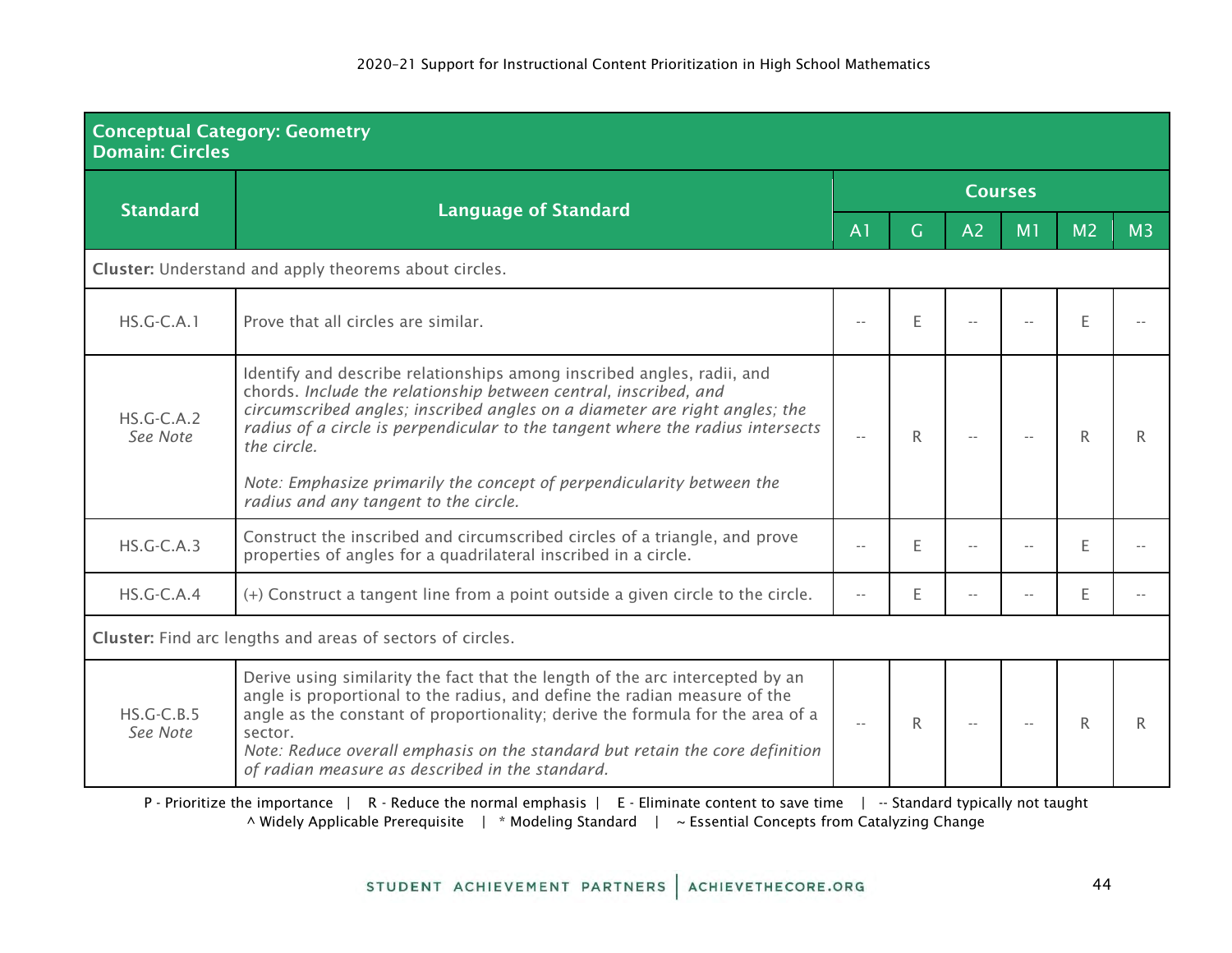| <b>Conceptual Category: Geometry</b>                                                       | <b>Domain: Expressing Geometric Properties with Equations</b>                                                                                                                                                                                                                                                               |                |   |                |                |                |                |  |  |  |
|--------------------------------------------------------------------------------------------|-----------------------------------------------------------------------------------------------------------------------------------------------------------------------------------------------------------------------------------------------------------------------------------------------------------------------------|----------------|---|----------------|----------------|----------------|----------------|--|--|--|
| <b>Standard</b>                                                                            |                                                                                                                                                                                                                                                                                                                             | <b>Courses</b> |   |                |                |                |                |  |  |  |
|                                                                                            | <b>Language of Standard</b>                                                                                                                                                                                                                                                                                                 | A <sub>1</sub> | G | A <sub>2</sub> | M <sub>1</sub> | M <sub>2</sub> | M <sub>3</sub> |  |  |  |
| Cluster: Translate between the geometric description and the equation for a conic section. |                                                                                                                                                                                                                                                                                                                             |                |   |                |                |                |                |  |  |  |
| HS.G-GPE.A.1                                                                               | Derive the equation of a circle of given center and radius using the<br>Pythagorean Theorem; complete the square to find the center and radius of<br>a circle given by an equation.                                                                                                                                         |                | P |                |                | D              |                |  |  |  |
| HS.G-GPE.A.2                                                                               | Derive the equation of a parabola given a focus and directrix.                                                                                                                                                                                                                                                              |                | E | E              |                | E              |                |  |  |  |
| HS.G-GPE.A.3                                                                               | (+) Derive the equations of ellipses and hyperbolas given the foci, using the<br>fact that the sum or difference of distances from the foci is constant.                                                                                                                                                                    |                |   |                |                |                |                |  |  |  |
|                                                                                            | Cluster: Use coordinates to prove simple geometric theorems algebraically.                                                                                                                                                                                                                                                  |                |   |                |                |                |                |  |  |  |
| $HS.G-GPE.B.4~$                                                                            | Use coordinates to prove simple geometric theorems algebraically. For<br>example, prove or disprove that a figure defined by four given points in the<br>coordinate plane is a rectangle; prove or disprove that the point $(1, \sqrt{3})$ lies<br>on the circle centered at the origin and containing the point $(0, 2)$ . |                | P |                | P              |                |                |  |  |  |
| $HS.G-GPE.B.5~$<br>See Note                                                                | Prove the slope criteria for parallel and perpendicular lines and use them to<br>solve geometric problems (e.g., find the equation of a line parallel or<br>perpendicular to a given line that passes through a given point).                                                                                               | $-$            | R |                | R.             |                |                |  |  |  |
|                                                                                            | Note: Reduce the number of repetitious practice problems that would<br>normally be assigned to students for this topic.                                                                                                                                                                                                     |                |   |                |                |                |                |  |  |  |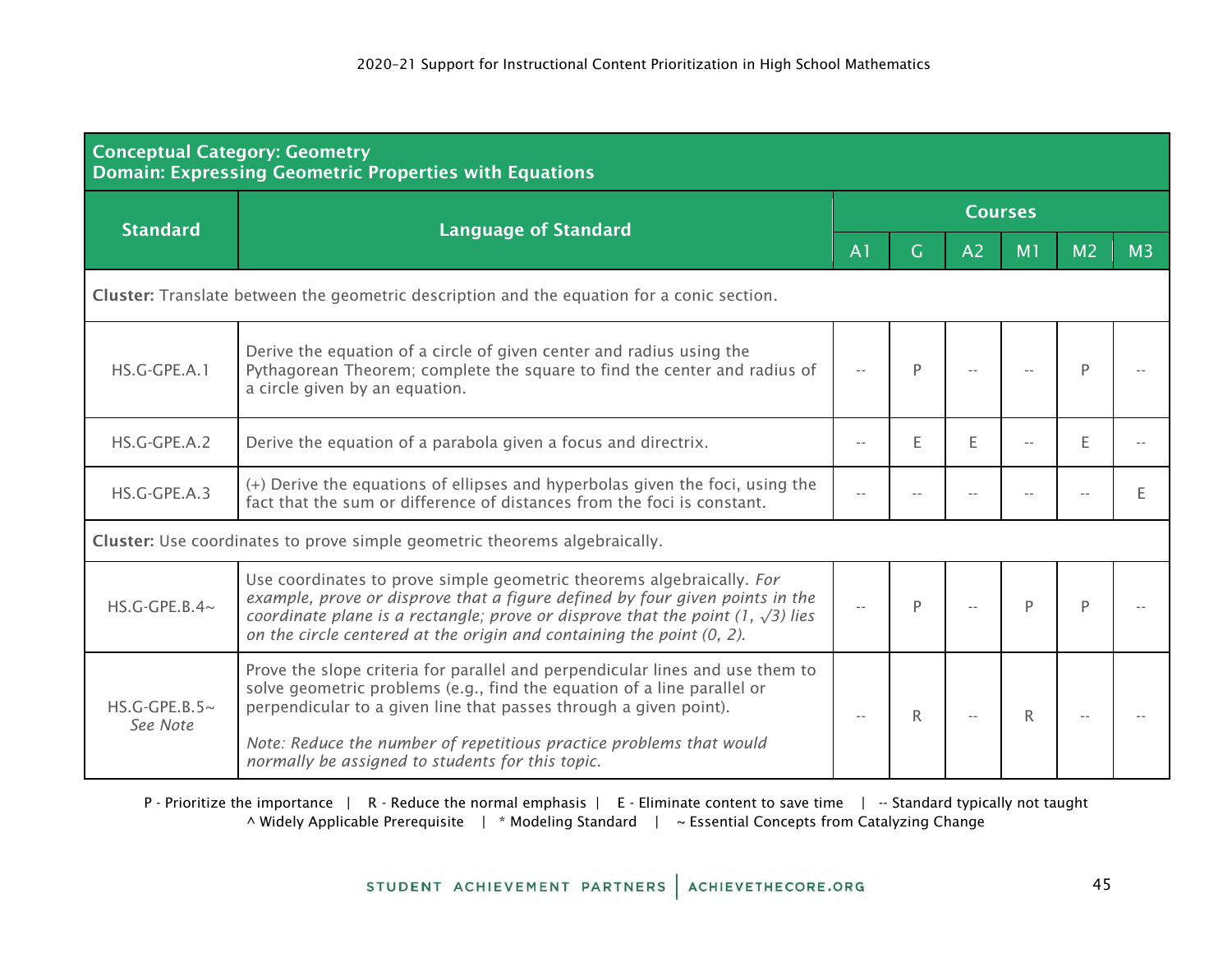| <b>Conceptual Category: Geometry</b><br><b>Domain: Expressing Geometric Properties with Equations</b> |                                                                                                                                                                                                                                                                                                                                                        |                |  |                |                |                |                |  |  |  |  |
|-------------------------------------------------------------------------------------------------------|--------------------------------------------------------------------------------------------------------------------------------------------------------------------------------------------------------------------------------------------------------------------------------------------------------------------------------------------------------|----------------|--|----------------|----------------|----------------|----------------|--|--|--|--|
| <b>Standard</b>                                                                                       |                                                                                                                                                                                                                                                                                                                                                        | <b>Courses</b> |  |                |                |                |                |  |  |  |  |
|                                                                                                       | <b>Language of Standard</b>                                                                                                                                                                                                                                                                                                                            |                |  | A <sub>2</sub> | M <sub>1</sub> | M <sub>2</sub> | M <sub>3</sub> |  |  |  |  |
| Cluster: Use coordinates to prove simple geometric theorems algebraically. (continued)                |                                                                                                                                                                                                                                                                                                                                                        |                |  |                |                |                |                |  |  |  |  |
| HS.G-GPE.B.6                                                                                          | Find the point on a directed line segment between two given points that<br>partitions the segment in a given ratio.                                                                                                                                                                                                                                    |                |  |                |                |                |                |  |  |  |  |
| $HS.G-GPE.B.7*$<br>See Note                                                                           | Use coordinates to compute perimeters of polygons and areas of triangles<br>and rectangles, e.g., using the distance formula.<br>Note: Emphasize understanding the formula conceptually, use it to solve<br>real world problems, and reduce the number of repetitious practice<br>problems that would normally be assigned to students for this topic. |                |  |                |                |                |                |  |  |  |  |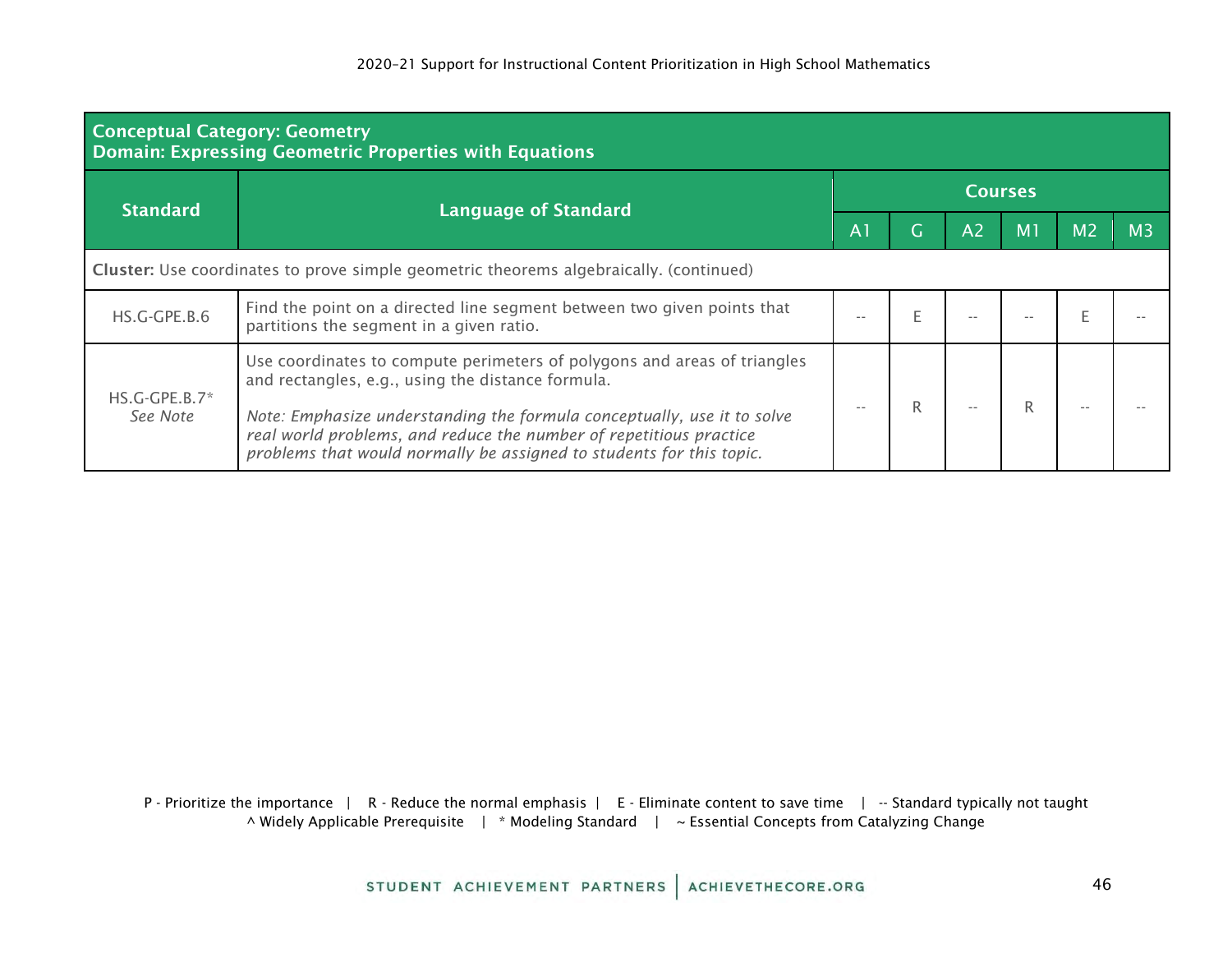| <b>Conceptual Category: Geometry</b>                             | <b>Domain: Geometric Measurement and Dimension</b>                                                                                                                                                                            |                |    |                |    |                |                |  |  |  |
|------------------------------------------------------------------|-------------------------------------------------------------------------------------------------------------------------------------------------------------------------------------------------------------------------------|----------------|----|----------------|----|----------------|----------------|--|--|--|
| <b>Standard</b>                                                  |                                                                                                                                                                                                                               | <b>Courses</b> |    |                |    |                |                |  |  |  |
|                                                                  | <b>Language of Standard</b>                                                                                                                                                                                                   | A <sub>1</sub> | G. | A <sub>2</sub> | M1 | M <sub>2</sub> | M <sub>3</sub> |  |  |  |
| Cluster: Explain volume formulas and use them to solve problems. |                                                                                                                                                                                                                               |                |    |                |    |                |                |  |  |  |
| HS.G-GMD.A.1                                                     | Give an informal argument for the formulas for the circumference of a<br>circle, area of a circle, volume of a cylinder, pyramid, and cone. Use<br>dissection arguments, Cavalieri's principle, and informal limit arguments. |                | E  |                |    |                |                |  |  |  |
| HS.G-GMD.A.2                                                     | (+) Give an informal argument using Cavalieri's principle for the formulas<br>for the volume of a sphere and other solid figures.                                                                                             |                | E  |                |    |                |                |  |  |  |
| HS.G-GMD.A.3 $*$ ~                                               | Use volume formulas for cylinders, pyramids, cones, and spheres to solve<br>problems.                                                                                                                                         |                | P  |                |    | D              |                |  |  |  |
|                                                                  | Cluster: Visualize relationships between two-dimensional and three-dimensional objects.                                                                                                                                       |                |    |                |    |                |                |  |  |  |
| HS.G-GMD.B.4                                                     | Identify the shapes of two-dimensional cross-sections of three-dimensional<br>objects, and identify three-dimensional objects generated by rotations of<br>two-dimensional objects.                                           |                | R  |                |    |                |                |  |  |  |
| See Note                                                         | Note: Reduce the number of repetitious practice problems that would<br>normally be assigned to students for this topic.                                                                                                       |                |    |                |    |                |                |  |  |  |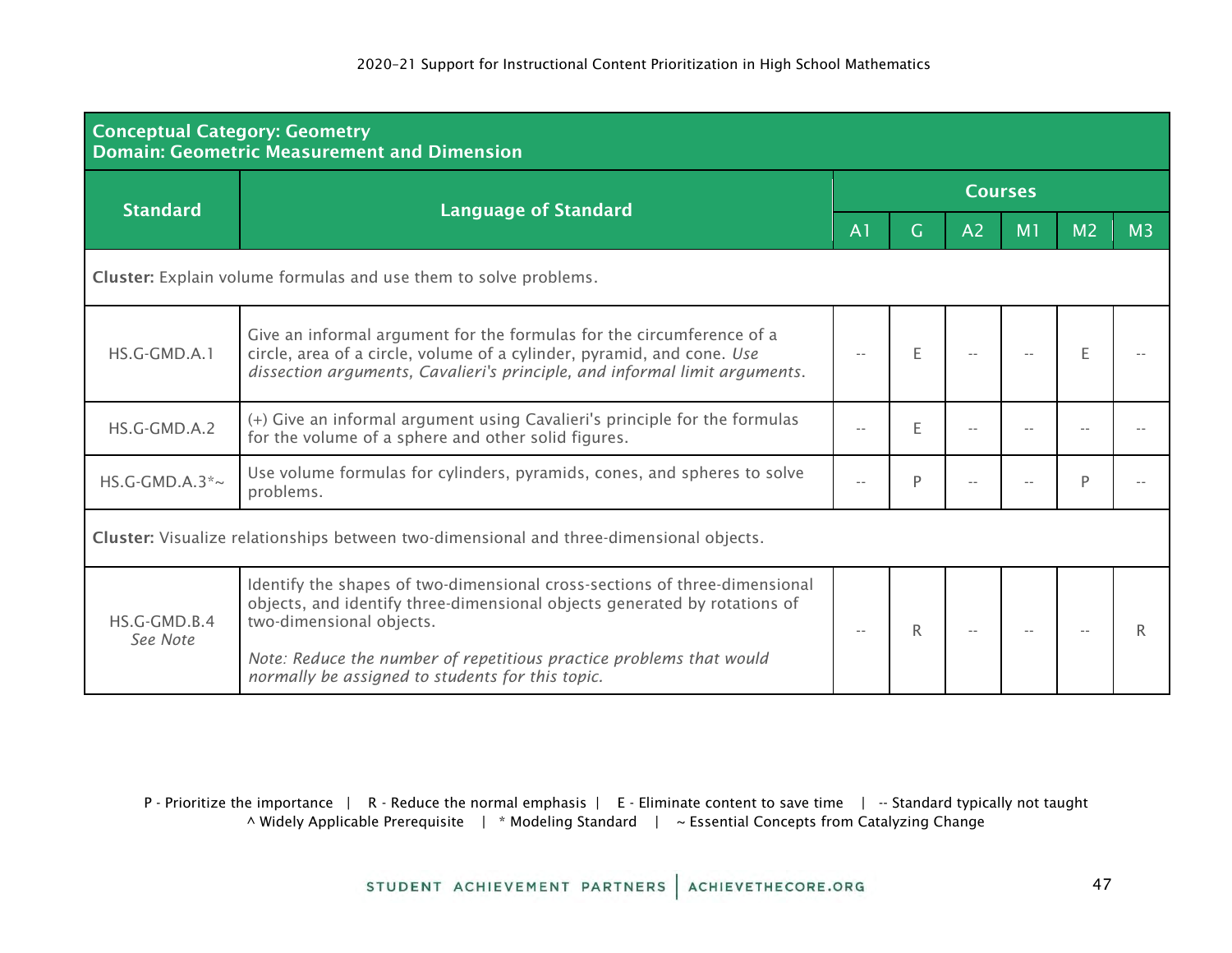| <b>Conceptual Category: Geometry</b><br><b>Domain: Modeling with Geometry</b> |                                                                                                                                                                                                           |                |   |                |                |                |                |  |  |  |  |
|-------------------------------------------------------------------------------|-----------------------------------------------------------------------------------------------------------------------------------------------------------------------------------------------------------|----------------|---|----------------|----------------|----------------|----------------|--|--|--|--|
| <b>Standard</b>                                                               |                                                                                                                                                                                                           | <b>Courses</b> |   |                |                |                |                |  |  |  |  |
|                                                                               | <b>Language of Standard</b>                                                                                                                                                                               | A <sub>1</sub> | Ġ | A <sub>2</sub> | M <sub>1</sub> | M <sub>2</sub> | M <sub>3</sub> |  |  |  |  |
| <b>Cluster:</b> Apply geometric concepts in modeling situations.              |                                                                                                                                                                                                           |                |   |                |                |                |                |  |  |  |  |
| $HS.G-MG.A.1*~$                                                               | Use geometric shapes, their measures, and their properties to describe<br>objects (e.g., modeling a tree trunk or a human torso as a cylinder).*                                                          |                |   |                |                |                |                |  |  |  |  |
| $HS.G-MG.A.2^*~$                                                              | Apply concepts of density based on area and volume in modeling situations<br>(e.g., persons per square mile, BTUs per cubic foot).*                                                                       | $- -$          | D |                |                |                |                |  |  |  |  |
| $HS.G-MG.A.3^*~$                                                              | Apply geometric methods to solve design problems (e.g., designing an<br>object or structure to satisfy physical constraints or minimize cost; working<br>with typographic grid systems based on ratios).* |                | P |                |                |                |                |  |  |  |  |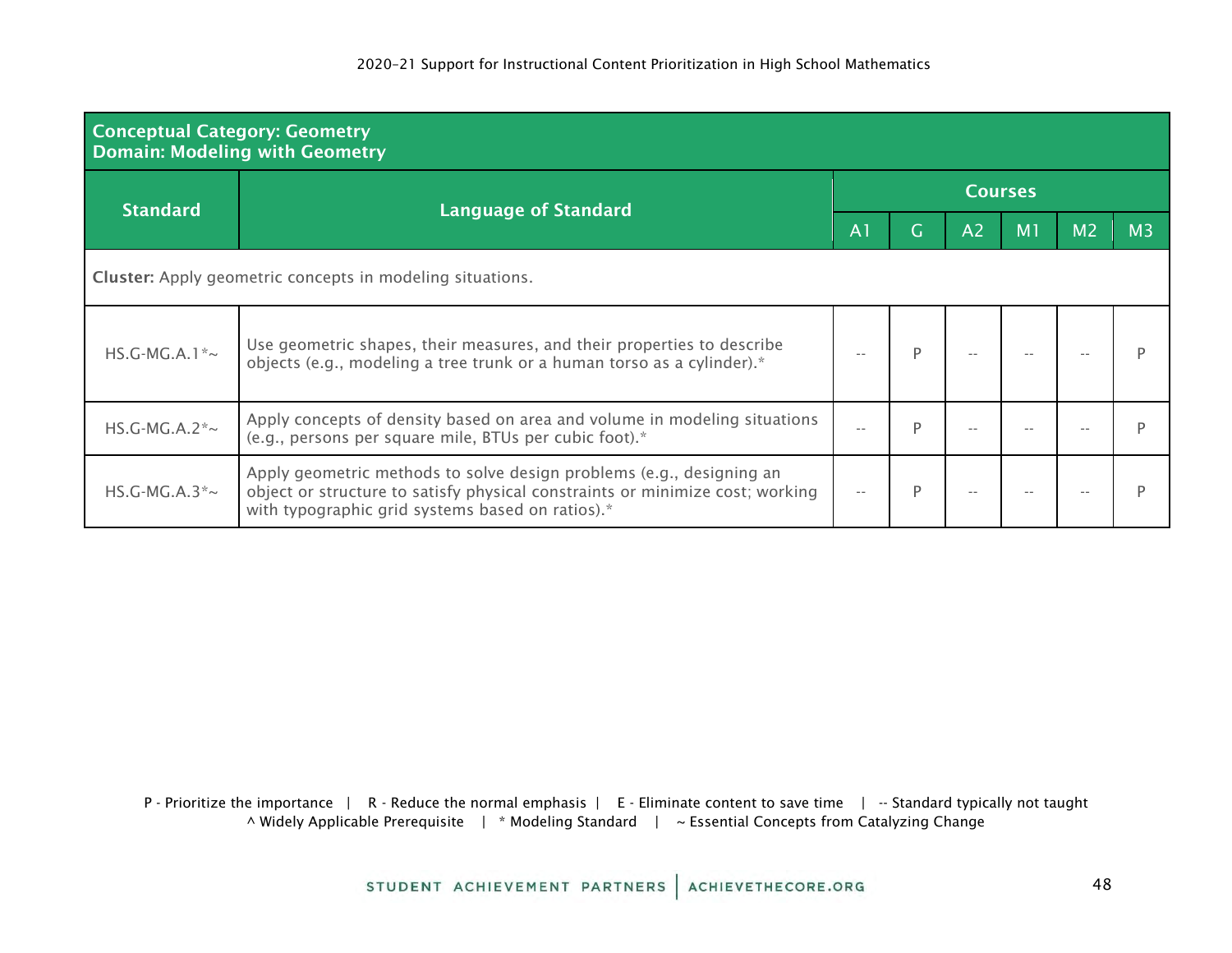|                                                                                              | <b>Conceptual Category: Statistics &amp; Probability</b><br>Domain: Interpreting Categorical and Quantitative Data                                                                                                                                                                                          |                |     |                |    |                |                |  |  |  |  |
|----------------------------------------------------------------------------------------------|-------------------------------------------------------------------------------------------------------------------------------------------------------------------------------------------------------------------------------------------------------------------------------------------------------------|----------------|-----|----------------|----|----------------|----------------|--|--|--|--|
| <b>Standard</b>                                                                              | <b>Language of Standard</b>                                                                                                                                                                                                                                                                                 | <b>Courses</b> |     |                |    |                |                |  |  |  |  |
|                                                                                              |                                                                                                                                                                                                                                                                                                             | A <sub>1</sub> | G.  | A <sub>2</sub> | M1 | M <sub>2</sub> | M <sub>3</sub> |  |  |  |  |
| Cluster: Summarize, represent, and interpret data on a single count or measurement variable. |                                                                                                                                                                                                                                                                                                             |                |     |                |    |                |                |  |  |  |  |
| $HS.S-ID.A.1^*~$                                                                             | Represent data with plots on the real number line (dot plots, histograms,<br>and box plots).                                                                                                                                                                                                                | E              |     |                | E  |                |                |  |  |  |  |
| $HS.S$ -ID.A.2^*~                                                                            | Use statistics appropriate to the shape of the data distribution to compare<br>center (median, mean) and spread (interquartile range, standard deviation)<br>of two or more different data sets.                                                                                                            | P              |     |                | D  |                |                |  |  |  |  |
| $HS.S-ID.A.3^*~$                                                                             | Interpret differences in shape, center, and spread in the context of the data<br>sets, accounting for possible effects of extreme data points (outliers).                                                                                                                                                   | D              |     |                | P  |                |                |  |  |  |  |
| $HS.S$ -ID.A.4 $\approx$                                                                     | Use the mean and standard deviation of a data set to fit it to a normal<br>distribution and to estimate population percentages. Recognize that there<br>are data sets for which such a procedure is not appropriate. Use calculators,<br>spreadsheets, and tables to estimate areas under the normal curve. |                |     | P              |    |                |                |  |  |  |  |
|                                                                                              | Cluster: Summarize, represent, and interpret data on two categorical and quantitative variables.                                                                                                                                                                                                            |                |     |                |    |                |                |  |  |  |  |
| $HS.S-ID.B.5^*~$                                                                             | Summarize categorical data for two categories in two-way frequency tables.<br>Interpret relative frequencies in the context of the data (including joint,<br>marginal, and conditional relative frequencies). Recognize possible<br>associations and trends in the data.                                    | P              | $-$ |                | P  |                |                |  |  |  |  |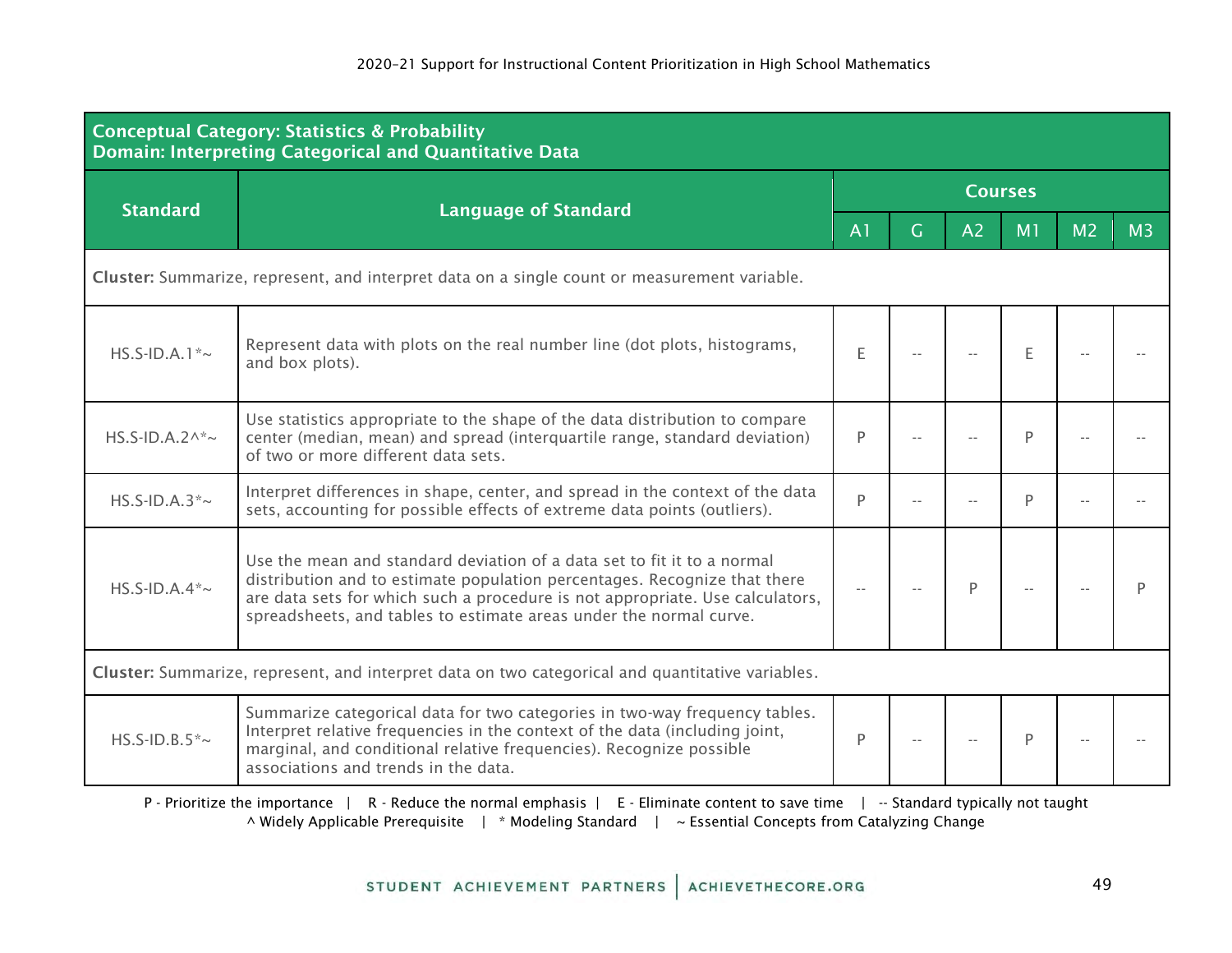| <b>Conceptual Category: Statistics &amp; Probability</b><br>Domain: Interpreting Categorical and Quantitative Data |                                                                                                                                                                                                                                      |                |                            |                |                |                |                |  |  |  |
|--------------------------------------------------------------------------------------------------------------------|--------------------------------------------------------------------------------------------------------------------------------------------------------------------------------------------------------------------------------------|----------------|----------------------------|----------------|----------------|----------------|----------------|--|--|--|
| <b>Standard</b>                                                                                                    |                                                                                                                                                                                                                                      | <b>Courses</b> |                            |                |                |                |                |  |  |  |
|                                                                                                                    | <b>Language of Standard</b>                                                                                                                                                                                                          | A <sub>1</sub> | $\overline{G}$             | A <sub>2</sub> | M <sub>1</sub> | M <sub>2</sub> | M <sub>3</sub> |  |  |  |
|                                                                                                                    | Cluster: Summarize, represent, and interpret data on two categorical and quantitative variables. (continued)                                                                                                                         |                |                            |                |                |                |                |  |  |  |
| $HS.S-ID.B.6$                                                                                                      | Represent data on two quantitative variables on a scatter plot, and describe how the variables are related.                                                                                                                          |                |                            |                |                |                |                |  |  |  |
| $HS.S-ID.B.6a^*~$                                                                                                  | Fit a function to the data; use functions fitted to data to solve problems in<br>the context of the data. Use given functions or choose a function suggested<br>by the context. Emphasize linear, quadratic, and exponential models. | P              |                            | E              | P              |                |                |  |  |  |
| $HS.S$ -ID.B.6b $*$ ~                                                                                              | Informally assess the fit of a function by plotting and analyzing residuals.                                                                                                                                                         | P              |                            |                | P              |                |                |  |  |  |
| $HS.S$ -ID.B.6 $c^*$ ~                                                                                             | Fit a linear function for a scatter plot that suggests a linear association.                                                                                                                                                         | P              |                            |                | P              |                |                |  |  |  |
| Cluster: Interpret linear models.                                                                                  |                                                                                                                                                                                                                                      |                |                            |                |                |                |                |  |  |  |
| $HS.S-ID.C.7^*~$                                                                                                   | Interpret the slope (rate of change) and the intercept (constant term) of a<br>linear model in the context of the data.                                                                                                              | P              |                            |                | P              |                |                |  |  |  |
| $HS.S-ID.C.8*~$<br>See Note                                                                                        | Compute (using technology) and interpret the correlation coefficient of a<br>linear fit.                                                                                                                                             | R              | $\overline{\phantom{a}}$ . | $\sim$ $-$     | R.             |                |                |  |  |  |
|                                                                                                                    | Note: Emphasize interpreting the correlation coefficient.<br>Distinguish between correlation and causation.                                                                                                                          |                |                            |                |                |                |                |  |  |  |
| $HS.S$ -ID.C.9 $\approx$                                                                                           |                                                                                                                                                                                                                                      | P              |                            |                | P              |                |                |  |  |  |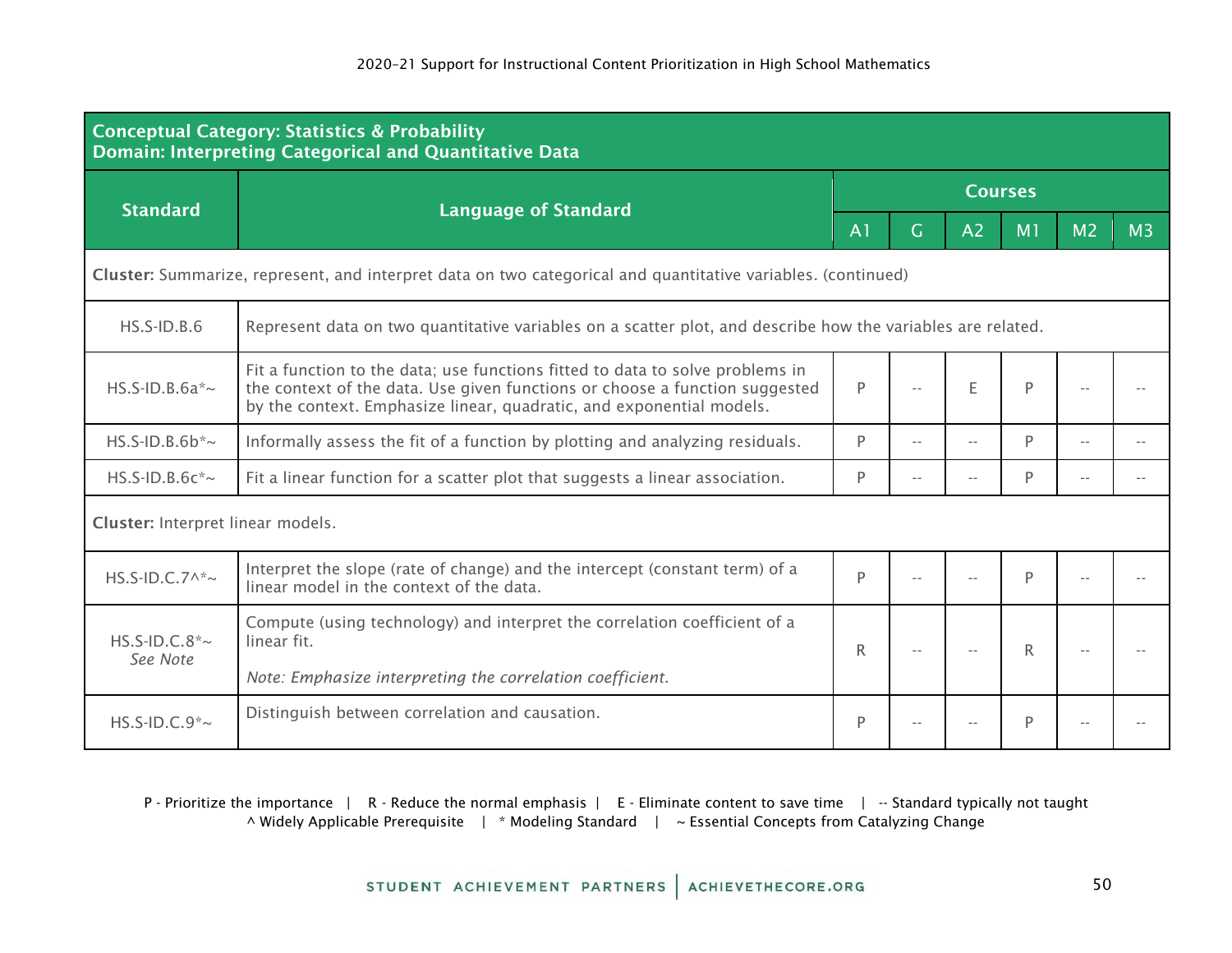| <b>Conceptual Category: Statistics &amp; Probability</b><br><b>Domain: Making Inferences and Justifying Conclusions</b> |                                                                                                                                                                                                                                                                                                                                                                                                                                |                |   |                |                |                |                |  |  |  |
|-------------------------------------------------------------------------------------------------------------------------|--------------------------------------------------------------------------------------------------------------------------------------------------------------------------------------------------------------------------------------------------------------------------------------------------------------------------------------------------------------------------------------------------------------------------------|----------------|---|----------------|----------------|----------------|----------------|--|--|--|
| <b>Standard</b>                                                                                                         | <b>Language of Standard</b>                                                                                                                                                                                                                                                                                                                                                                                                    | <b>Courses</b> |   |                |                |                |                |  |  |  |
|                                                                                                                         |                                                                                                                                                                                                                                                                                                                                                                                                                                | A <sub>1</sub> | G | A <sub>2</sub> | M <sub>1</sub> | M <sub>2</sub> | M <sub>3</sub> |  |  |  |
|                                                                                                                         | Cluster: Understand and evaluate random processes underlying statistical experiments.                                                                                                                                                                                                                                                                                                                                          |                |   |                |                |                |                |  |  |  |
| $HS.S-IC.A.1^*$                                                                                                         | Understand statistics as a process for making inferences about population<br>parameters based on a random sample from that population.                                                                                                                                                                                                                                                                                         |                |   | P              |                |                |                |  |  |  |
| $HS.S-IC.A.2^*~$                                                                                                        | Decide if a specified model is consistent with results from a given data-<br>generating process, e.g., using simulation. For example, a model says a<br>spinning coin falls heads up with probability 0.5. Would a result of 5 tails in<br>a row cause you to question the model?                                                                                                                                              |                |   | P              |                |                |                |  |  |  |
|                                                                                                                         | Cluster: Make inferences and justify conclusions from sample surveys, experiments, and observational studies.                                                                                                                                                                                                                                                                                                                  |                |   |                |                |                |                |  |  |  |
| $HS.S-IC.B.3*~$<br>See Note                                                                                             | Recognize the purposes of and differences among sample surveys,<br>experiments, and observational studies; explain how randomization relates<br>to each.<br>Note: Combine lessons with S-IC.B.4 and S-IC.B.5 to address key concepts<br>and reduce the amount of time spent on this standard. Reduce the number<br>of repetitious practice problems that would normally be assigned to<br>students for this topic.             |                |   | R.             |                |                | R              |  |  |  |
| $HS.S-IC.B.4*~$<br>See Note                                                                                             | Use data from a sample survey to estimate a population mean or<br>proportion; develop a margin of error through the use of simulation models<br>for random sampling.<br>Note: Combine lessons with S-IC.B.3 and S-IC.B.5 to address key concepts<br>and reduce the amount of time spent on this standard. Reduce the number<br>of repetitious practice problems that would normally be assigned to<br>students for this topic. |                |   | R              |                |                | R              |  |  |  |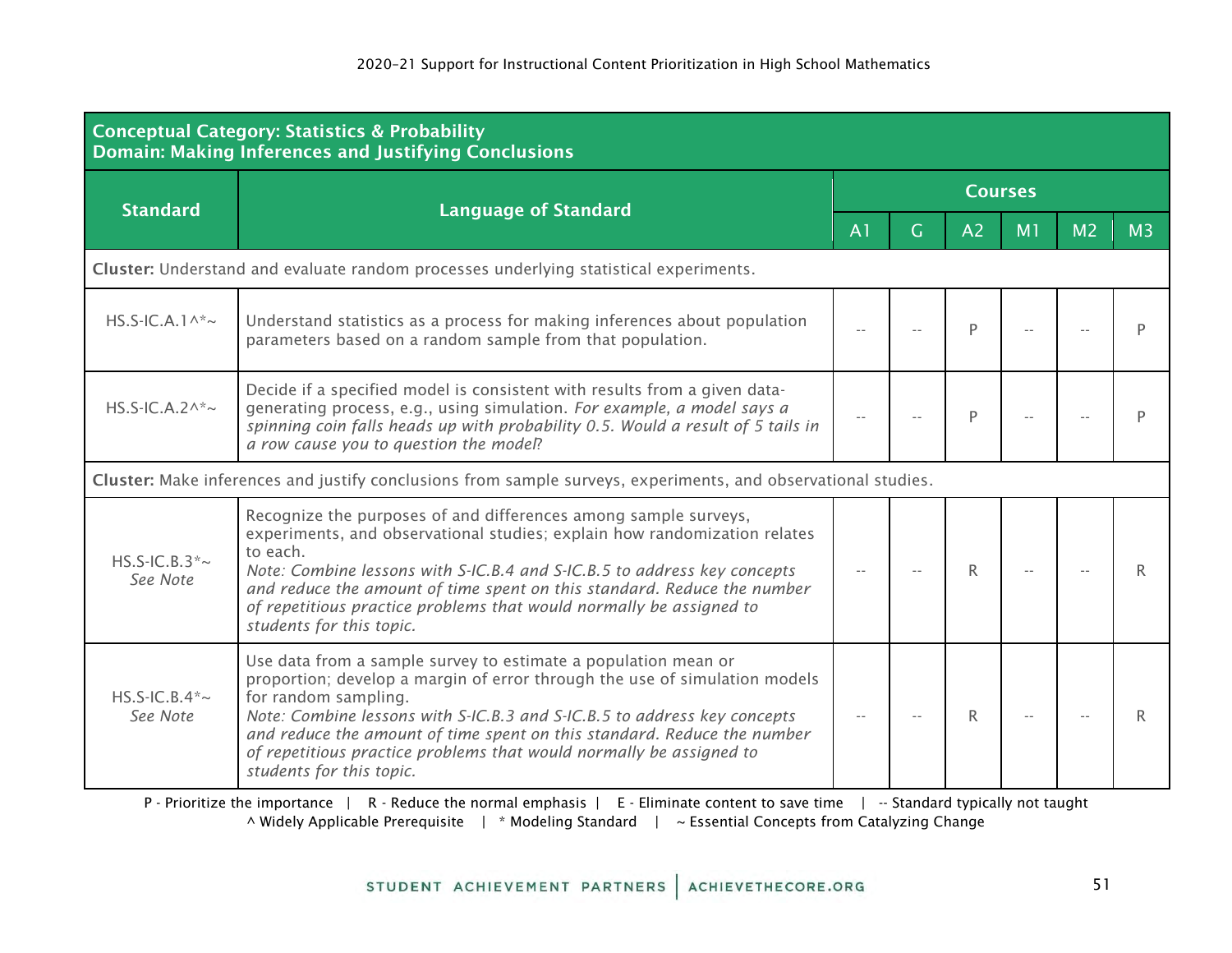| <b>Conceptual Category: Statistics &amp; Probability</b><br><b>Domain: Making Inferences and Justifying Conclusions</b>   |                                                                                                                                                                                                                                                                                                                                                                                                            |                |   |                |                |                |                |  |  |
|---------------------------------------------------------------------------------------------------------------------------|------------------------------------------------------------------------------------------------------------------------------------------------------------------------------------------------------------------------------------------------------------------------------------------------------------------------------------------------------------------------------------------------------------|----------------|---|----------------|----------------|----------------|----------------|--|--|
| <b>Standard</b>                                                                                                           | <b>Language of Standard</b>                                                                                                                                                                                                                                                                                                                                                                                | <b>Courses</b> |   |                |                |                |                |  |  |
|                                                                                                                           |                                                                                                                                                                                                                                                                                                                                                                                                            | A <sub>1</sub> | Ġ | A <sub>2</sub> | M <sub>1</sub> | M <sub>2</sub> | M <sub>3</sub> |  |  |
| Cluster: Make inferences and justify conclusions from sample surveys, experiments, and observational studies. (continued) |                                                                                                                                                                                                                                                                                                                                                                                                            |                |   |                |                |                |                |  |  |
| $HS.S-IC.B.5*~$<br>See Note                                                                                               | Use data from a randomized experiment to compare two treatments; use<br>simulations to decide if differences between parameters are significant.<br>Note: Combine lessons with S-IC.B.3 and S-IC.B.4 to address key concepts<br>and reduce the amount of time spent on this standard. Reduce the number<br>of repetitious practice problems that would normally be assigned to<br>students for this topic. |                |   |                |                |                |                |  |  |
| $HS.S-IC.B.6*~$<br>See Note                                                                                               | Evaluate reports based on data.<br>Note: Reduce the normal emphasis.                                                                                                                                                                                                                                                                                                                                       | $ -$           |   |                |                |                |                |  |  |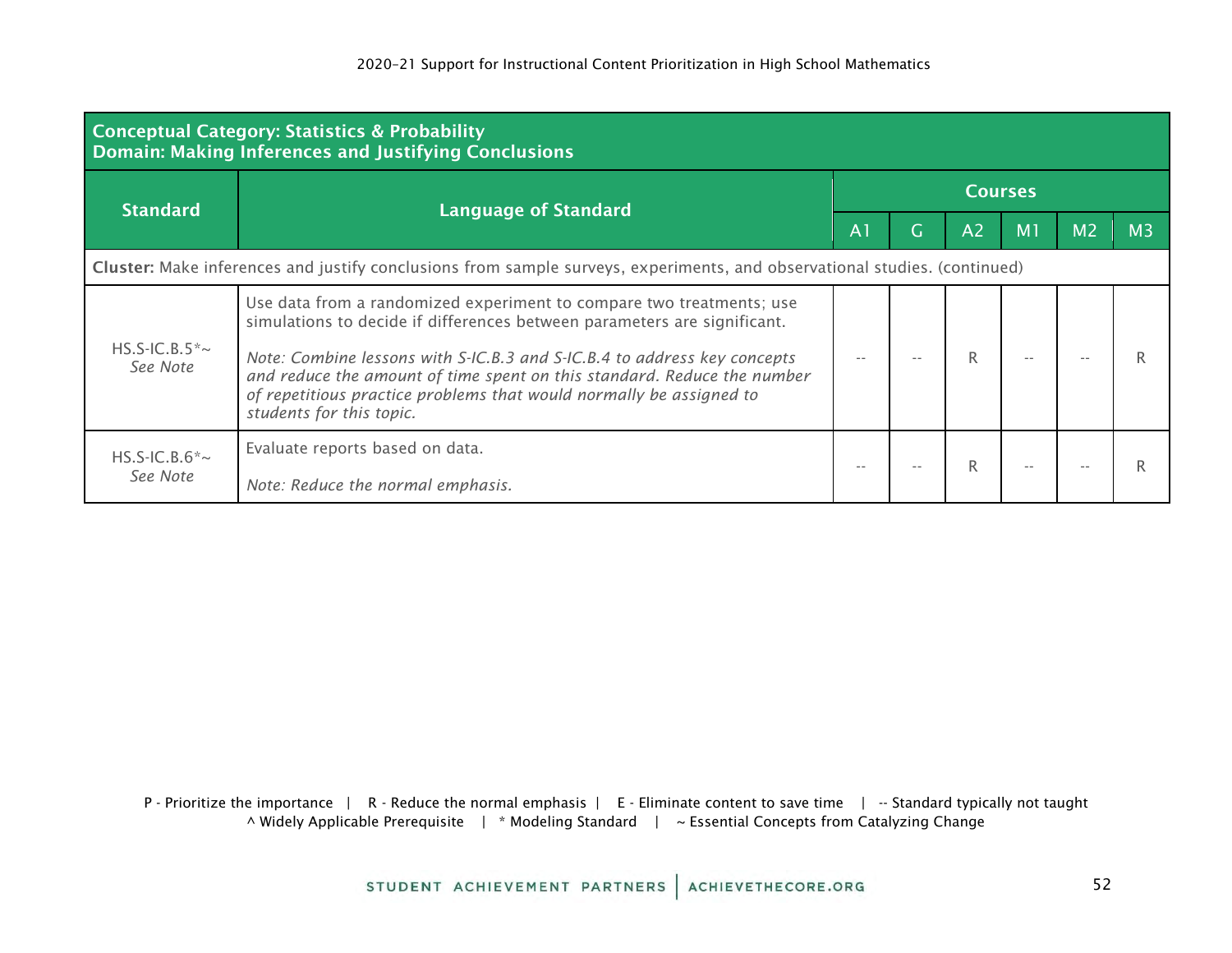| <b>Conceptual Category: Statistics &amp; Probability</b><br><b>Domain: Conditional Probability and the Rules of Probability</b> |                                                                                                                                                                                                                                                                                                                                                                                                                                                                                                                                                                                            |                |              |                |                |                |                |  |  |  |
|---------------------------------------------------------------------------------------------------------------------------------|--------------------------------------------------------------------------------------------------------------------------------------------------------------------------------------------------------------------------------------------------------------------------------------------------------------------------------------------------------------------------------------------------------------------------------------------------------------------------------------------------------------------------------------------------------------------------------------------|----------------|--------------|----------------|----------------|----------------|----------------|--|--|--|
|                                                                                                                                 |                                                                                                                                                                                                                                                                                                                                                                                                                                                                                                                                                                                            | <b>Courses</b> |              |                |                |                |                |  |  |  |
| <b>Standard</b>                                                                                                                 | <b>Language of Standard</b>                                                                                                                                                                                                                                                                                                                                                                                                                                                                                                                                                                | A <sub>1</sub> | $\mathsf{G}$ | A <sub>2</sub> | M <sub>1</sub> | M <sub>2</sub> | M <sub>3</sub> |  |  |  |
|                                                                                                                                 | Cluster: Understand independence and conditional probability and use them to interpret data.                                                                                                                                                                                                                                                                                                                                                                                                                                                                                               |                |              |                |                |                |                |  |  |  |
| $HS.S-.CP.A.1*-$                                                                                                                | Describe events as subsets of a sample space (the set of outcomes) using<br>characteristics (or categories) of the outcomes, or as unions, intersections,<br>or complements of other events ("or," "and," "not").                                                                                                                                                                                                                                                                                                                                                                          |                | P            | E              |                | D              |                |  |  |  |
| $HS.S-.CP.A.2^* \sim$<br>See Note                                                                                               | Understand that two events $A$ and $B$ are independent if the probability of $A$<br>and <i>B</i> occurring together is the product of their probabilities, and use this<br>characterization to determine if they are independent.<br>Note: Combine with lessons on other S-CP.A standards to address key<br>concepts and reduce the amount of time spent on this standard. Reduce the<br>number of repetitious practice problems that would normally be assigned to<br>students for this topic.                                                                                            |                | $\mathsf{R}$ | E              |                | R.             |                |  |  |  |
| HS.S-CP.A.3 $\sim$<br>See Note                                                                                                  | Understand the conditional probability of A given B as $P(A \text{ and } B)/P(B)$ , and<br>interpret independence of $A$ and $B$ as saying that the conditional probability<br>of $A$ given $B$ is the same as the probability of $A$ , and the conditional<br>probability of B given A is the same as the probability of B.<br>Note: Combine with lessons on other S-CP.A standards to address key<br>concepts and reduce the amount of time spent on this standard. Reduce the<br>number of repetitious practice problems that would normally be assigned to<br>students for this topic. | $-$            | R            | E              |                | R              |                |  |  |  |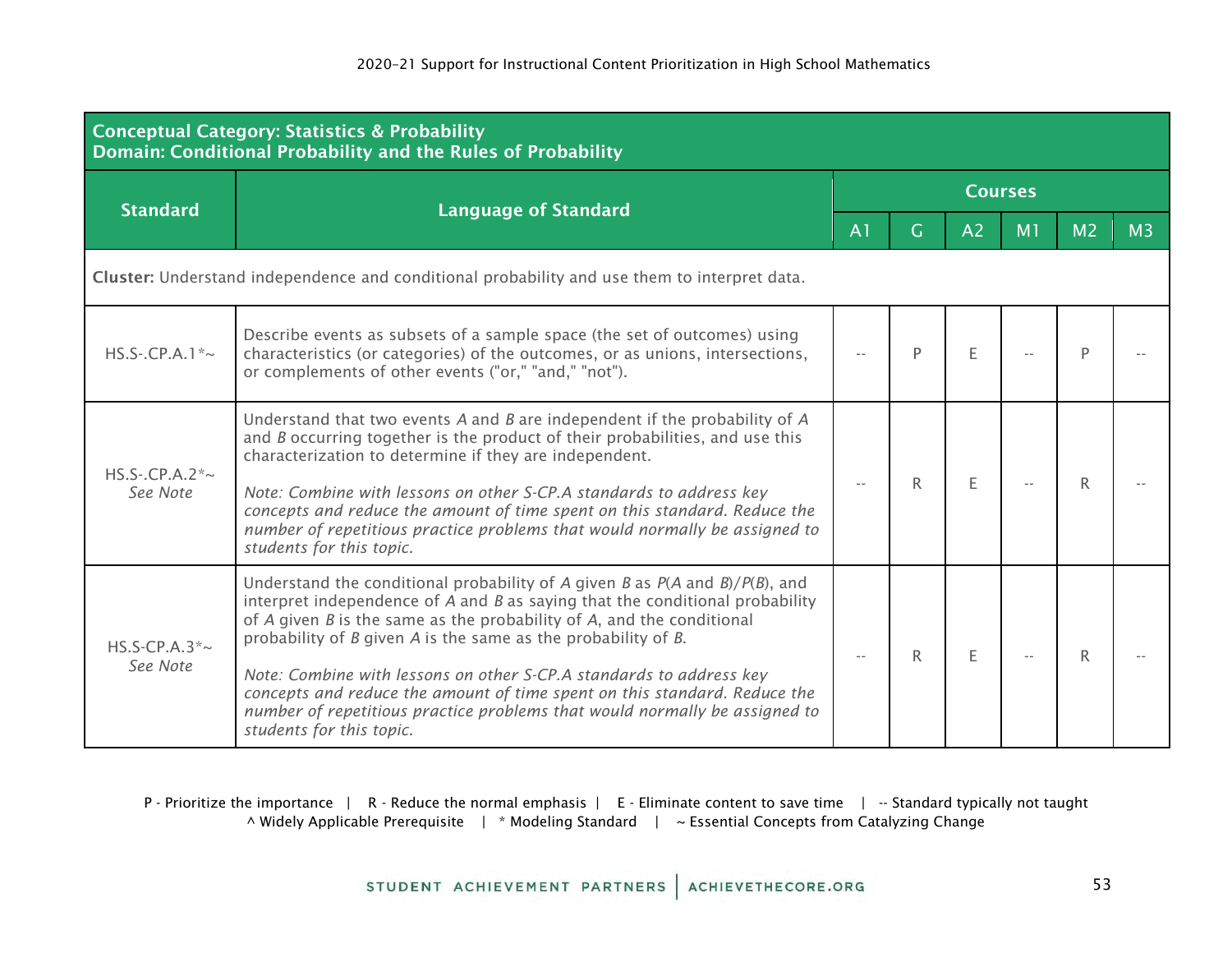| <b>Conceptual Category: Statistics &amp; Probability</b><br>Domain: Conditional Probability and the Rules of Probability |                                                                                                                                                                                                                                                                                                                                                                                                                                                                                                                                                                                                                     |                |              |                |                |                |                |  |  |  |
|--------------------------------------------------------------------------------------------------------------------------|---------------------------------------------------------------------------------------------------------------------------------------------------------------------------------------------------------------------------------------------------------------------------------------------------------------------------------------------------------------------------------------------------------------------------------------------------------------------------------------------------------------------------------------------------------------------------------------------------------------------|----------------|--------------|----------------|----------------|----------------|----------------|--|--|--|
| <b>Standard</b>                                                                                                          | <b>Language of Standard</b>                                                                                                                                                                                                                                                                                                                                                                                                                                                                                                                                                                                         | <b>Courses</b> |              |                |                |                |                |  |  |  |
|                                                                                                                          |                                                                                                                                                                                                                                                                                                                                                                                                                                                                                                                                                                                                                     | A <sub>1</sub> | G.           | A <sub>2</sub> | M <sub>1</sub> | M <sub>2</sub> | M <sub>3</sub> |  |  |  |
|                                                                                                                          | Cluster: Understand independence and conditional probability and use them to interpret data. (continued)                                                                                                                                                                                                                                                                                                                                                                                                                                                                                                            |                |              |                |                |                |                |  |  |  |
| $HS.S-CP.A.4$ <sup>*</sup> ~                                                                                             | Construct and interpret two-way frequency tables of data when two<br>categories are associated with each object being classified. Use the two-way<br>table as a sample space to decide if events are independent and to<br>approximate conditional probabilities. For example, collect data from a<br>random sample of students in your school on their favorite subject among<br>math, science, and English. Estimate the probability that a randomly<br>selected student from your school will favor science given that the student is<br>in tenth grade. Do the same for other subjects and compare the results. |                | P            | E              |                | D              |                |  |  |  |
| $HS.S-CP.A.5^*~$                                                                                                         | Recognize and explain the concepts of conditional probability and<br>independence in everyday language and everyday situations. For example,<br>compare the chance of having lung cancer if you are a smoker with the<br>chance of being a smoker if you have lung cancer.                                                                                                                                                                                                                                                                                                                                          |                | P            | F              |                | P              |                |  |  |  |
|                                                                                                                          | Cluster: Use the rules of probability to compute probabilities of compound events.                                                                                                                                                                                                                                                                                                                                                                                                                                                                                                                                  |                |              |                |                |                |                |  |  |  |
| $HS.S-CP.B.6*$<br>See Note                                                                                               | Find the conditional probability of $A$ given $B$ as the fraction of $B$ 's outcomes<br>that also belong to A, and interpret the answer in terms of the model.<br>Note: Reduce the number of repetitious practice problems that would<br>normally be assigned to students for this topic.                                                                                                                                                                                                                                                                                                                           |                | $\mathsf{R}$ | E              |                | R              |                |  |  |  |
| $HS.S-CP.B.7*$<br>See Note                                                                                               | Apply the Addition Rule, $P(A \text{ or } B) = P(A) + P(B) - P(A \text{ and } B)$ , and interpret the<br>answer in terms of the model.<br>Note: Reduce the number of repetitious practice problems that would<br>normally be assigned to students for this topic.                                                                                                                                                                                                                                                                                                                                                   |                | R.           | E              |                | R.             |                |  |  |  |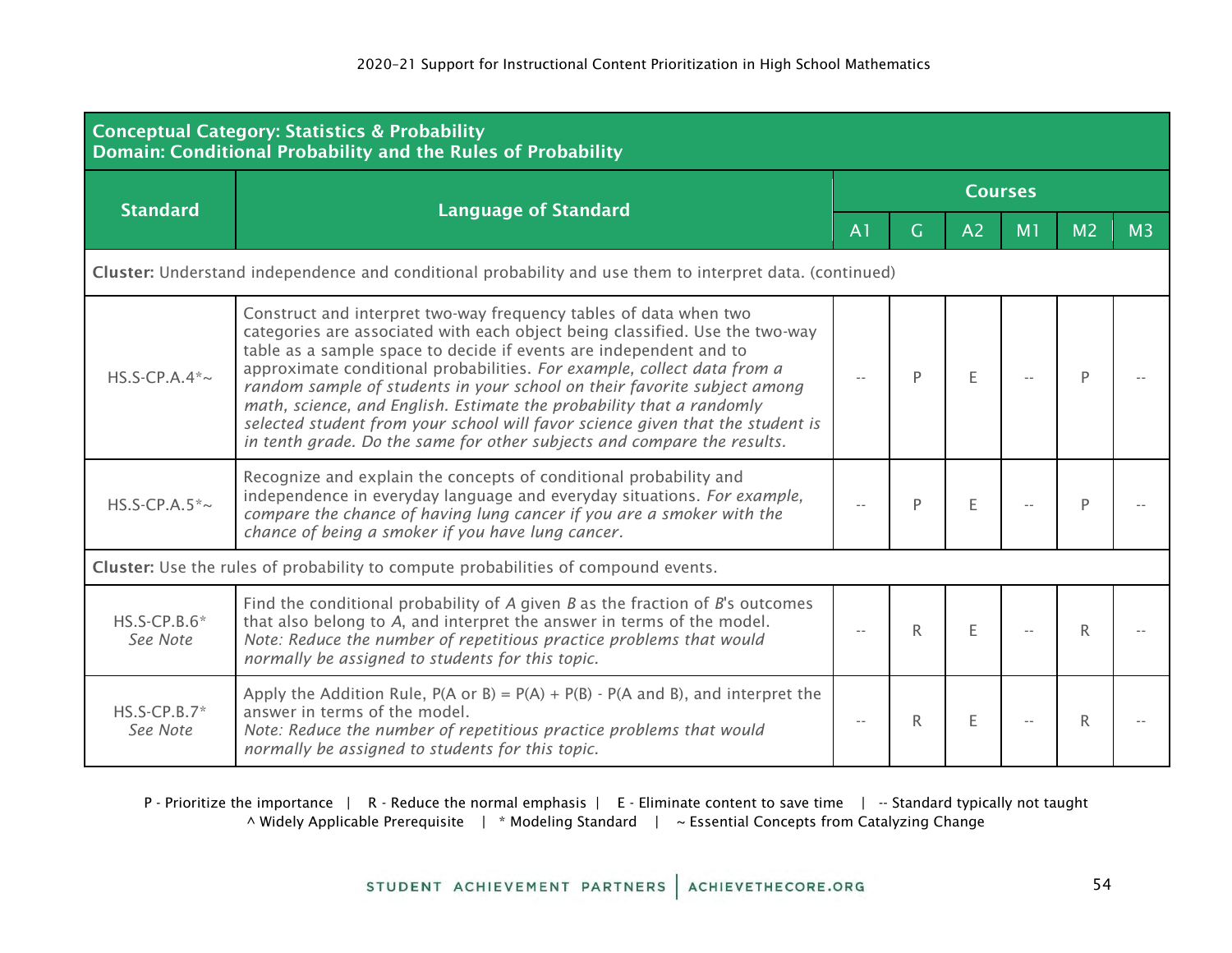| <b>Conceptual Category: Statistics &amp; Probability</b><br>Domain: Conditional Probability and the Rules of Probability |                                                                                                                                                                           |                |          |                |                |                |                |  |  |
|--------------------------------------------------------------------------------------------------------------------------|---------------------------------------------------------------------------------------------------------------------------------------------------------------------------|----------------|----------|----------------|----------------|----------------|----------------|--|--|
| <b>Standard</b>                                                                                                          | <b>Language of Standard</b>                                                                                                                                               | <b>Courses</b> |          |                |                |                |                |  |  |
|                                                                                                                          |                                                                                                                                                                           | A <sub>1</sub> | <b>G</b> | A <sub>2</sub> | M <sub>1</sub> | M <sub>2</sub> | M <sub>3</sub> |  |  |
| Cluster: Use the rules of probability to compute probabilities of compound events. (continued)                           |                                                                                                                                                                           |                |          |                |                |                |                |  |  |
| $HS.S-CP.B.8*$                                                                                                           | (+) Apply the general Multiplication Rule in a uniform probability model, P(A)<br>and B) = $P(A)P(B A) = P(B)P(A B)$ , and interpret the answer in terms of the<br>model. | $- -$          |          |                |                |                |                |  |  |
| $HS.S-CP.B.9*$                                                                                                           | (+) Use permutations and combinations to compute probabilities of<br>compound events and solve problems.                                                                  | $- -$          |          |                |                |                |                |  |  |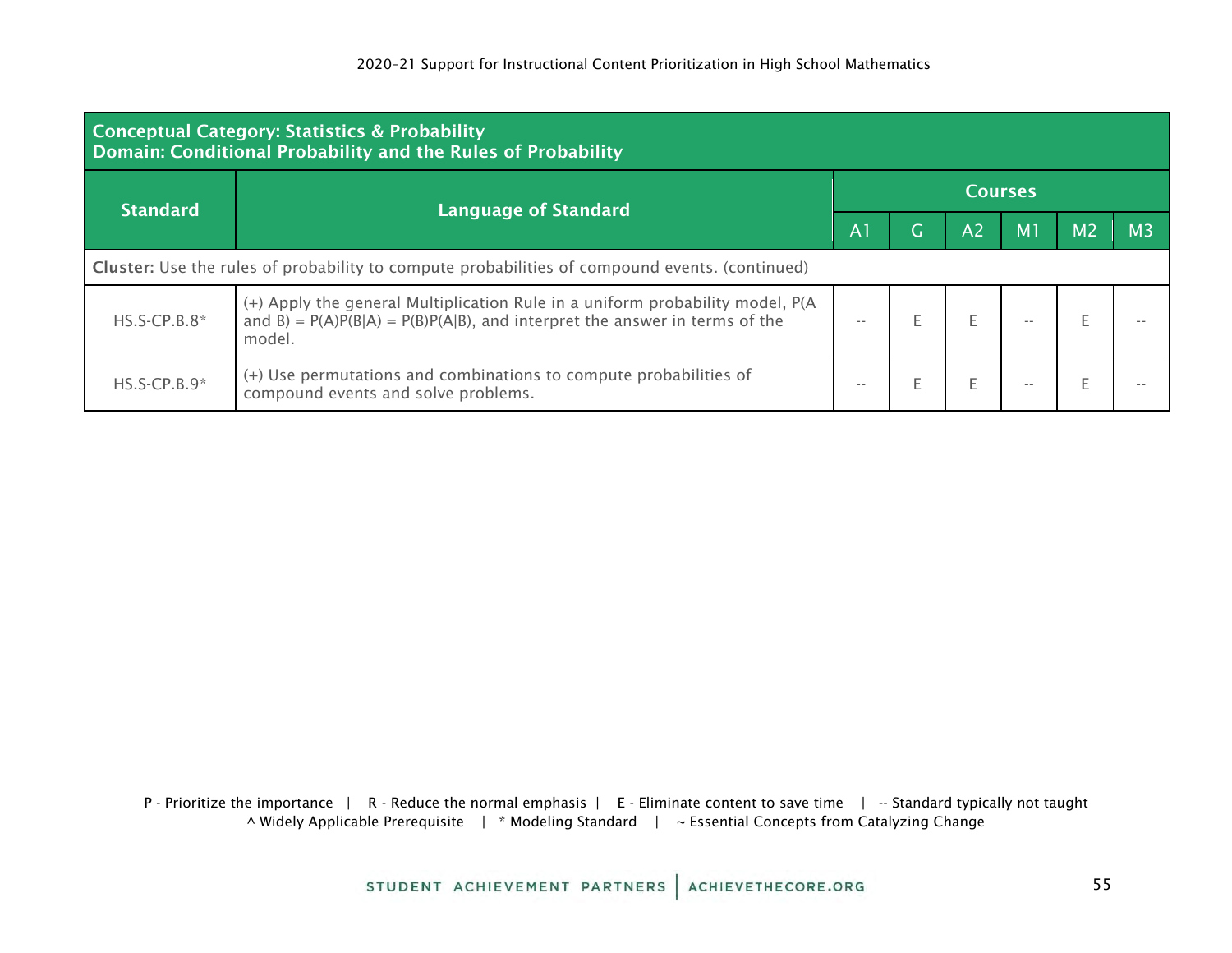| <b>Conceptual Category: Statistics &amp; Probability</b><br><b>Domain: Using Probability to Make Decisions</b> |                                                                                                                                                                                                                                                                                                                                                                                                                                                          |                |   |                |                |                |                |  |  |  |
|----------------------------------------------------------------------------------------------------------------|----------------------------------------------------------------------------------------------------------------------------------------------------------------------------------------------------------------------------------------------------------------------------------------------------------------------------------------------------------------------------------------------------------------------------------------------------------|----------------|---|----------------|----------------|----------------|----------------|--|--|--|
| <b>Standard</b>                                                                                                |                                                                                                                                                                                                                                                                                                                                                                                                                                                          | <b>Courses</b> |   |                |                |                |                |  |  |  |
|                                                                                                                | <b>Language of Standard</b>                                                                                                                                                                                                                                                                                                                                                                                                                              | A <sub>1</sub> | G | A <sub>2</sub> | M <sub>1</sub> | M <sub>2</sub> | M <sub>3</sub> |  |  |  |
| Cluster: Calculate expected values and use them to solve problems.                                             |                                                                                                                                                                                                                                                                                                                                                                                                                                                          |                |   |                |                |                |                |  |  |  |
| HS.S-MD.A.1                                                                                                    | (+) Define a random variable for a quantity of interest by assigning a<br>numerical value to each event in a sample space; graph the corresponding<br>probability distribution using the same graphical displays as for data<br>distributions.                                                                                                                                                                                                           |                |   |                |                |                |                |  |  |  |
| $HS.S-MD.A.2$                                                                                                  | (+) Calculate the expected value of a random variable; interpret it as the<br>mean of the probability distribution.                                                                                                                                                                                                                                                                                                                                      |                |   |                |                |                |                |  |  |  |
| $HS.S-MD.A.3$                                                                                                  | (+) Develop a probability distribution for a random variable defined for a<br>sample space in which theoretical probabilities can be calculated; find the<br>expected value. For example, find the theoretical probability distribution for<br>the number of correct answers obtained by guessing on all five questions of<br>a multiple-choice test where each question has four choices, and find the<br>expected grade under various grading schemes. |                |   |                |                |                |                |  |  |  |
| HS.S-MD.A.4                                                                                                    | (+) Develop a probability distribution for a random variable defined for a<br>sample space in which probabilities are assigned empirically; find the<br>expected value. For example, find a current data distribution on the number<br>of TV sets per household in the United States, and calculate the expected<br>number of sets per household. How many TV sets would you expect to find in<br>100 randomly selected households?                      |                |   |                |                |                |                |  |  |  |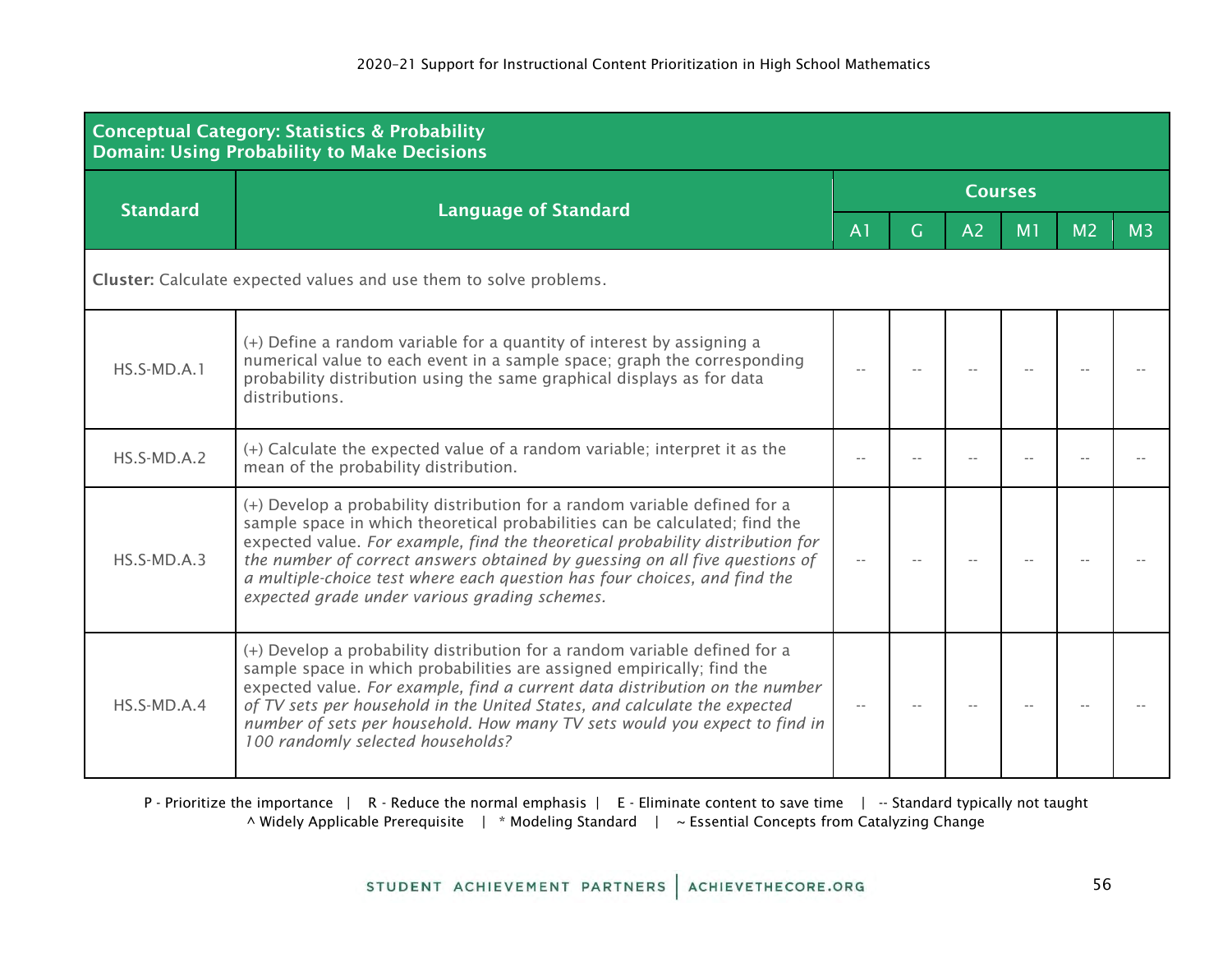| <b>Conceptual Category: Statistics &amp; Probability</b><br><b>Domain: Using Probability to Make Decisions</b> |                                                                                                                                                                                                                                                    |                |   |                |                |                |                |  |  |  |
|----------------------------------------------------------------------------------------------------------------|----------------------------------------------------------------------------------------------------------------------------------------------------------------------------------------------------------------------------------------------------|----------------|---|----------------|----------------|----------------|----------------|--|--|--|
| <b>Standard</b>                                                                                                |                                                                                                                                                                                                                                                    | <b>Courses</b> |   |                |                |                |                |  |  |  |
|                                                                                                                | <b>Language of Standard</b>                                                                                                                                                                                                                        | A <sub>1</sub> | G | A <sub>2</sub> | M <sub>1</sub> | M <sub>2</sub> | M <sub>3</sub> |  |  |  |
|                                                                                                                | Cluster: Use probability to evaluate outcomes of decisions.                                                                                                                                                                                        |                |   |                |                |                |                |  |  |  |
| $HS.S-MD.B.5$                                                                                                  | (+) Weigh the possible outcomes of a decision by assigning probabilities to payoff values and finding expected values.                                                                                                                             |                |   |                |                |                |                |  |  |  |
| $HS.S-MD.B.5a$                                                                                                 | Find the expected payoff for a game of chance. For example, find the<br>expected winnings from a state lottery ticket or a game at a fast-food<br>restaurant.                                                                                      |                |   |                |                |                |                |  |  |  |
| $HS.S-MD.B.5b$                                                                                                 | Evaluate and compare strategies on the basis of expected values. For<br>example, compare a high-deductible versus a low-deductible automobile<br>insurance policy using various, but reasonable, chances of having a minor<br>or a major accident. |                |   |                |                |                |                |  |  |  |
| $HS.S-MD.B.6$                                                                                                  | (+) Use probabilities to make fair decisions (e.g., drawing by lots, using a<br>random number generator).                                                                                                                                          | $\overline{a}$ | F | E              |                |                |                |  |  |  |
| $HS.S-MD.B.7$                                                                                                  | (+) Analyze decisions and strategies using probability concepts (e.g.,<br>product testing, medical testing, pulling a hockey goalie at the end of a<br>game).                                                                                      |                | E | E              |                |                |                |  |  |  |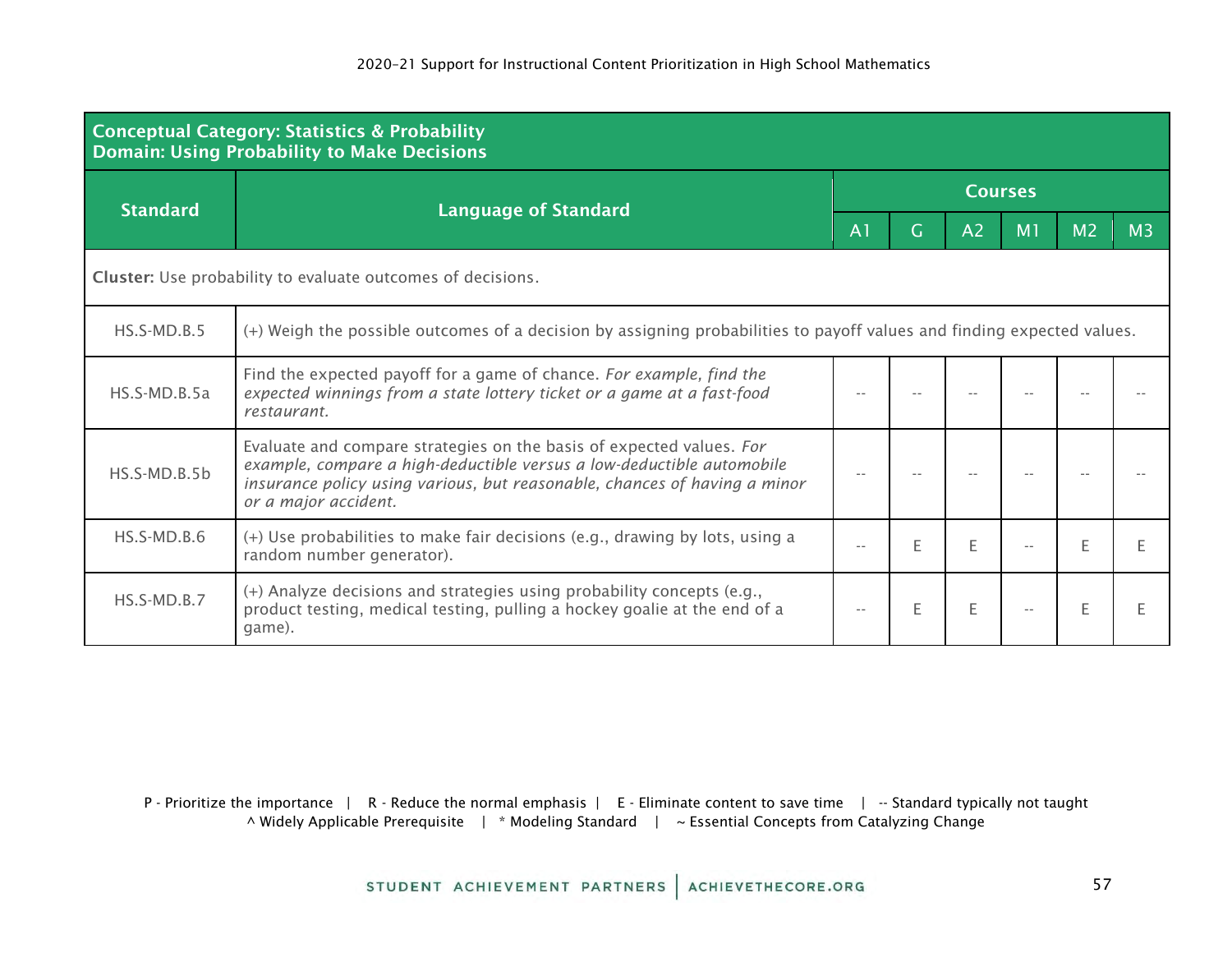# <span id="page-57-0"></span>Appendix

#### <span id="page-57-1"></span>Additional Resources

Charles A. Dana Center at the University of Texas at Austin. (2019). *[Launch](https://www.utdanacenter.org/our-work/k-12-education/launch-years) [years: Reimagining mathematics education.](https://www.utdanacenter.org/our-work/k-12-education/launch-years)*

Daro, P., & Asturias, H. (2019). *[Branching out: Designing high school mathematics pathways for equity.](https://justequations.org/wp-content/uploads/Just-Equations-2019-Report-Branching-Out-Digital.pdf)*

Common Core Standards Writing Team. (2013). *[Progressions documents for the Common Core Math Standards](http://ime.math.arizona.edu/progressions/)*. Tucson, AZ: Institute for Mathematics and Education, University of Arizona.

Council of the Great City Schools. (2020)*. Addressing unfinished learning after COVID-19 school closures*. Washington, DC: Author. [www.cgcs.org](http://www.cgcs.org/)

Council of the Great City Schools. (n.d.). *[English language learners: Instructional materials](https://www.cgcs.org/Page/664)*.

English Learners Success Forum. (n.d.). *[Explore the resources](https://www.elsuccessforum.org/resources)*.

Formative Assessment for Students and Teachers (FAST) State Collaborative on Assessment and Student Standards (SCASS). (2018). *[Revising](https://ccsso.org/sites/default/files/2018-06/Revising%20the%20Definition%20of%20Formative%20Assessment.pdf)  [the definition of formative assessment](https://ccsso.org/sites/default/files/2018-06/Revising%20the%20Definition%20of%20Formative%20Assessment.pdf)*. Washington, DC: Council of Chief State School Officers.

National Council of Teachers of Mathematics. (2018). *Catalyzing change in high school mathematics: Initiating critical conversations*. Reston, VA: Author.

National Governors Association Center for Best Practices, Council of Chief State School Officers. (2010). *[Common Core State Standards for](http://www.corestandards.org/Math/)  [Mathematics](http://www.corestandards.org/Math/)*. Washington, DC: Author.

Student Achievement Partners. (n.d.). *[Mathematics: Focus by grade level](https://achievethecore.org/category/774/mathematics-focus-by-grade-level)*.

Venet, A. S. (2020). Is the pandemic a teachable moment? *[Unconditional learning](https://unconditionallearning.org/2020/07/21/%20is-the-pandemic-a-teachable-moment/)*.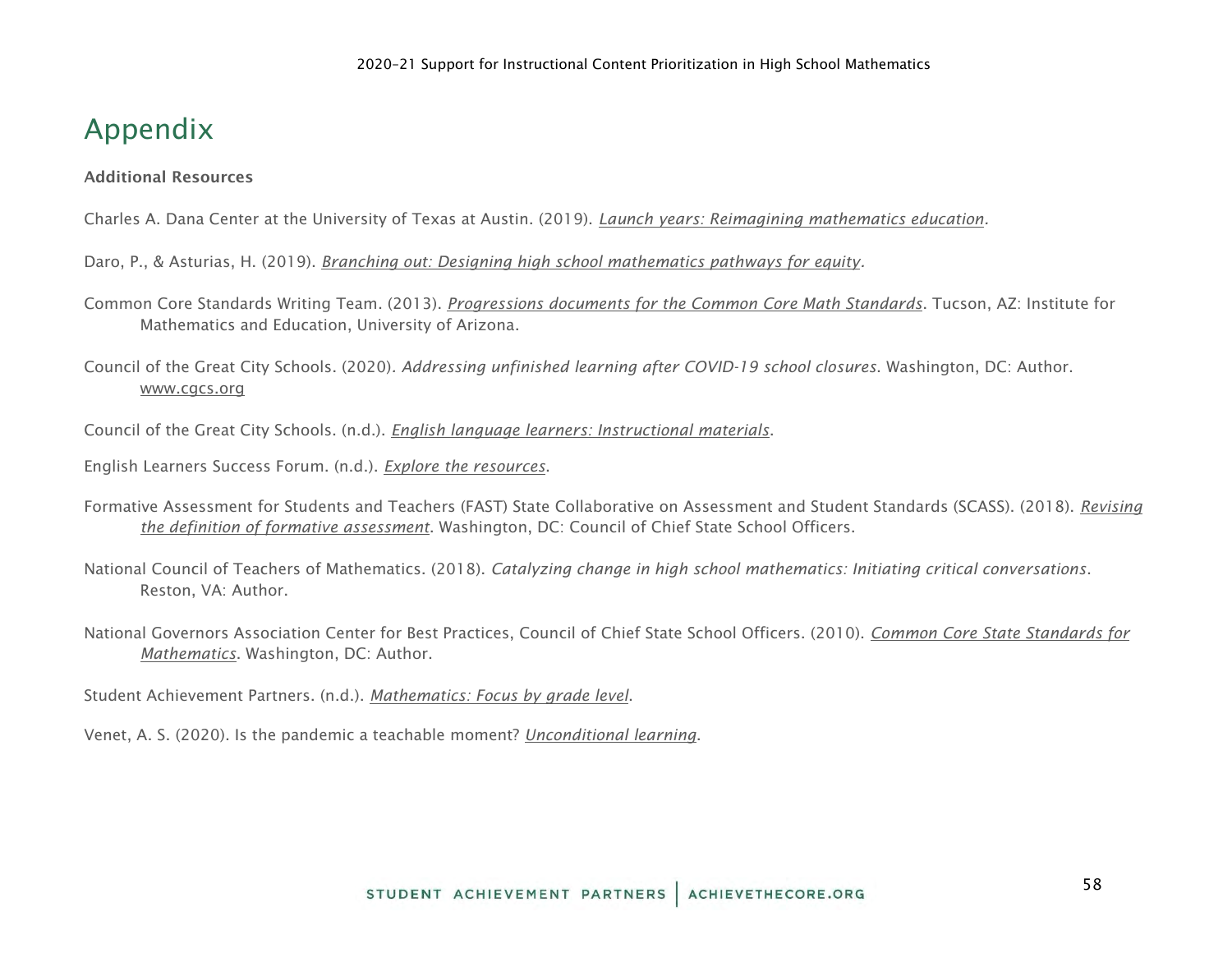#### <span id="page-58-0"></span>Social, Emotional, and Academic Development (SEAD) Sources

- Allensworth, E. M., Farrington, C. A., Gordon, M. F., Johnson, D. W., Klein, K., McDaniel, B., & Nagaoka, J. (2018). *Supporting social, emotional, & academic development: Research implications for educators*. Chicago, IL: University of Chicago Consortium on School Research.
- Aspen Institute. (2019). *Integrating social, emotional, and academic development (SEAD): An action guide for school leadership teams*. The Aspen Institute Education & Society Program.
- Collaborative for Academic, Social, and Emotional Learning. (2013). *CASEL guide: Effective social and emotional learning programs preschool and elementary school edition*.
- The University of Chicago Urban Education Institute. (2018). Cultivating social, emotional, and academic development. In *New knowledge and developments in public education* (pp. 11–16).
- Wiener, R. (2020). *Recovery and renewal: Principles for advancing public education post-crisis*. The Aspen Institute Education & Society Program.

#### <span id="page-58-1"></span>Resources Consulted to Inform the Assignment of Standards to Courses and the Prioritization for the 2020–21 School Year

- National Council of Teachers of Mathematics. (2018). *Catalyzing change in high school mathematics: Initiating critical conversations*. Reston, VA: Author.
- National Governors Association Center for Best Practices, Council of Chief State School Officers. (2010a). *[Common Core State Standards for](http://www.corestandards.org/Math/)  [Mathematics](http://www.corestandards.org/Math/)*. Washington, DC: Author.
- National Governors Association Center for Best Practices, Council of Chief State School Officers. (2010b). *[Common Core State Standards for](http://www.corestandards.org/assets/CCSSI_Mathematics_Appendix_A.pdf)  [Mathematics, Appendix A: Designing high school mathematics courses based on the Common Core State Standards](http://www.corestandards.org/assets/CCSSI_Mathematics_Appendix_A.pdf)*. Washington, DC: Author.

Oregon Department of Education. (in press). *High school core math content*.